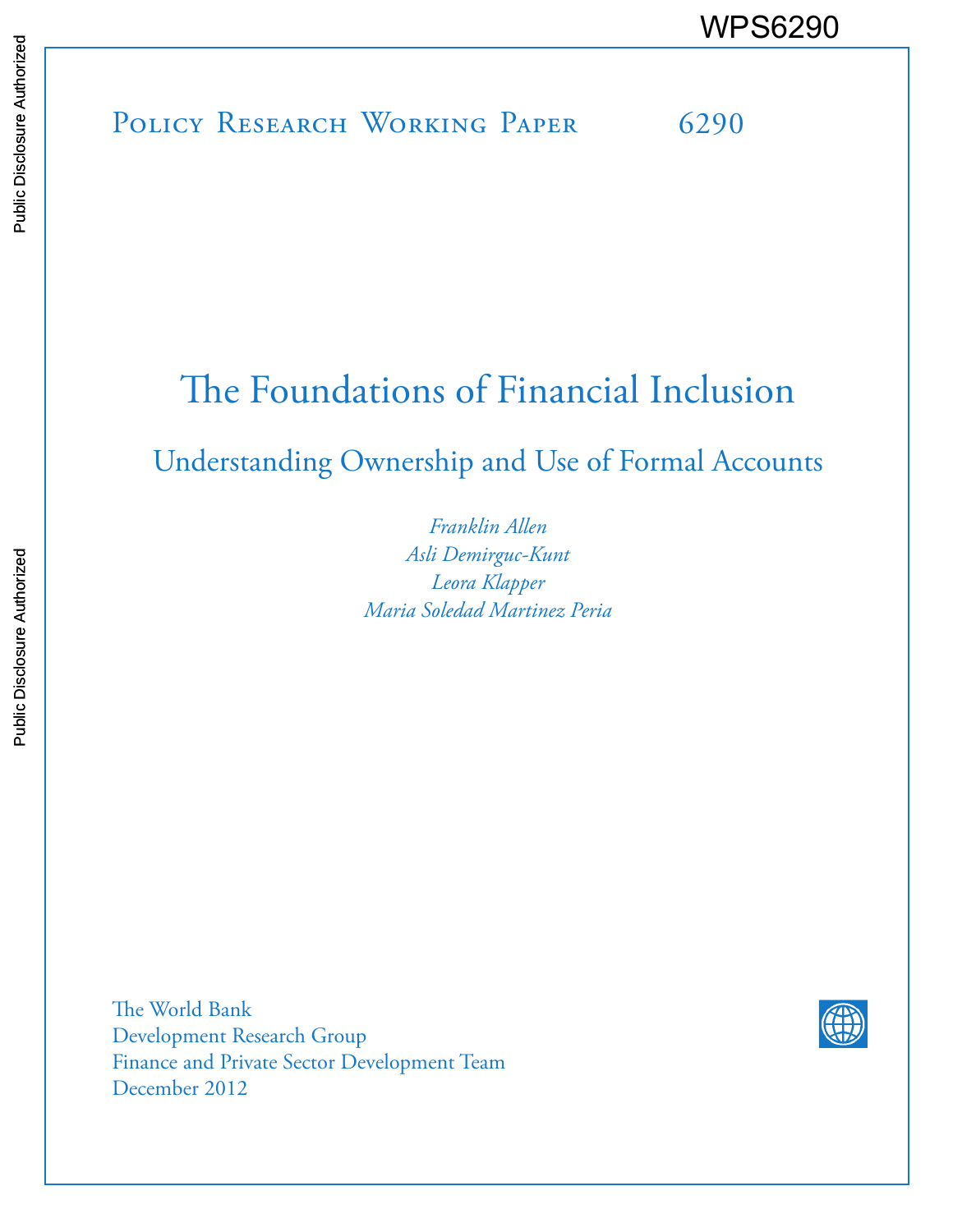#### POLICY RESEARCH WORKING PAPER 6290

### **Abstract**

Financial inclusion—defined here as the use of formal accounts—can bring many welfare benefits to individuals. Yet the authors know very little about the factors underpinning financial inclusion across individuals and countries. Using data for 123 countries and over 124,000 individuals, this paper tries to understand the individual and country characteristics associated with the use of formal accounts and what policies are effective among those most likely to be excluded: the poor and rural residents. The authors find that greater ownership and use of accounts is associated with a better enabling environment for accessing financial services, such as lower account costs and greater proximity to financial intermediaries. Policies targeted to promote inclusion such as requiring banks to offer basic or low-fee accounts,

exempting some depositors from onerous documentation requirements, allowing correspondent banking, and using bank accounts to make government payments may be especially effective among those most likely to be excluded. Finally, the study the factors associated with perceived barriers to account ownership among those who are financially excluded and find that these individuals report lower barriers in countries with lower costs of accounts and greater penetration of financial service providers. Overall, the results suggest that policies to reduce barriers to financial inclusion may expand the pool of eligible account users and encourage existing account holders to use their accounts with greater frequency and for the purpose of saving.

This paper is a product of the Finance and Private Sector Development Team, Development Research Group. It is part of a larger effort by the World Bank to provide open access to its research and make a contribution to development policy discussions around the world. Policy Research Working Papers are also posted on the Web at http://econ.worldbank. org. The authors may be contacted at Ademirguckunt@worldbank.org, lklapper@worldbank.org, and Mmartinezperia@ worldbank.org.

*The Policy Research Working Paper Series disseminates the findings of work in progress to encourage the exchange of ideas about development*  issues. An objective of the series is to get the findings out quickly, even if the presentations are less than fully polished. The papers carry the *names of the authors and should be cited accordingly. The findings, interpretations, and conclusions expressed in this paper are entirely those of the authors. They do not necessarily represent the views of the International Bank for Reconstruction and Development/World Bank and its affiliated organizations, or those of the Executive Directors of the World Bank or the governments they represent.*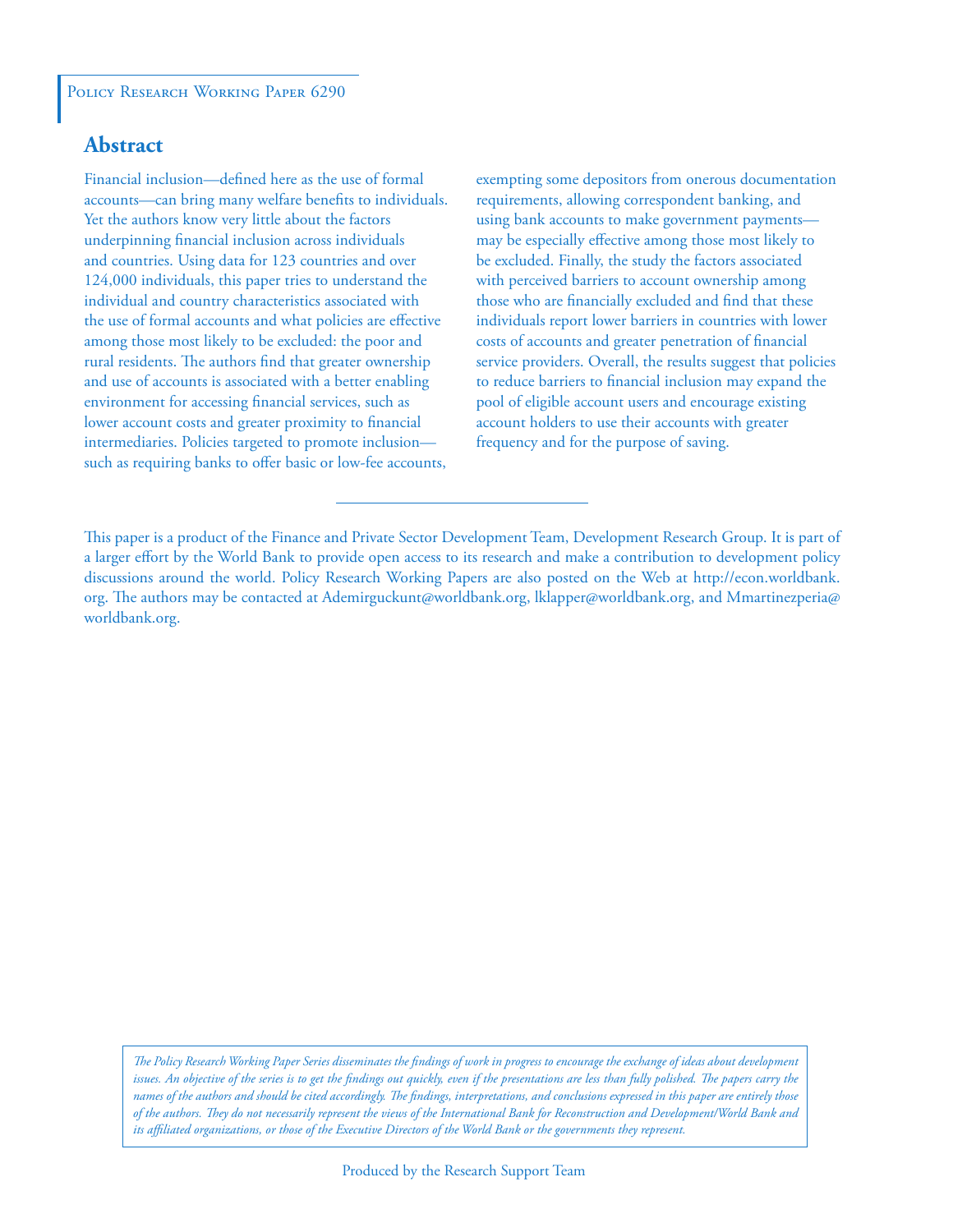# **The Foundations of Financial Inclusion: Understanding Ownership and Use of Formal Accounts**

Franklin Allen, Asli Demirguc-Kunt, Leora Klapper, and Maria Soledad Martinez Peria\*

*JEL*: D14, G21, G28 *Keywords*: Household Finance, Financial Institutions, Government Policy and Regulation

\* Allen is at the Wharton School, University of Pennsylvania; Demirguc-Kunt, Klapper, and Martinez Peria are in the Development Research Group, World Bank. Peter Van Oudheusden provided excellent research assistance. We are grateful for research funding from the Bill & Melinda Gates Foundation and the World Bank Research Support Budget. We thank Mary Hallward-Driemeier, Aart Kraay, Douglas Randall, Douglas Pearce, and seminar participants at the World Bank, the CEPR/Study Center Gerzensee European Summer Symposium in Financial Markets, and the FDIC's 2<sup>nd</sup> Annual Consumer Research Symposium for helpful comments. This paper's findings, interpretations, and conclusions are entirely those of the authors and do not necessarily represent the views of the World Bank, the Executive Directors, or the countries they represent. Corresponding author: Leora Klapper, email: [lklapper@worldbank.org,](mailto:lklapper@worldbank.org) address: 1818 H St. NW, Washington, DC, 20035, phone: 1-202-473-8738.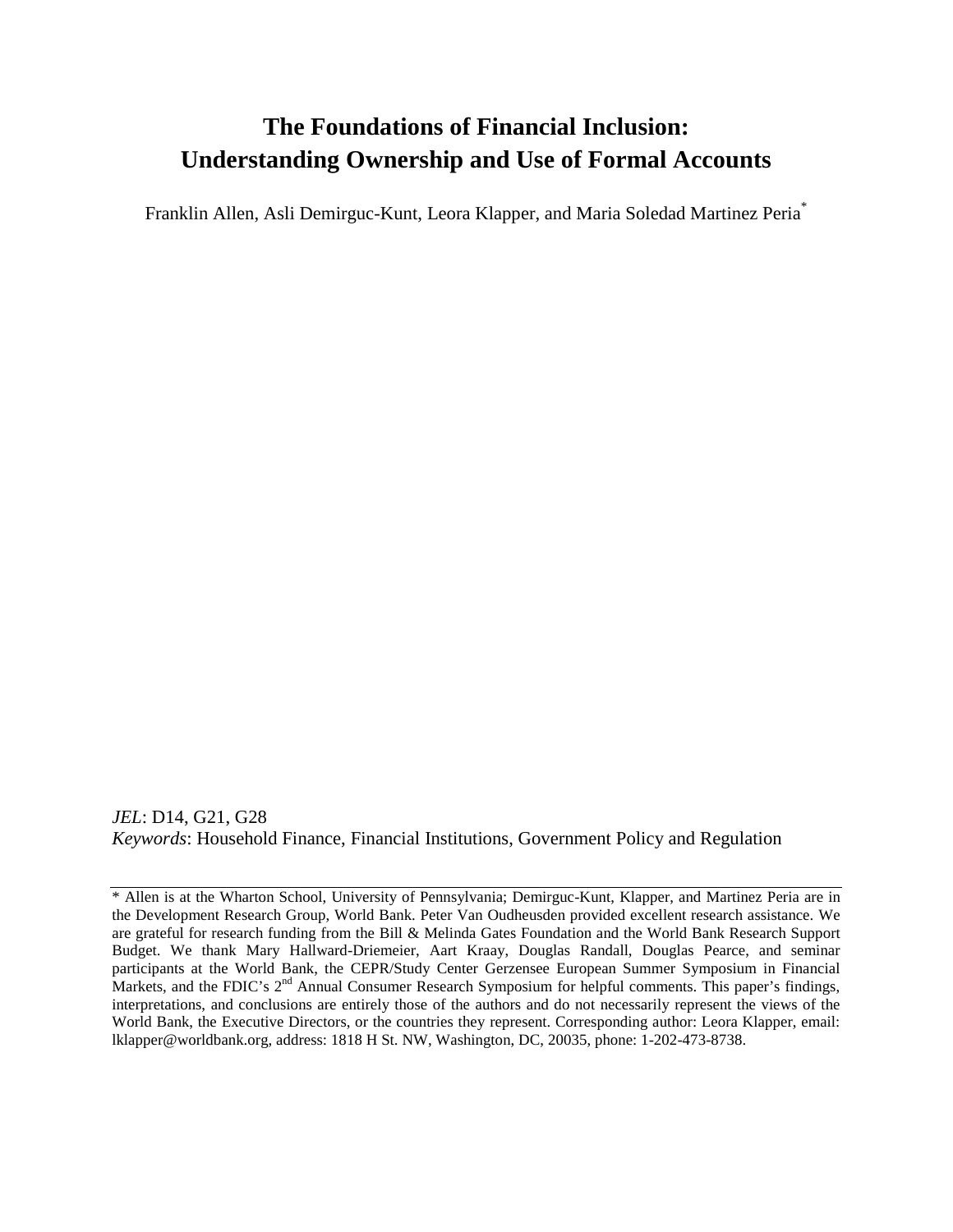#### **1. Introduction**

Financial inclusion, typically defined as the use of formal financial services, has become a subject of growing interest for researchers, policy makers, and other financial sector stakeholders.<sup>[1](#page-3-0)</sup> Financial exclusion is problematic when it is involuntary. In other words, exclusion deserves policy action when there are individuals whose marginal benefit from using financial services exceeds the marginal costs, but who are excluded by barriers—such as high account fees, large distances, and lack of suitable products—that result from market failures. The market failures could be due to a host of factors, such as imperfect information, noncompetitive markets, shortcomings in the contractual environment, and lack of physical infrastructure.

A growing body of research using field experiments shows that financial inclusion can have significant beneficial effects for individuals, providing both an economic and a political rationale for policies that promote financial inclusion.<sup>[2](#page-3-1)</sup> In particular, the evidence is most compelling when it comes to the use of bank accounts. Having a bank account increases savings (Aportela, 1999), female empowerment (Ashraf et al., 2010), and consumption and productive investment of entrepreneurs (Dupas and Robinson, 2009).

In addition, previous studies focusing on the unbanked in the US have argued that not having a bank account can have a wide range of harmful effects. For instance, the lack of a bank account can make liquidity management and payments difficult, which could result in high fees associated with the use of money orders or check-cashing services (Lusardi, 2010). Also, cash transactions present financial and personal risks for those unbanked, since individuals have no

 $\overline{\phantom{a}}$ 

<span id="page-3-0"></span><sup>&</sup>lt;sup>1</sup> In its most recent communiqué, the G20 agreed to "take the financial inclusion agenda forward" and "to assist countries, policymakers and stakeholders in focusing global efforts on measuring and sustainably tracking progress on access to financial services globally." Furthermore, according to a recent survey of bank regulators across 143 jurisdictions, 67 percent of regulators are charged with promoting financial inclusion (Cihak et al., 2012). For more information See item 9 in: [http://www.mof.go.jp/english/international\\_policy/convention/g20/g20\\_120420.htm.](http://www.mof.go.jp/english/international_policy/convention/g20/g20_120420.htm) <sup>2</sup> See Karlan and Murdoch (2009) for a review of the literature.

<span id="page-3-1"></span>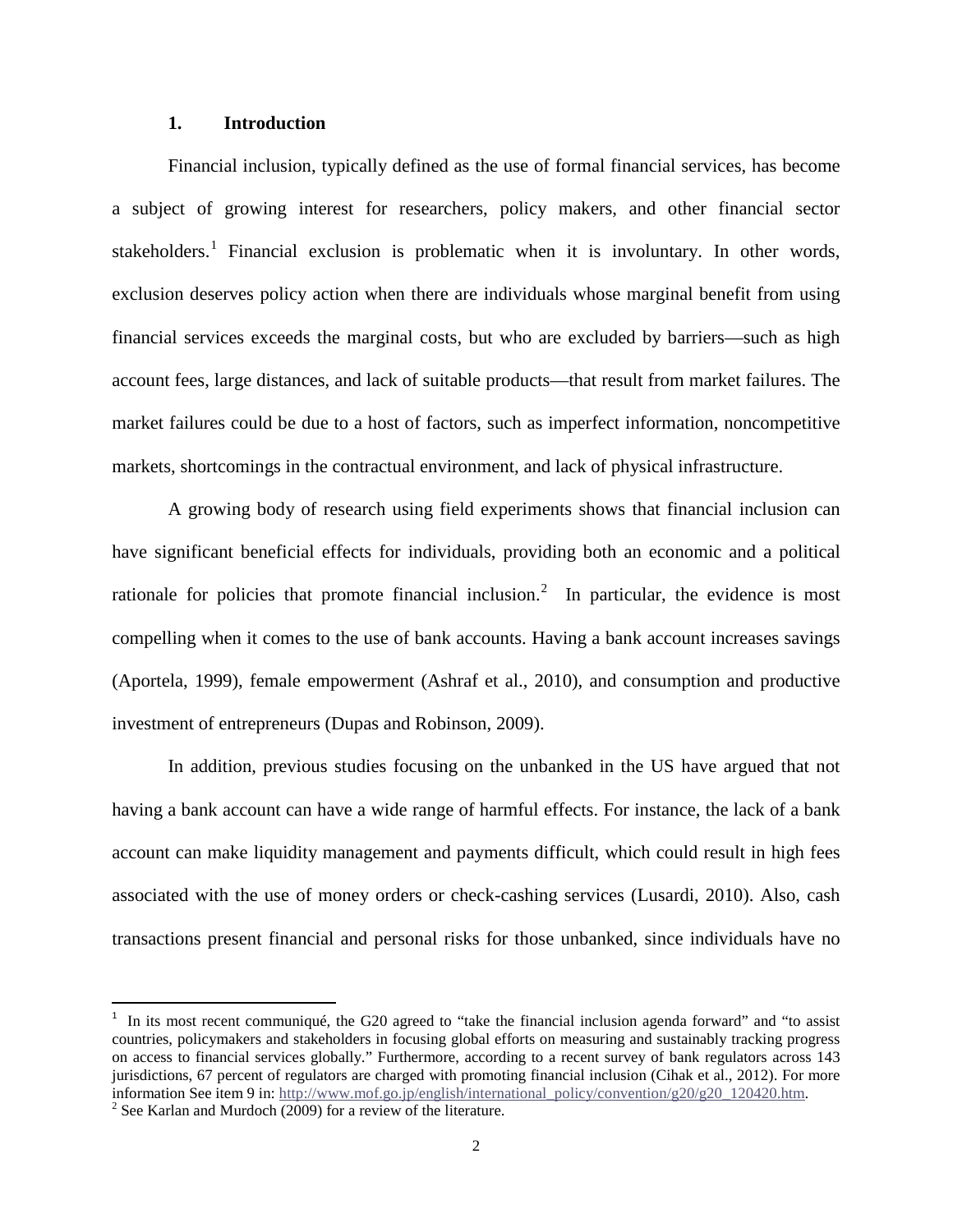recourse if the funds are stolen (Gross, Hogarth and Schmeiser, 2012). Moreover, an individual's decision to remain unbanked can have long-lasting effects, since having a bank account can facilitate asset building and wealth creation that may allow for consumption smoothing at retirement or when faced with shocks (Rhine et al., 2006).

Despite evidence on the importance of financial inclusion in general, and the use of bank accounts in particular, little is known about the reach of the financial sector across countries and the policies that foster inclusion (see Demirguc-Kunt, et al.,  $2008$ ).<sup>[3](#page-4-0)</sup> Existing studies rely on country-level proxies (such as the number of bank accounts per capita), drawing on data collected from bank regulators and supervisors (e.g., Beck, Demirguc-Kunt, and Martinez Peria, 2007; Honohan, 2008; Kendall, Mylenko, and Ponce, 2010). Not only are these studies problematic because the proxies used have significant limitations (for example, the number of accounts per capita might overestimate the percentage of the population with an account because some people have more than one account or accounts may be owned by foreigners), but more importantly, the fact that the data used are aggregated at the country level makes it impossible to assess how the impact of policies varies across individual characteristics, such as income.

This paper studies the underpinnings of financial inclusion using a new global individuallevel database (for a detailed description of the data see Demirguc-Kunt and Klapper, 2012). The unique individual-level nature of the data—from the perspective of the users of financial services—allows us to disaggregate financial inclusion by key respondent characteristics, such as gender, age, education, employment status, and income, and to investigate how the factors and policies associated with greater inclusion vary according to individual-level characteristics. In particular, we are interested in analyzing whether policies to promote inclusion are especially

<span id="page-4-0"></span><sup>&</sup>lt;sup>3</sup> The exception is the US, where a sizeable literature studies the unbanked and their behavior See, for example, Barr (2004), Hogarth et al. (2004,2005), Rhine and Greene (2006), Rhine et al. (2006) and Gross et al. (2012),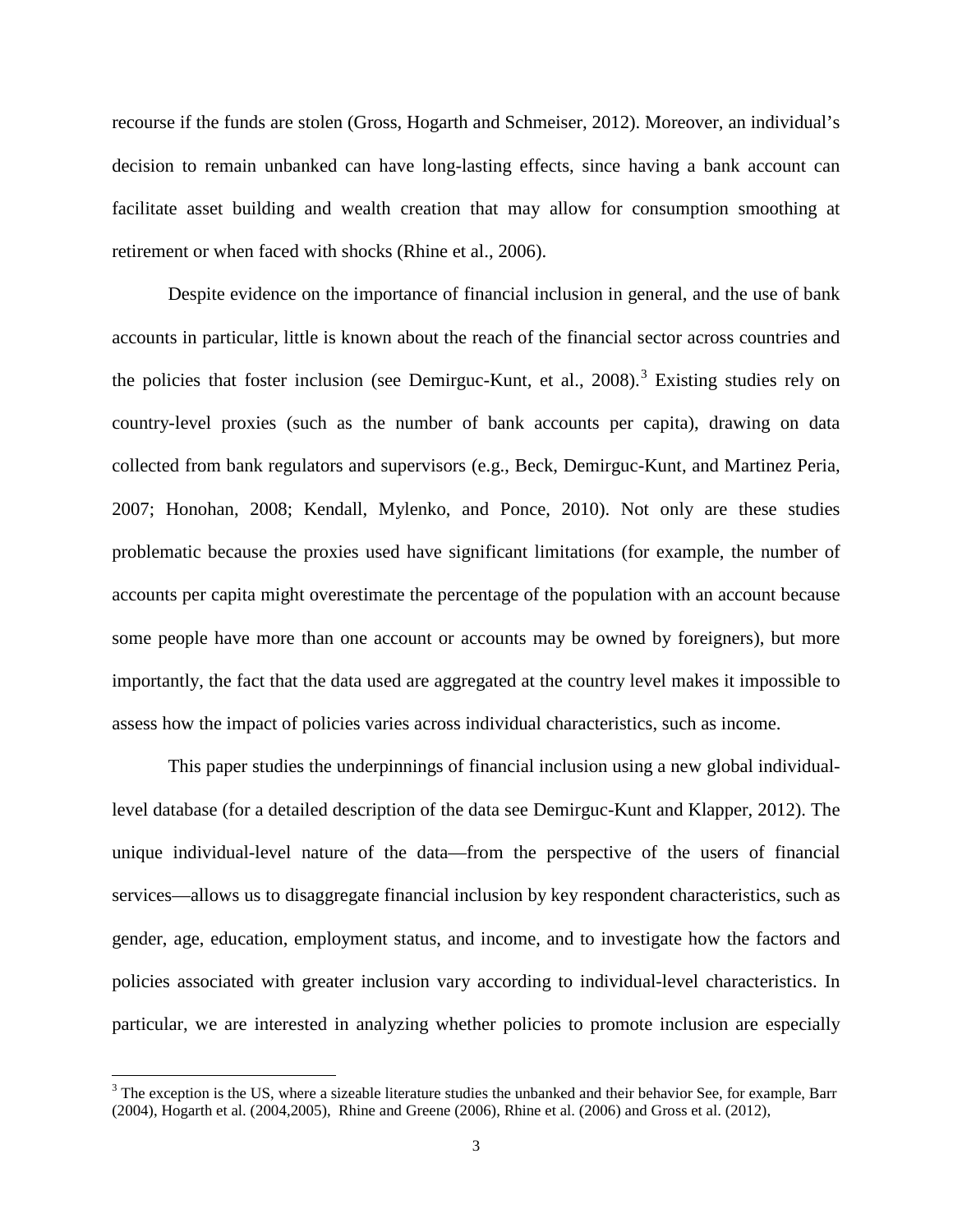effective among the most commonly excluded (and hence targeted) group of individuals: the poor and those living in rural areas. For those who are financially excluded, we also investigate how the perceived barriers to inclusion (as reported by the individuals) correlate with individual and country characteristics, as well as policy measures.

While most formal financial institutions offer an array of financial services, we focus on deposit account use for several reasons. First, ownership of an account is typically comparable across countries, in contrast with credit, which varies by maturity, interest, collateral requirements, and the like. Second, deposit accounts provide mechanisms for both payments and savings, which are likely to be more universally demanded than credit. In their research on the financial lives of poor households, for example, Collins et al. (2009) find a pattern of intensive use of savings instruments. Third, even if we assume that 100 percent of the population demands credit, it is clear that not everyone is deserving of credit. Many individuals might not have good investment projects, so it would be inefficient to allocate resources to these individuals. Finally, financial stability concerns might imply that universal use of credit services may not be a policy goal. The recent U.S. subprime crisis illustrates this issue very clearly. On the other hand, assuming that there is universal demand for deposit, savings, and payment services, there are a priori fewer reasons why striving for 100 percent inclusion would have major negative implications for financial stability.<sup>[4](#page-5-0)</sup>

What explains the extremely large variations in account penetration worldwide? Why do 99 percent of Danish adults have a bank account whereas virtually no adults living in Niger report having an account? Is the variation simply a function of country-level income, or is it related to other individual- and country-level factors? If so, which are they? Without a doubt,

<span id="page-5-0"></span> $4$  One potential concern might be that if 100 percent of the population has a bank account, deposit runs could be more destabilizing.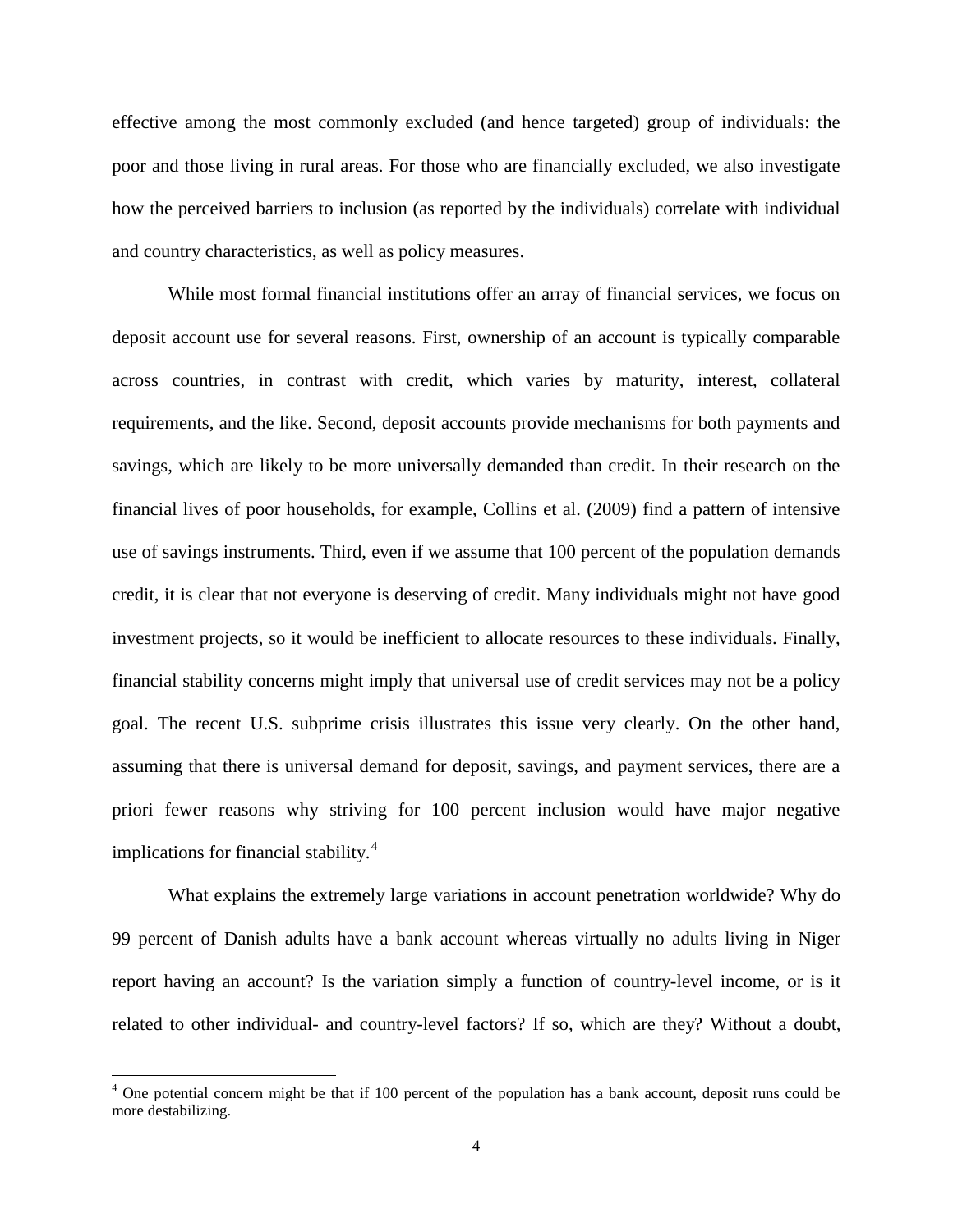country-level income, proxied by GDP per capita, plays a large role in explaining the huge variation in account penetration worldwide. Beyond a GDP per capita of \$15,000, account penetration is virtually universal with only a few exceptions. Indeed, we find that national income explains 73 percent of the variation in the country-level percentage of adults with a formal account around the world.<sup>[5](#page-6-0)</sup> Yet if we examine the bottom 50 percent of the country-level income distribution in our sample (those with a GDP per capita below \$2,436, the relationship between GDP per capita and account penetration is much weaker; GDP per capita explains only 15 percent of the variation in country-level account penetration. These disparities suggest that the variance in country-level account penetration is not determined only by economic development as proxied by GDP per capita. Hence, in our estimations, we consider a host of other countrylevel characteristics and policies as potential determinants of account use.

Our analysis focuses on three indicators of account use: (i) ownership of an account, (ii) use of the account to save, and (iii) frequent use of the account (defined as three or more withdrawals per month). We find that these indicators are associated with a better enabling environment for accessing financial services, such as lower banking costs and greater proximity to financial providers. Policies targeted to promote inclusion—such as offering basic or low-fee accounts, granting exemptions from onerous documentation requirements, allowing correspondent banking, and using bank accounts to make government payments—are especially effective among those most likely to be excluded: poor and rural residents. Finally, among those who do not have accounts, we analyze the factors associated with self-reported barriers to inclusion and find that these individuals report lower barriers in countries with lower costs of accounts and greater penetration of financial service providers. In addition, we find that among

<span id="page-6-0"></span><sup>&</sup>lt;sup>5</sup> Reported R-squared is based on a country-level ordinary least squares (OLS) regression of account penetration on the log of GDP per capita.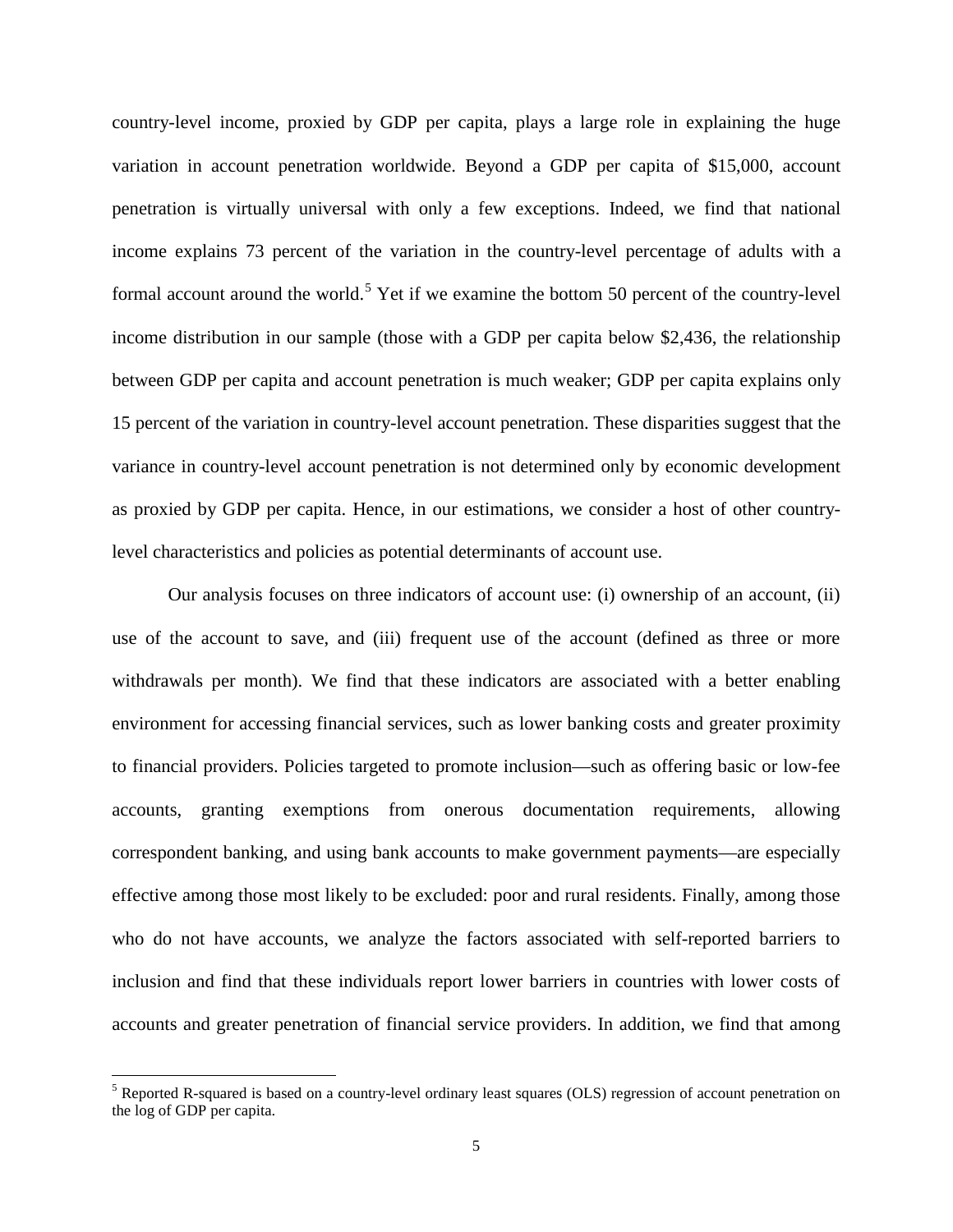those that report lack of money as the main barrier to account use, government policies to promote inclusion can increase the likelihood that individuals perceive financial services as being within their reach.

The rest of the paper is organized as follows. Section 2 introduces the survey data and summarizes our main variables of interest. Section 3 details the empirical approach we use to test the underpinnings of the use of accounts and the factors correlated with perceived barriers to account use. Section 4 presents the empirical results. Section 5 concludes.

#### **2. Measuring Financial Inclusion**

#### *2.1 Survey Methodology*

l

The data were collected by adding a new module on financial inclusion to the 2011 Gallup World Poll (GWP) survey, which has been conducted annually since 2005. Our module included questions on ownership of an individual or joint account, the use of the account for saving, and the frequency with which the account is used. Additional questions asked the unbanked for reasons why they do not use an account. In our analysis, we focus on 123 countries and over 124,000 individuals. We drop data for 25 countries because of missing demographic information, such as education and income. Table 1 lists all the countries included in our sample.

The survey was conducted in the major languages of each country.<sup>[6](#page-7-0)</sup> The 2011 GWP surveyed at least 1,000 individuals per country in 148 economies—representing approximately 97 percent of the world's population—using randomly selected, nationally representative samples.<sup>[7](#page-7-1)</sup> The target population was the entire civilian, noninstitutionalized population aged 15

<span id="page-7-0"></span><sup>&</sup>lt;sup>6</sup> Detailed country-level information about the data collection dates, sample sizes, excluded populations, and margins of error can be found at [http://go.worldbank.org/IGRTPHK660.](http://go.worldbank.org/IGRTPHK660)<br><sup>7</sup> In some economies, oversamples are collected in major cities or areas of special interest. Additionally, in some

<span id="page-7-1"></span>large economies, such as China and Russia, sample sizes of at least 4,000 are collected.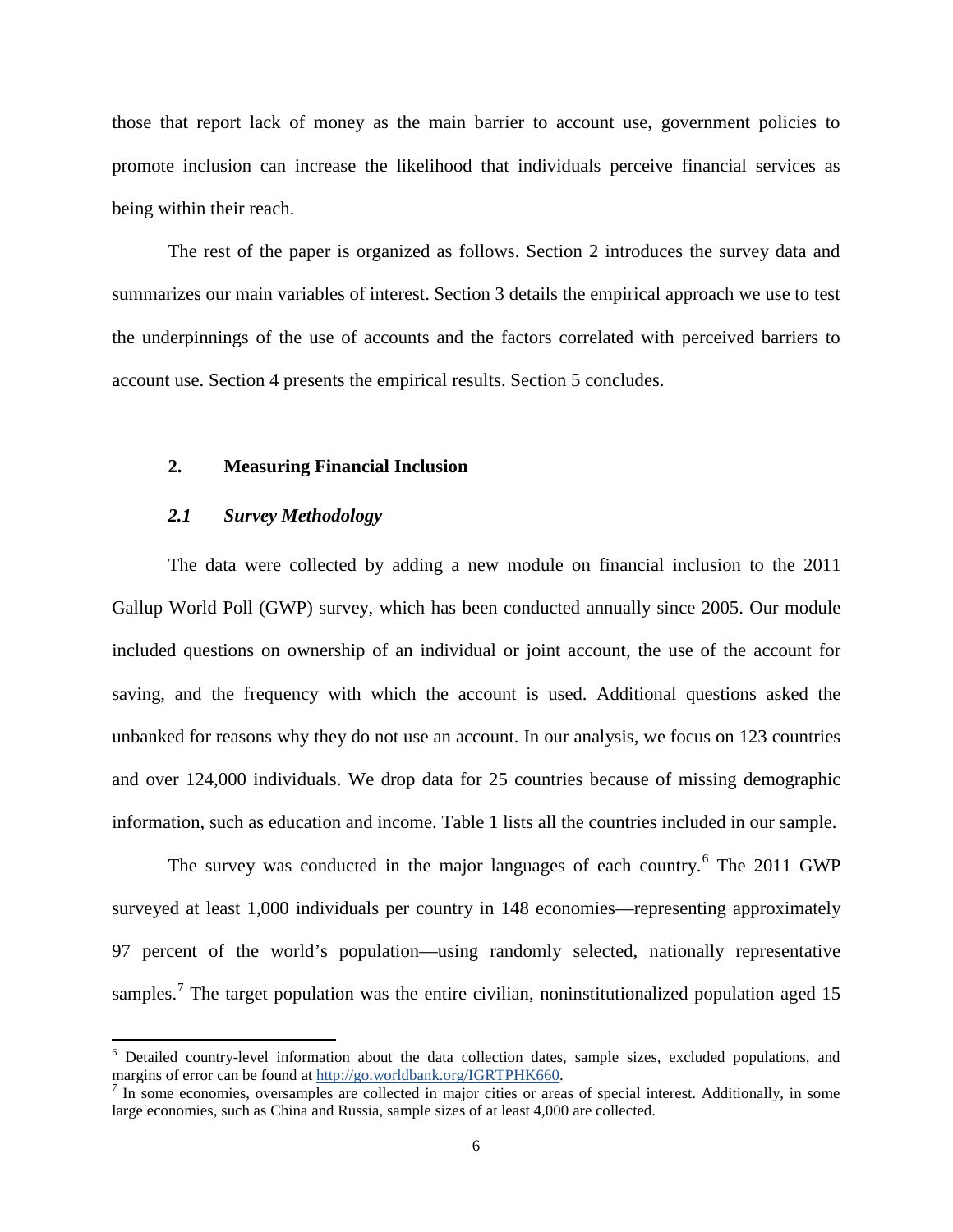and older. Data weighting is used to ensure a nationally representative sample for each economy. Final weights consist of the base sampling weight, which corrects for unequal probability of selection based on household size, and the poststratification weight, which corrects for sampling and nonresponse error. Poststratification weights use country-level population statistics on gender and age and, where reliable data are available, education or socioeconomic status.

The core GWP (excluding our new data on financial inclusion) has been used in previous academic studies. For example, Deaton (2008) uses GWP questions on life and health satisfaction and looks at the relationships with national income, age, and life expectancy. Stevenson and Wolfers (2008) and Sacks, Stevenson, and Wolfers (2010) use the GWP as part of their research to analyze relationships between measures of subjective well-being and income. Clausen, Kraay, and Nyiri (2011) analyze the relationship between corruption and confidence in public institutions. Stevenson and Wolfers (2011) examine trust in institutions over the business cycle.

We use these data to calculate our measures of account use. Below we provide precise definitions (Table 2) and summary statistics for each of these indicators (Table 3). Appendix 1 shows summary statistics, by country, for all variables used in our analysis. <sup>[8](#page-8-0)</sup>

#### *2.2 Account Ownership*

l

To calculate account ownership, we use the question: "*Do you, either by yourself or together with someone else, currently have an account at a bank, credit union, cooperative, post office, or microfinance institution? An account can be used to save money, to make or receive payments, or to receive wages and remittances.*" On average, 45 percent of adults in our sample of countries report having an account. Not surprisingly, there is enormous variation in the use of

<span id="page-8-0"></span><sup>&</sup>lt;sup>8</sup> Individual-level data are available at www.worldbank.org/globalfindex.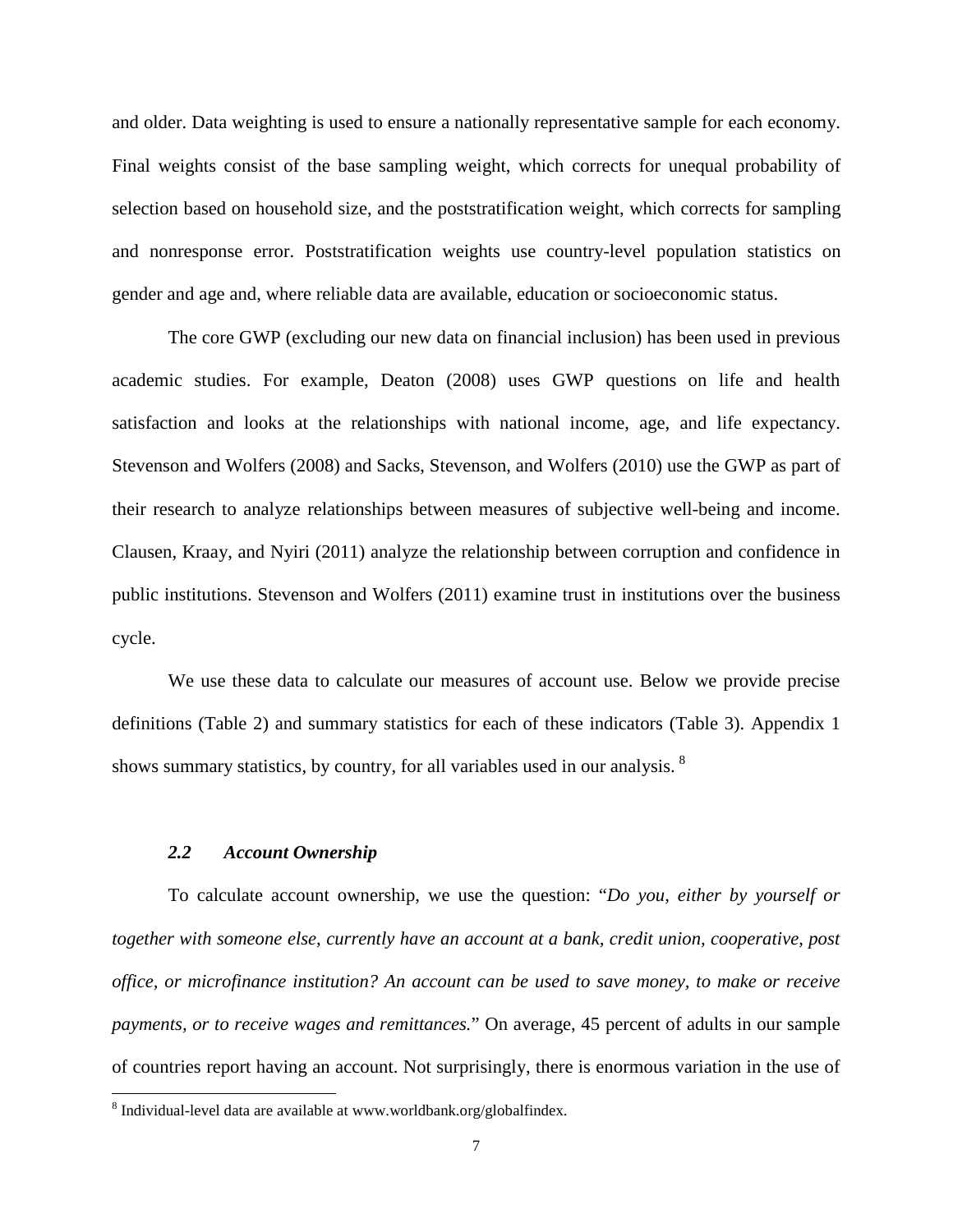financial services between high-income and developing economies: account penetration is close to universal (91 percent) in high-income economies, while only 41 percent of adults in developing economies, on average, report having an account at a formal financial institution.<sup>[9](#page-9-0)</sup> Furthermore, we find that among developing economies, account ownership, on average, increases sharply with economic development (Figure 1): adults in upper-middle-income countries (58 percent) are almost three times as likely to have an account as adults in low-income economies (19 percent). In several countries around the world, including Cambodia, the Central African Republic, the Kyrgyz Republic, and the Republic of Yemen, more than 95 percent of adults do not have an account at a formal financial institution.

In addition to sharp differences in account penetration across countries, there are also important disparities in account use by individual characteristics (Figure 2). For example, among developing countries in our sample, those in the highest within-country income quintile are more than twice as likely to have an account as those in the lowest income quintile.<sup>[10](#page-9-1)</sup> There are also significant disparities in the prevalence of accounts along gender lines: in developing countries in our sample, 46 percent of men report having an account at a formal financial institution, compared with 37 percent of women. In developing economies, adults with a tertiary education are, on average, more than twice as likely to have an account as those with a primary education or less. Furthermore, in both high-income and developing economies, adults between the ages of 25 and 64 are more likely to report having an account at a formal financial institution than younger adults and those aged 65 and over. Finally, the urban/rural divide also figures

 $\overline{\phantom{a}}$ 

<span id="page-9-0"></span><sup>&</sup>lt;sup>9</sup> All statistics aggregated above the country level (by income group, region, and the like) use population weights in addition to country-level weights.

<span id="page-9-1"></span> $10$  The GWP provides imputed within-country (relative) income quintiles for all observations, but does not publish the imputed absolute income levels. In 2011, income data were imputed for 14 percent of income observations worldwide. Gallup uses published data on individual characteristics as well as proprietary data on each household member to impute income. For additional information see www.gallup.com.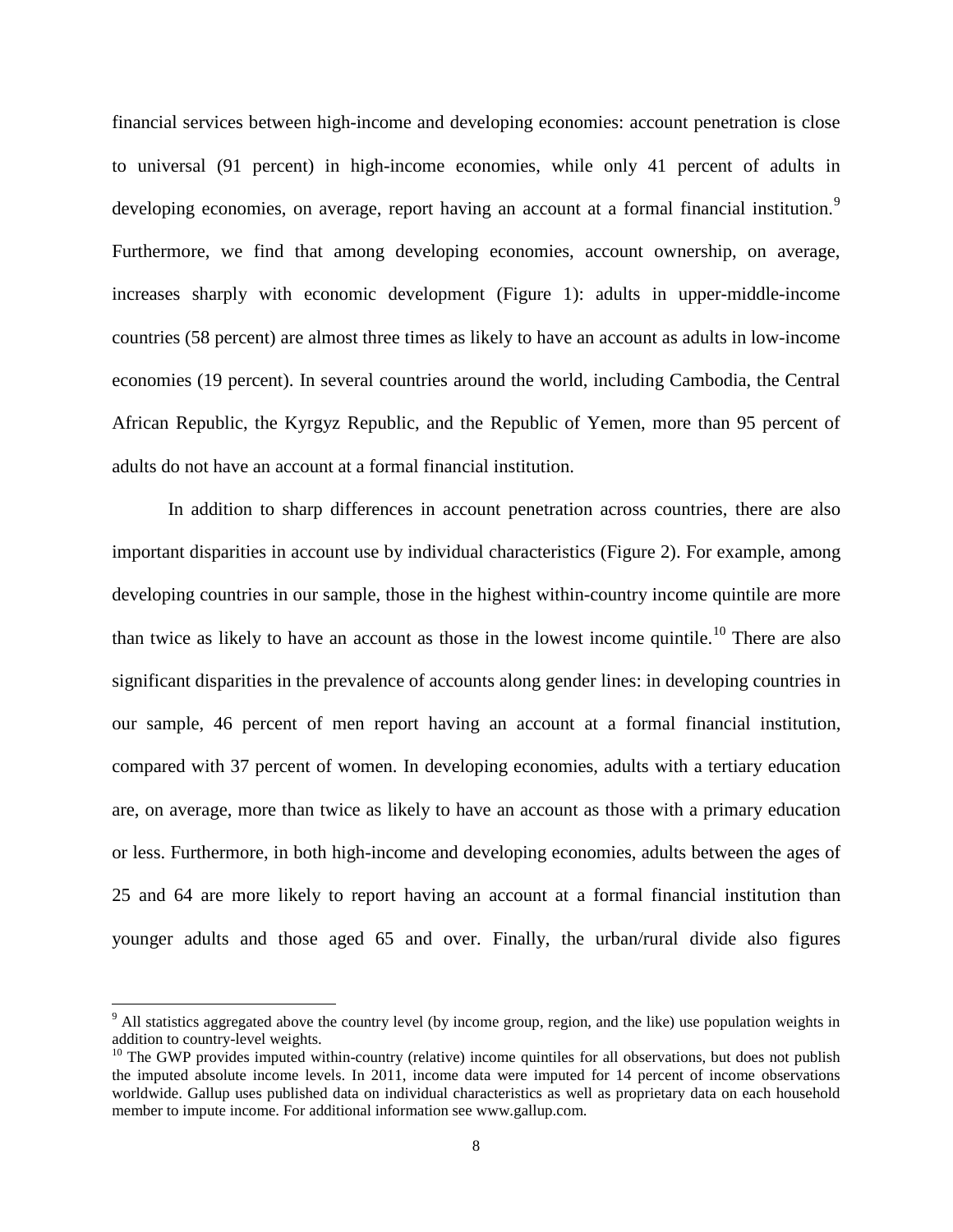prominently in the prevalence of bank accounts in the developing world.<sup>[11](#page-10-0)</sup> While close to 50 percent of adults in cities have an account, the figure is less than 40 percent among individuals in rural areas.

#### *2.3 The Use of an Account to Save*

In addition to account ownership, we are interested in the use of accounts to save. This information is provided in the question: "*In the past 12 months, have you saved or set aside any money?"* If the respondent answered yes, a follow-up question asked, *"In the past 12 months, have you saved or set aside money by: A) Using an account at a bank, credit union, microfinance institution, or another financial institution[12](#page-10-1); B) Using an informal savings club or person outside the family (e.g., Chit fund or ROSCA)?"[13](#page-10-2)* Among those individuals who have an account (that is, conditional on having an account), 42 percent of adults, on average, used the account to save in the past year.<sup>[14](#page-10-3)</sup> Unlike what we found in terms of account penetration, we find small differences between the share of individuals, on average, who use an account to save in developed countries (49 percent) and those who do so in low- and middle-income countries (40 percent) (Figure 1). In other words, globally, adults who have a formal account are on average about equally likely to use their account to save.

 $\overline{\phantom{a}}$ 

<span id="page-10-0"></span><sup>&</sup>lt;sup>11</sup> Gallup World Poll data contain two variables related to the urban/rural divide: municipality population data that are used to stratify the sample, and interview-coded data on area size category. We classify urban/rural based on the former, but use interview-coded data when this is not available. The correlation between the population-based and interviewer-coded urban/rural categorizations is very strong: in Sub-Saharan Africa, 94 percent of respondents in cities with populations of 500,000 or more are classified as urban and 95 percent of respondents in towns and

<span id="page-10-2"></span><span id="page-10-1"></span> $12$  Local examples were provided, such as cooperatives in Latin America.<br>
<sup>13</sup> The excluded category includes "in the home" (because of the sensitivity of asking this question in face-to-face interviews in the home) and other assets such as gold and livestock, as well as other formal markets, such as equity

<span id="page-10-3"></span> $<sup>14</sup>$  In addition to having an account, formal saving is also conditional on an individual's ability and willingness to</sup> save. This may be associated with cyclical macroeconomic conditions, idiosyncratic shocks (such as illness or unemployment), as well as cultural attitudes toward saving. An important caveat is that the data were collected in 2011, following the global financial crisis, which might have affected individuals' ability to save.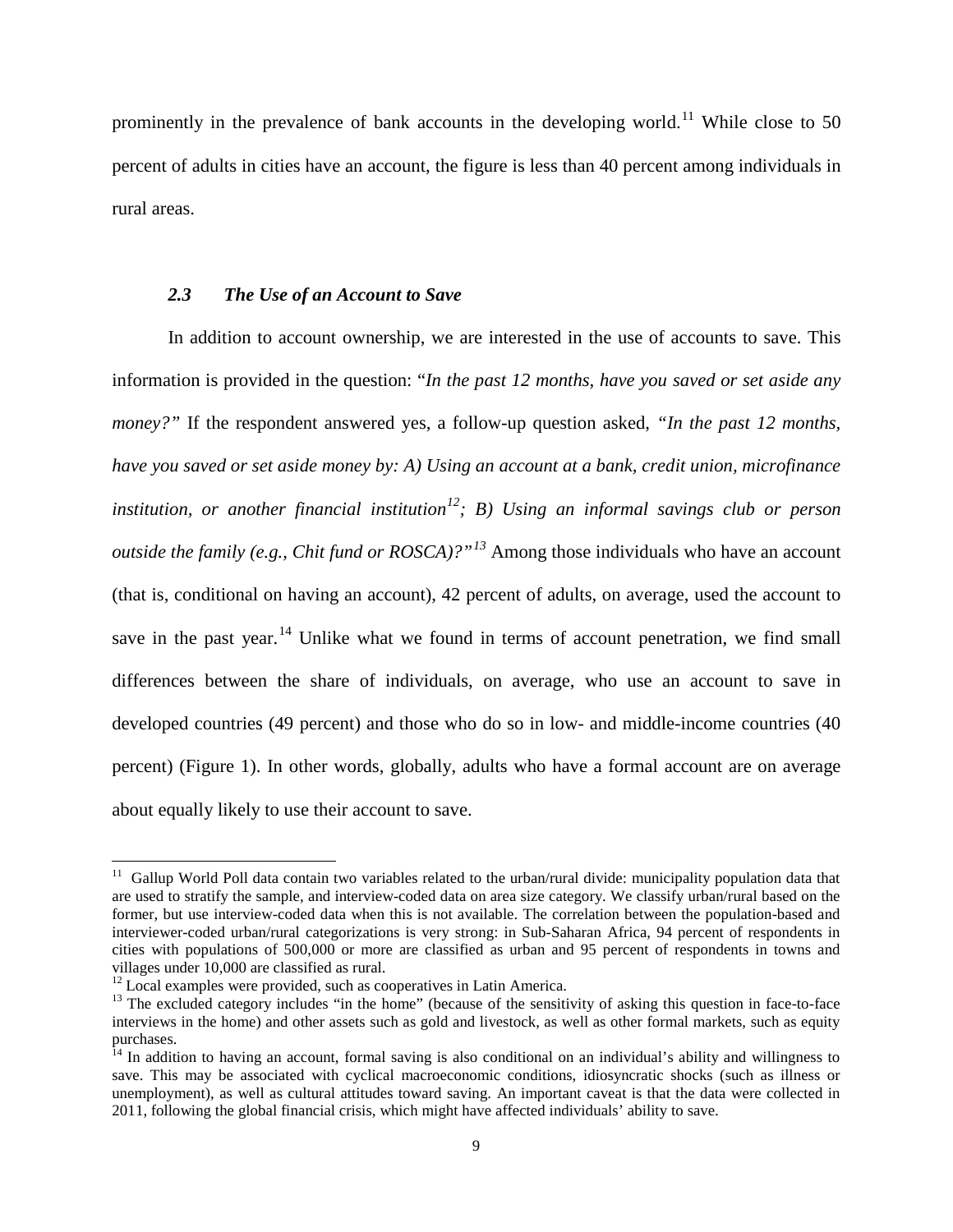In terms of differences across individuals in the share of adults who use their account to save, we find that there are practically no differences between males and females. Also, we do not find large differences between individuals in rural and urban areas. In fact, within developing countries in our sample, we find few differences across individual-level characteristics. In general, conditional on having an account, between 30 and 50 percent of individuals in developing countries use the account to save. In contrast, in developed countries we observe significant differences in the share of individuals who use their account to save across income quintiles and across different levels of education.

### *2.4 Frequency of Use*

 $\overline{\phantom{a}}$ 

Beyond the simple ownership of bank accounts, another measure of account "usage" is the frequency of account use. In our estimations, we focus on withdrawals, since such actions are actively initiated by the account holders whereas deposits might be initiated by others (for example, employers or governments). The questionnaire asks account holders: "*In a typical month, about how many times is money taken out of your personal account(s)? This includes cash withdrawals, electronic payments or purchases, checks, or any other time money is removed from your account(s) by yourself or others.*" Respondents are asked (categorically) if they conducted (a) zero withdrawals, (b) 1-2 withdrawals, (c) 3-5 withdrawals, or (d) 6 or more withdrawals in a typical month. In developing countries, 18 percent of individuals who have an account never withdraw funds during the course of a month.<sup>[15](#page-11-0)</sup> This number is only 4 percent in developed countries. Similarly, while 58 percent of individuals in developing countries withdraw

<span id="page-11-0"></span><sup>&</sup>lt;sup>15</sup> We cannot assume that these are inactive accounts, since account holders may use their accounts to hold longterm savings.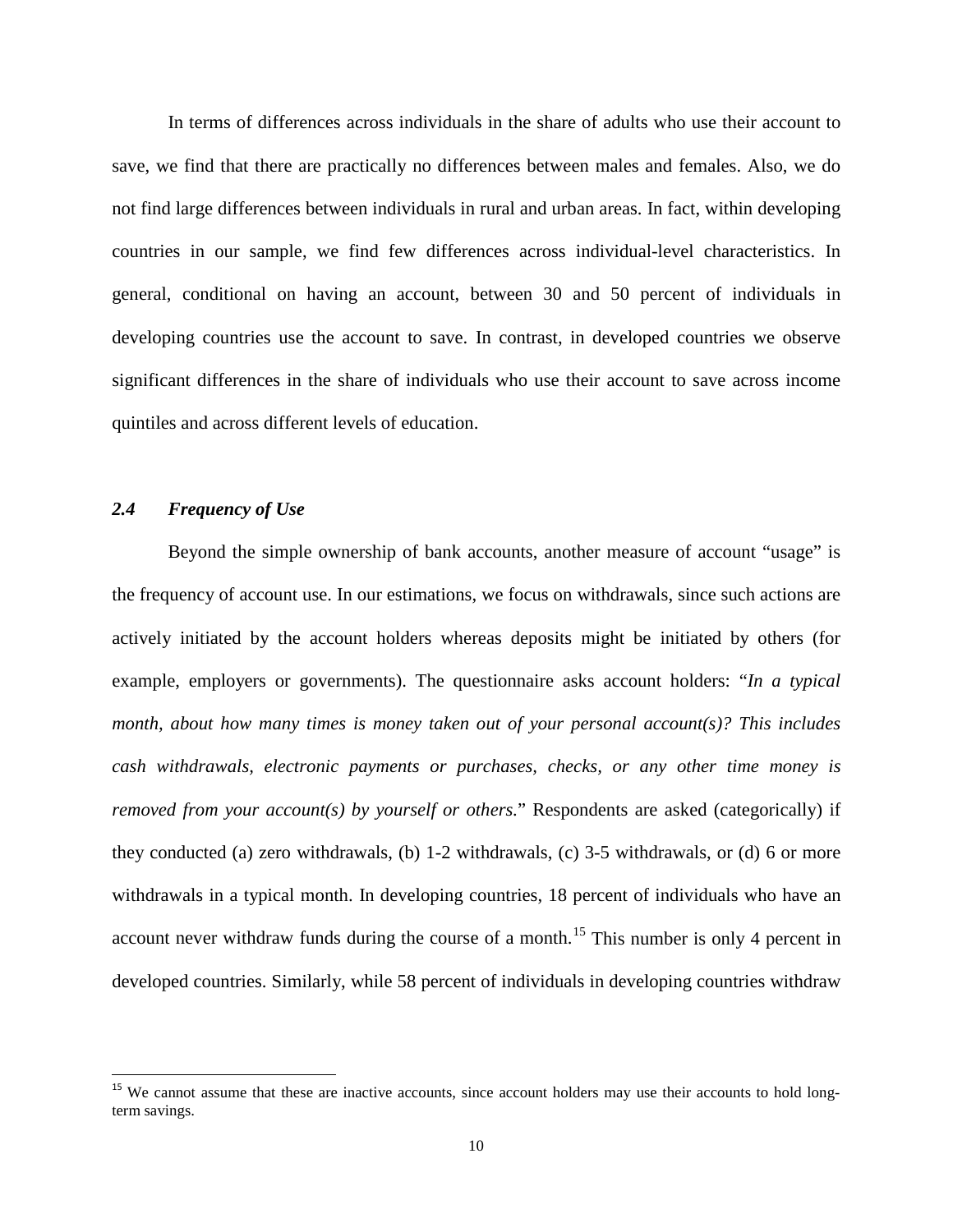funds from their accounts one or two times a month (most likely when they receive their salaries), the corresponding figure is 22 percent among individuals in high-income countries.

Adults who report one to two withdrawals in a typical month may have an account to receive wages, government payments, or money from family living elsewhere, and likely withdraw the complete amount when payments are deposited. Or barriers to accessing their account, such as high withdrawal fees or long distances to the nearest bank, may discourage the use of accounts for day-to-day cash management. In comparison, those who withdraw from their account more than three times in a typical month are more likely to use their account to store cash or make formal electronic payments.

We define frequent use of an account as a dummy that takes the value 1 if funds are withdrawn at least three times during a month. As shown in Figure 1, on average, adults in highincome economies are more than three times as likely to withdraw funds from their account three or more times a month, compared with adults in low- and middle-income countries. Within our sample of countries, 72 percent of individuals in high-income countries use their account frequently, while only 22 percent do so in developing countries. Across countries, account use appears to be more frequent among richer and among more educated individuals. In developing countries, individuals in urban areas are almost twice as likely to use their accounts frequently.

#### *2.5 Reported Barriers to Account Ownership*

l

Our module provides some insights into barriers to inclusion: over 65,000 adults with no formal account were also asked why they do not have an account at a financial institution. Figure 3 summarizes the responses.  $^{16}$  $^{16}$  $^{16}$  Globally, the most cited reason for not having a bank account is "[I] don't have enough money to use them." This reason was reported by 66 percent of adults

<span id="page-12-0"></span><sup>&</sup>lt;sup>16</sup> Twelve percent of respondents chose none of the given reasons for not having an account.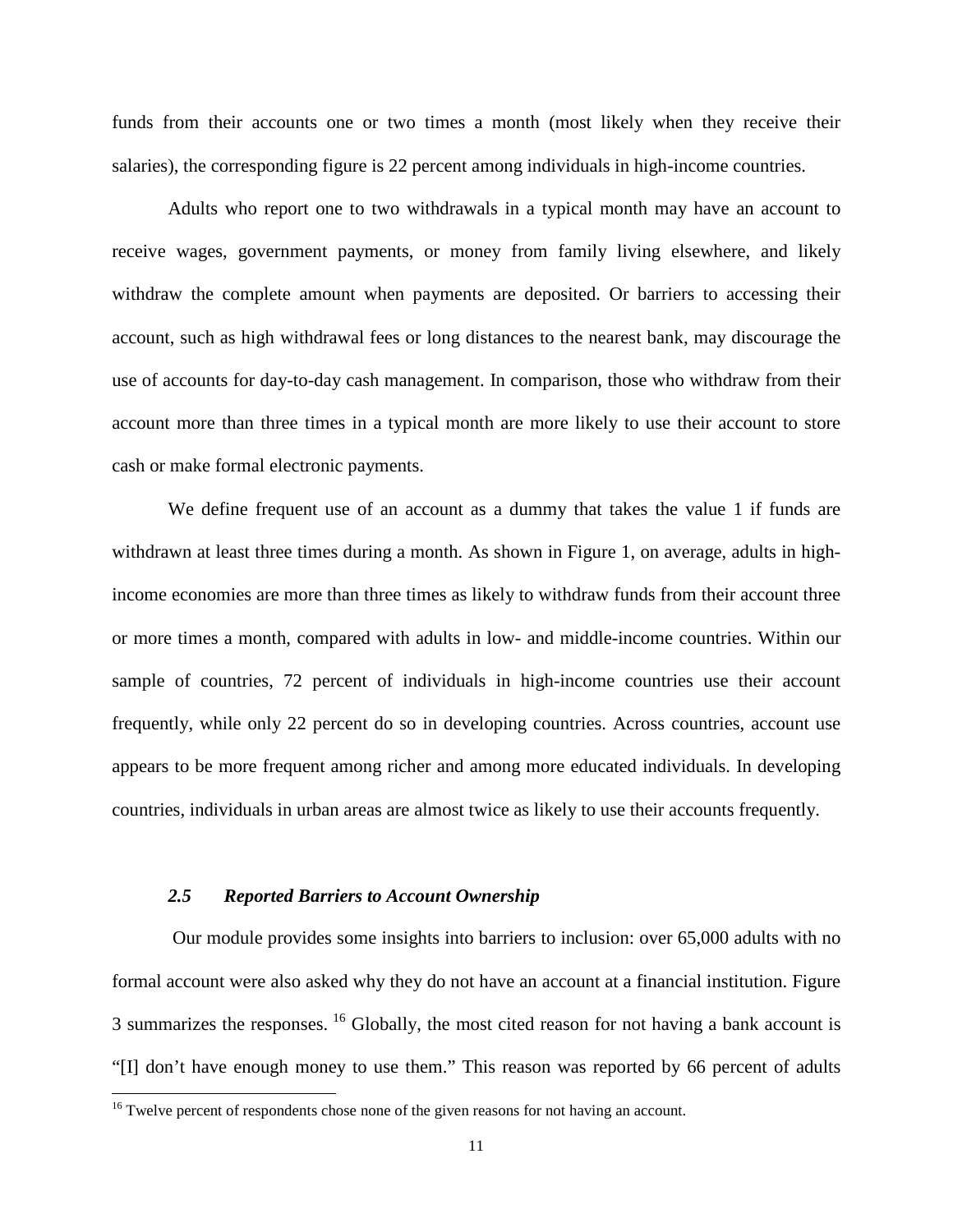without a formal account, including 30 percent who reported this as the only reason (multiple responses were permitted). <sup>[17](#page-13-0)</sup> This segment of the population is more likely to be "voluntarily" self-excluded from the formal financial system—that is, individuals who do not have sufficient cash earnings to need the use of a formal account or who choose not to have an account for cultural or religious reasons. For example, "because of religious reasons" was cited by 5 percent of adults.<sup>[18](#page-13-1)</sup> Another reason cited for not having an account is "someone else in the family already has an account," which identifies the group of indirect users (23 percent).

Yet there may also be individuals who are "involuntarily" self-excluded, who do not use formal financial services because of barriers (such as distance or high cost) that arise as a result of market failures (such as asymmetric information or inadequate contract environment). Indeed, the second most important reason reported for not having an account is "[banks/accounts] are too expensive" (24 percent). Other reported reasons, by order of importance, are: "[banks] are too far away" (20 percent); "[I] don't have the necessary documentation" (17 percent); and "[I] don't trust [banks]" (13 percent). The role of policy is to broaden financial inclusion to reach those who are excluded because of barriers and market failures.

Although an analysis of self-reported barriers cannot support causal statements, the data can help suggest potential policies for expanding account use. For example, a commonly cited reason for not having an account is affordability. Fixed transactions costs and annual fees tend to make small transactions unaffordable for large parts of the population. To maintain a checking account in Sierra Leone, for example, an adult must pay the equivalent of 27 percent of that country's GDP per capita in annual fees (see Beck et al., 2008), which is likely a reason why 44

<span id="page-13-0"></span> $17$  This figure is also likely to be an upper limit, since a majority of respondents who do not have an account but report having saved in the past 12 months (somewhere other than a financial institution) still chose "[I] don't have

<span id="page-13-1"></span> $^{18}$  For additional information on Islamic finance, see Beck et al. (2012).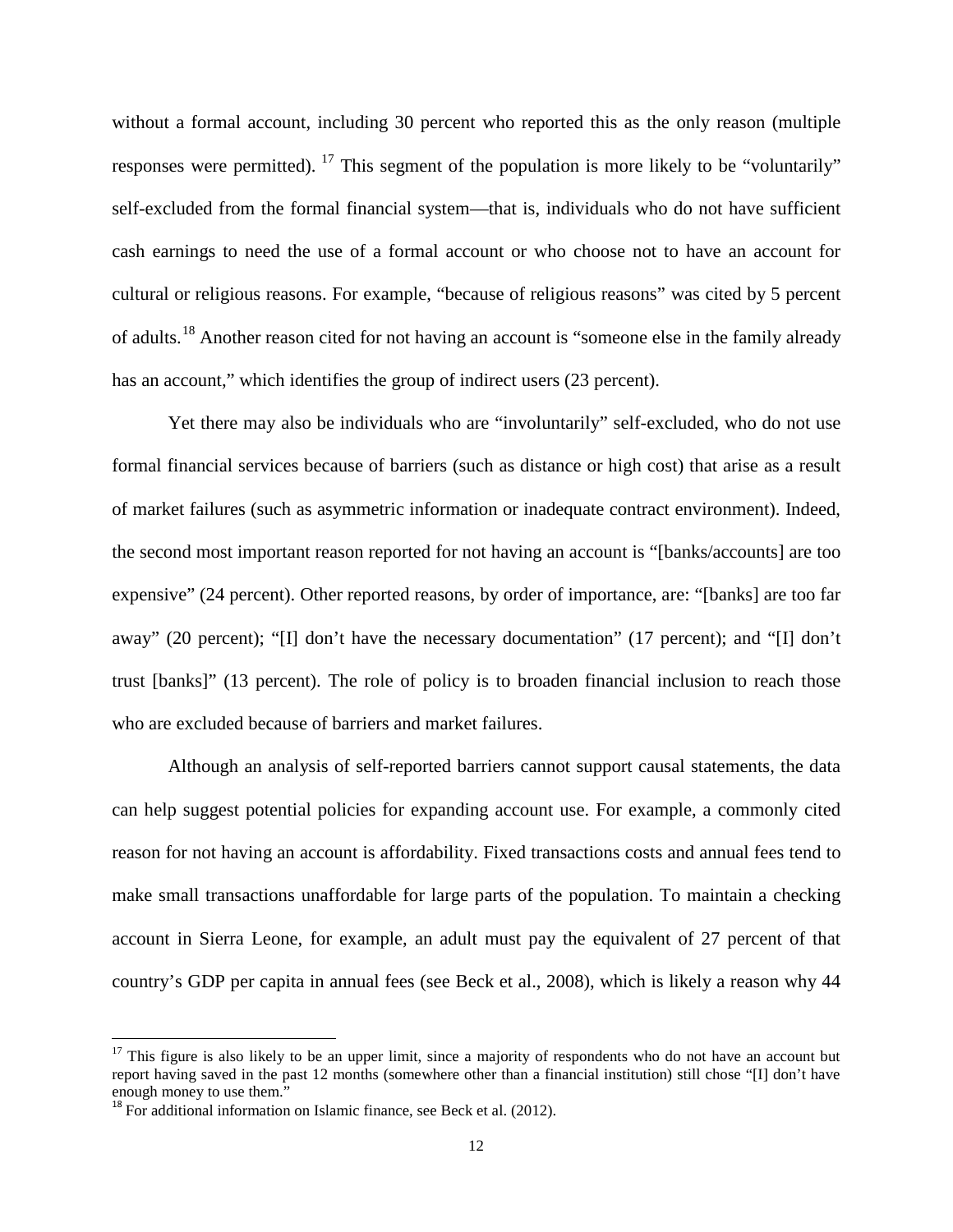percent of non-account-holders in that country cited cost as a reason for not having a formal account. But fixed fees and high costs of opening and maintaining accounts also often reflect lack of competition and underdeveloped physical or institutional infrastructure.

A second important barrier is documentation requirements. By limiting eligibility, these may exclude workers in the rural or informal sectors, who are less likely to have wage slips or formal proof of domicile. Because of legitimate concerns about fraud and money laundering, however, there is a reasonable limit to how much documentation requirements should be relaxed, and this line likely varies across countries.<sup>[19](#page-14-0)</sup>

Another important barrier to formal account ownership is proximity to a bank. For example, 47 percent of non-account-holders in Tanzania reported distance as a reason why they don't have an account and Tanzania also ranks near the bottom among developing economies in bank branch penetration by area, averaging less than 0.5 bank branches per 1,000 square kilometers.

Trust in banks—or distrust—can constitute a barrier that is difficult to overcome, and suggested causes have been linked to cultural norms, local governance, economic crises, and uncertainty about the future (for example, Bjornskov, 2007; Guiso et al., 2004; Sapienza and Zingales, 2009). For example, respondents in the former Soviet Union—which has been plagued by episodes of government expropriation of bank assets—were almost three times as likely as adults in other regions to choose "[I] don't trust banks" (31 percent).<sup>20</sup>

These self-reported barriers and the information gathered by the survey on account use raise the following questions, which we can test econometrically: First, do we continue to find a

 $\overline{\phantom{a}}$ 

<span id="page-14-0"></span> $19$  For additional information on documentation requirements and money laundering, see: [http://go.worldbank.org/0PHO7X3QA0.](http://go.worldbank.org/0PHO7X3QA0)<br><sup>20</sup> In the core Gallup World Poll questionnaire, respondents are asked to rate their trust in banks and again

<span id="page-14-1"></span>respondents in the former Soviet Union—banked and unbanked—report the least amount of trust.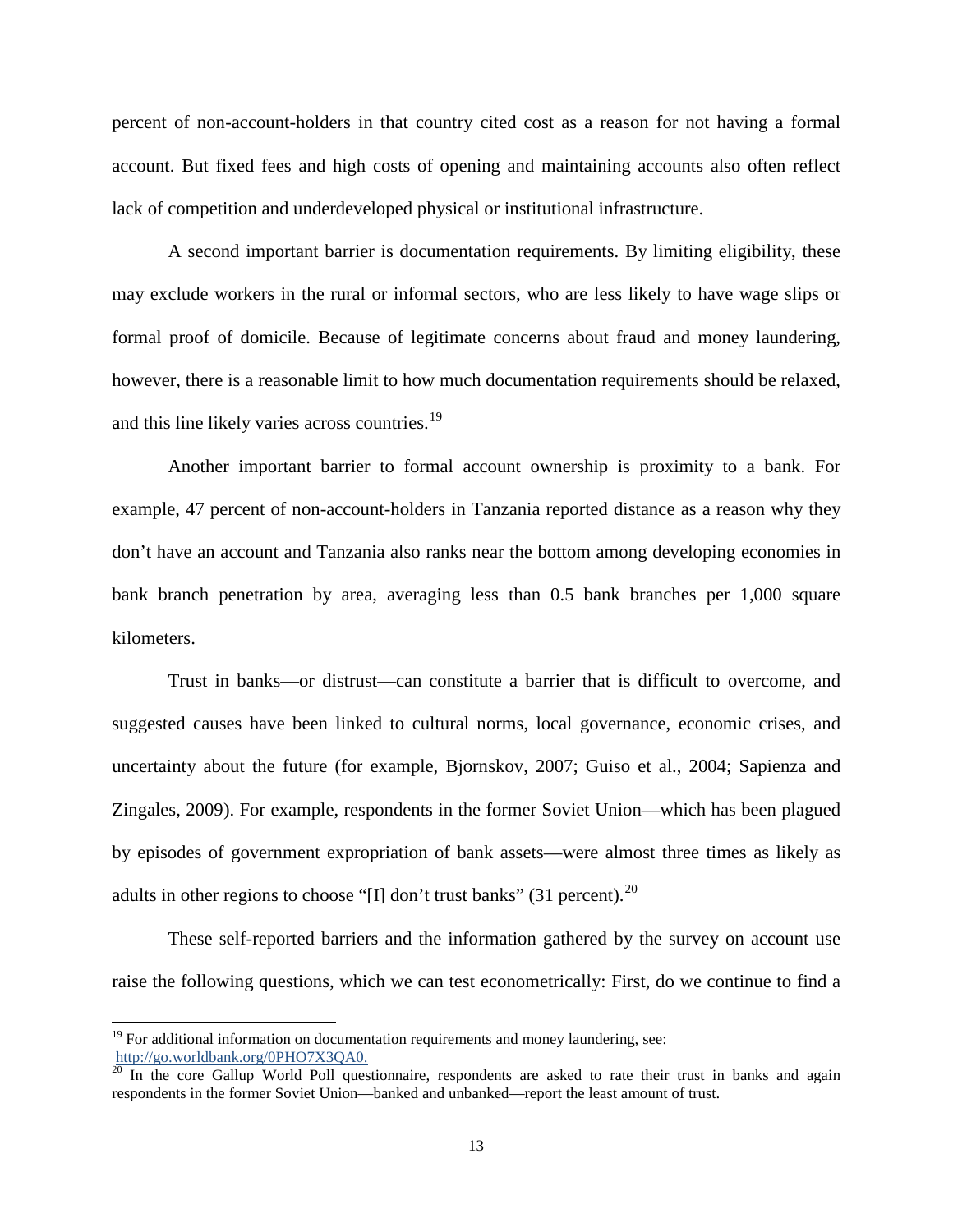significant relationship between account ownership and use (as measured by high-frequency withdrawals and formal saving) and country-level measures of cost, distance, documentation, and trust, after controlling for individual characteristics? Second, do we find a significant relationship between government policies designed to promote financial inclusion and greater usage of formal financial services? Third, do our empirical results suggest that relaxing these constraints would have disproportionate effects on any individual subgroups, such as the poor and rural residents? And fourth, are reasons reported by those excluded for not having an account related to these country characteristics? Below, we outline the econometric methodology we pursue to answer these questions.

#### **3. Empirical Methodology**

#### *3.1 Estimation Models*

Our main empirical specifications focus on three dimensions of the use of bank accounts: (a) owning a bank account, (b) using a bank account to save, and (c) using the bank account frequently (defined as three or more withdrawals per month). The dependent variable  $y_{1ij}$ , owning a bank account, is a binary variable. Therefore, we use the following model to investigate its determinants:

| $y_{1ij}^* = x_{1i}'\beta + z_{1ij}'\gamma + \varepsilon_{1ij}$ , |                         | (1) |
|-------------------------------------------------------------------|-------------------------|-----|
| $y_{1ij} = 1$                                                     | if $y_{1ij}^* > 0$ ,    |     |
| $y_{1ij} = 0$                                                     | if $y_{1ij}^* \leq 0$ , |     |

where countries and individuals are indexed by *i* and *j*, respectively;  $y_{1ij}^*$  is a latent variable,  $x_{1i}$ is a vector of country characteristics,  $z_{1ij}$  is a vector of individual-level characteristics,  $\beta$  and  $\gamma$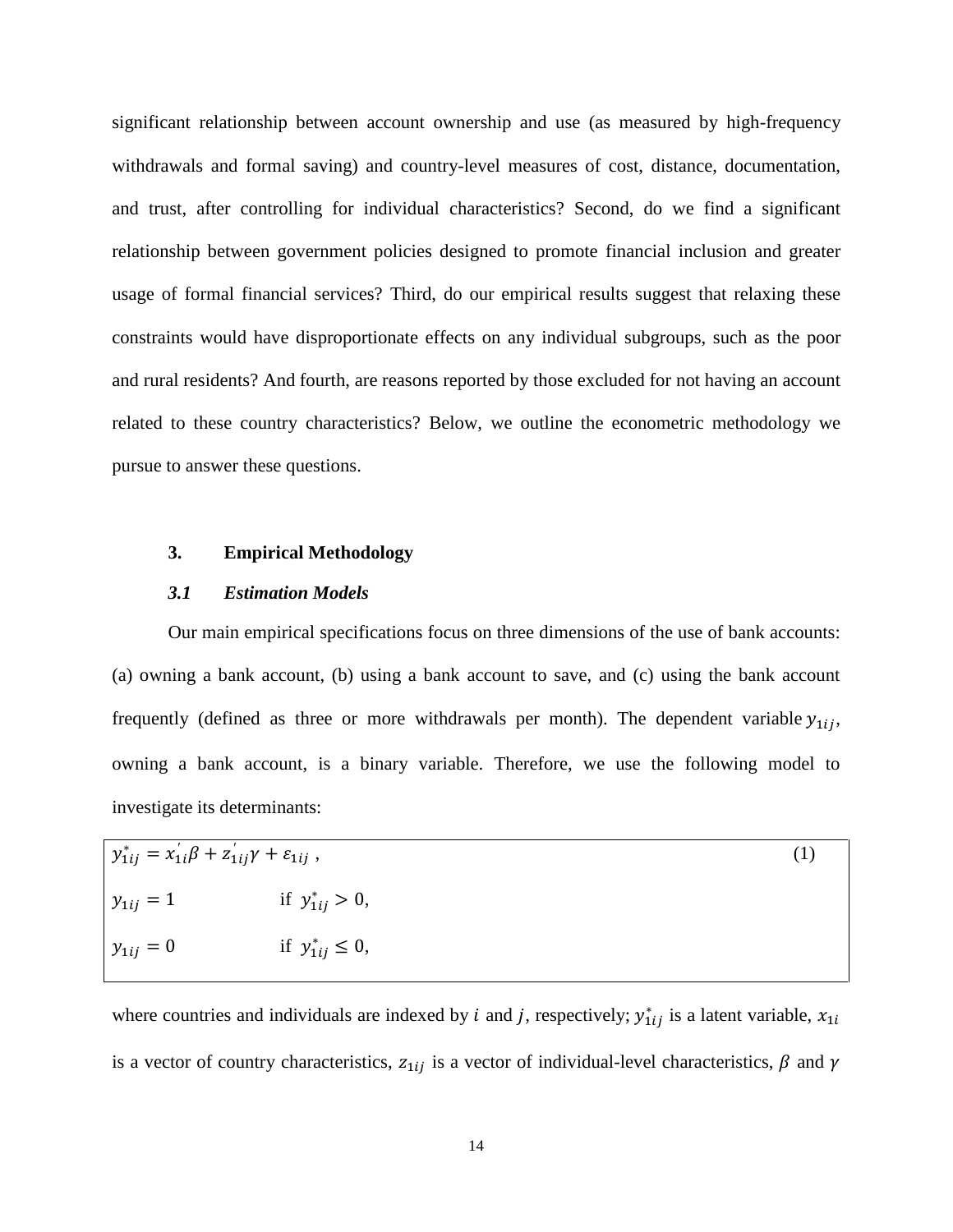are vectors of parameters, and  $\varepsilon_{1ij}$  is a normally distributed error term with zero mean and variance equal to 1. We estimate (1) as a probit model by maximum likelihood. In some specifications, we replace  $x_{1i}$  with country fixed effects.

Since we only observe whether an individual uses a bank account to save,  $y_{2ij}$ , if he or she owns an account, estimating the use of accounts to save involves running a Heckman-style model (Heckman, 1979) where equation (1) above is the selection equation and equation (2) below captures individuals' decision to use their account to save: $^{21}$  $^{21}$  $^{21}$ 

| $y_{2ij}^* = x_{2i}'\beta_2 + z_{2ij}'\gamma_2 + \varepsilon_{2ij}$ , |                         | (2) |
|-----------------------------------------------------------------------|-------------------------|-----|
| $y_{2ij} = 1$                                                         | if $y_{2ij}^* > 0$ ,    |     |
| $y_{2ij} = 0$                                                         | if $y_{2ij}^* \leq 0$ , |     |

where  $y_{2ij}$  is observed only when  $y_{1ij} = 1$ . As before, countries and individuals are indexed by i and *j*, respectively.  $y_{2ij}^*$  is a latent variable.  $x_2$  and  $z_2$  are the vectors of country- and individuallevel variables, respectively. Their corresponding vectors of parameters are given by  $\beta_2$  and  $\gamma_2$ . The error term  $\varepsilon_{2ij}$  is normally distributed with zero mean and variance equal to 1. Ideally, we would like to have at least a variable that explains individuals' decision to have an account but not their resolve to use the account to save. If that were the case,  $x_2$  and/or  $z_2$  would differ from  $x_1$  and/or  $z_1$  and we could identify the estimation of (1) and (2) with that exclusion restriction. However, in our case, we believe that we cannot argue that such a variable exists and, hence, we

<span id="page-16-0"></span> $21$  Since using an account to save is a binary variable to be estimated with a probit model, we cannot use Heckman's (1979) two-step estimation procedure. The inverse Mills ratio, or Heckman's lambda, only enters in the second step of this procedure in the case of a linear model; see Greene (2012, p. 880). Therefore, we jointly estimate the probit selection procedure and the probit model by maximum likelihood.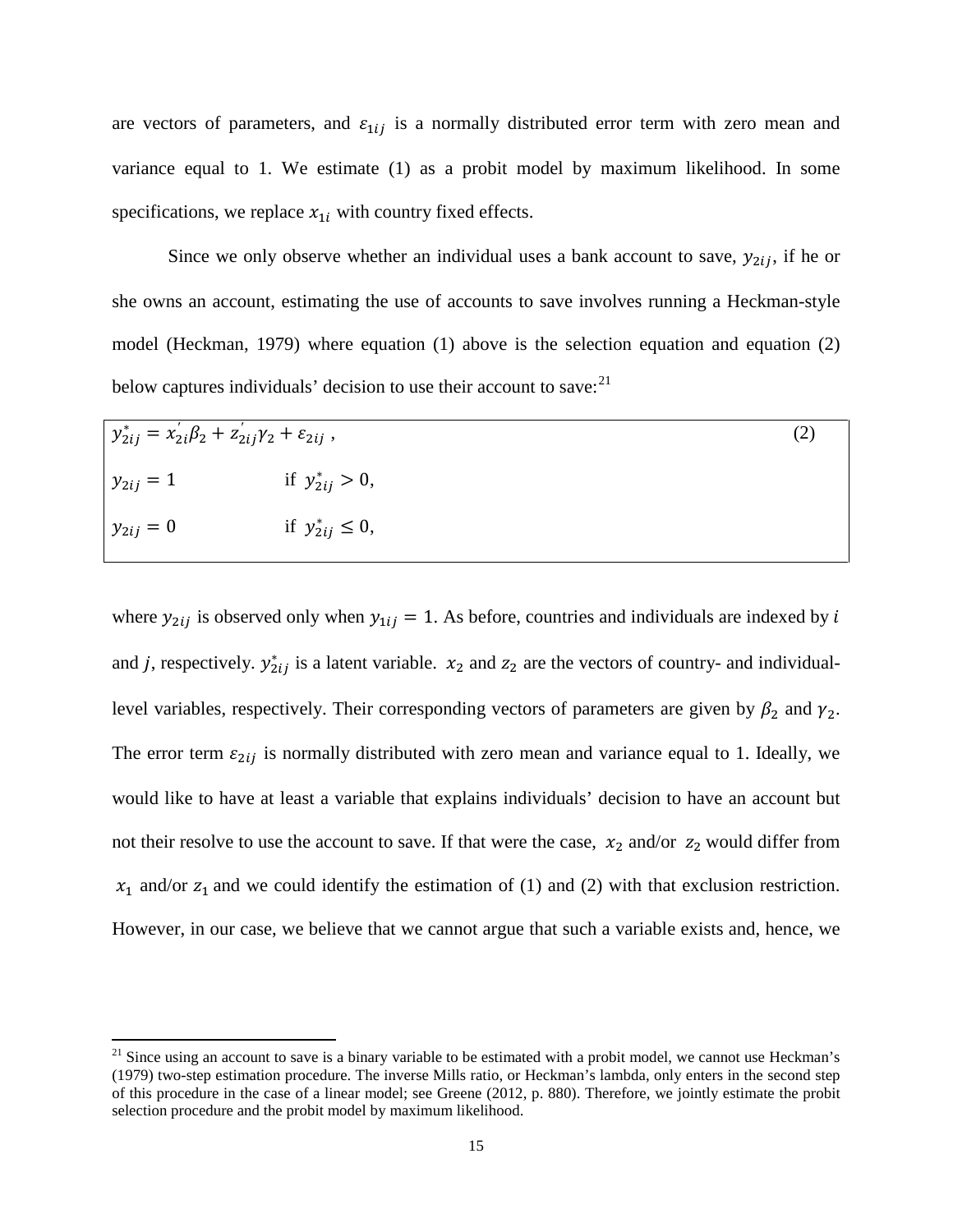follow Lemke and Reed (2001) and Marinescu (2007) in jointly estimating (1) and (2) by maximum likelihood.<sup>[22](#page-17-0)</sup>

Similar to what we described for  $y_{2ij}$ , using an account frequently (that is, three or more times a month), which we label  $y_{3ij}$ , can only be observed as long as the individual owns an account. Hence, in order to analyze the determinants of using an account frequently, we run a sample selection model similar to that presented in equations (1) and (2), replacing  $y_{2ij}$  with  $y_{3ij}$ as the dependent variable and including  $x_{3i}$  and  $z_{3ij}$  as the vectors of country- and individuallevel variables, respectively. As above, since in principle we have to assume that the variables that affect the likelihood of having an account  $(x_{1i}$  and  $z_{1ii})$  are the same as those that affect the frequency of using an account  $(x_{3i}$  and  $z_{3ij}$ ), we estimate the selection and frequency equations a la Heckman (but with two dichotomous dependent variables) using maximum likelihood.

In addition to analyzing how different individual and country characteristics relate to greater financial inclusion, we also examine reported subjective barriers to financial inclusion. We identify these barriers based on the respondents' answers to the following question: "*Please tell me whether each of the following is a reason why you, personally, do not have an account at a bank, credit union, or other financial institution*." The reasons we analyze are: "*(a) They are too expensive*"; "*(b) You don't have the necessary documentation (ID, wage slip)"*; "*(c) They are too far away*"; "*(d) You don't trust them*"; and "*(e) You don't have enough money to use them."*

<span id="page-17-0"></span> $22$  Sartori (2003) points out that the Heckman-type estimator may perform poorly when the same variables are included in both the selection (likelihood of having an account) and the outcome (likelihood of using the account to save) equations. This is especially problematic when estimations are conducted using small samples. Sartori (2003) proposes an alternative estimator that assumes that errors are near identical across equations to obtain more precise estimates. In unreported regressions, we applied the Sartori method. We found that the results based on the Sartori estimator are almost identical in size and in significance to those we obtain when using the probit Heckman-type model (without weights). Our challenge is that the Sartori estimator does not allow for the use of weights which is very important when using individual-level survey data. Hence, given the similarity of the results and considering that we have a large sample, we prefer to estimate the Heckman-type model with two binary dependent variables using maximum likelihood.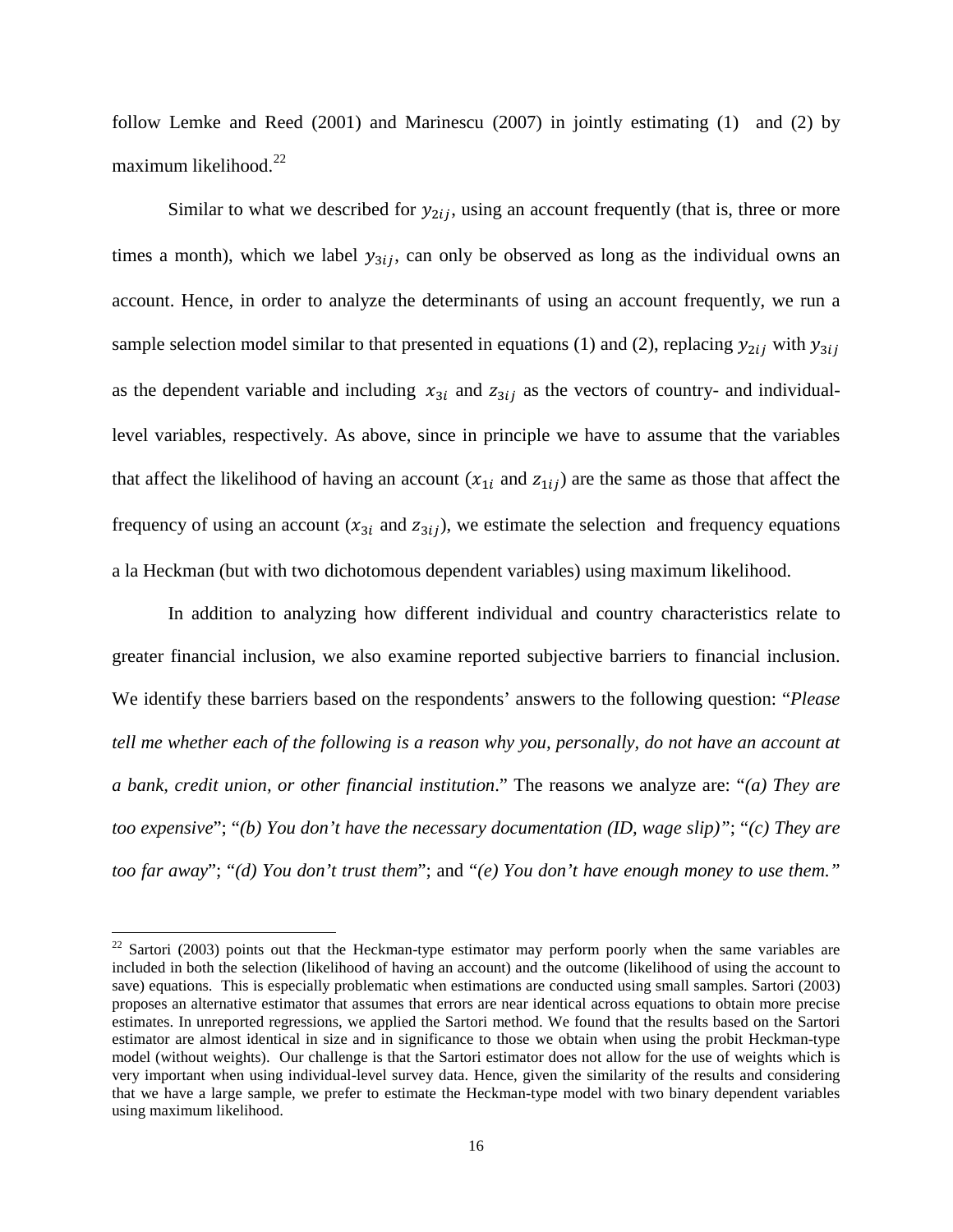The respondents could name multiple reasons. For each of these reported reasons, we create a binary variable that takes the value 1 if a respondent without a bank account confirms it as a barrier to having an account and 0 otherwise. These dependent variables are denoted with  $y_{5\kappa i}$ , where  $K \in \{a, b, c, d, e\}$ . Given that these questions are only asked to individuals that do not own an account, we run a sample selection model similar to those estimated to analyze the use of accounts. However, in this case  $y_{4ij}$  takes the value of 1 if the respondent does not have an account.  $x_{4i}$  and  $z_{4ij}$  are included as the vectors of country- and individual-level variables, respectively. This results in the following model:

| $y_{4ij}^* = x_{4i}'\beta + z_{4ij}'\gamma + \varepsilon_{4ij}$ ,                                               |                         |                                                         |     |  |
|-----------------------------------------------------------------------------------------------------------------|-------------------------|---------------------------------------------------------|-----|--|
| $y_{4ij} = 1$                                                                                                   | if $y_{4ij}^* > 0$ ,    |                                                         | (3) |  |
| $y_{4ij} = 0$                                                                                                   | if $y_{4ij}^* \leq 0$ , |                                                         |     |  |
| which defines the probit selection procedure, and                                                               |                         |                                                         |     |  |
| $y_{5\kappa ij}^* = x_{5i} \beta_K k + z_{5ij} \gamma_k + \varepsilon_{5\kappa ij}$ , $K \in \{a, b, c, d, e\}$ |                         |                                                         | (4) |  |
| $y_{5\chi ij} = 1$                                                                                              |                         | if $y^*_{5 \kappa i j} > 0$ , $K \in \{a, b, c, d, e\}$ |     |  |
| $y_{5\kappa ij} = 0$                                                                                            |                         | if $y_{5k}^*$ $\leq 0$ , $K \in \{a, b, c, d, e\}$      |     |  |

where countries and individuals are indexed by *i* and *j*, respectively;  $y_{5}^{*}$  is a latent variable,  $x_{5i}$  is a vector of country characteristics,  $z_{5ij}$  is a vector of individual-level characteristics,  $\beta$  and  $\gamma$  are vectors of parameters, and  $\varepsilon_{5\kappa ij}$  is a normally distributed error term with zero mean and variance equal to 1, with  $K \in \{a, b, c, d, e\}$ . We estimate (3) and (4) by maximum likelihood assuming that  $x_{4i} = x_{5i}$  and  $z_{4i} = z_{5i}$ .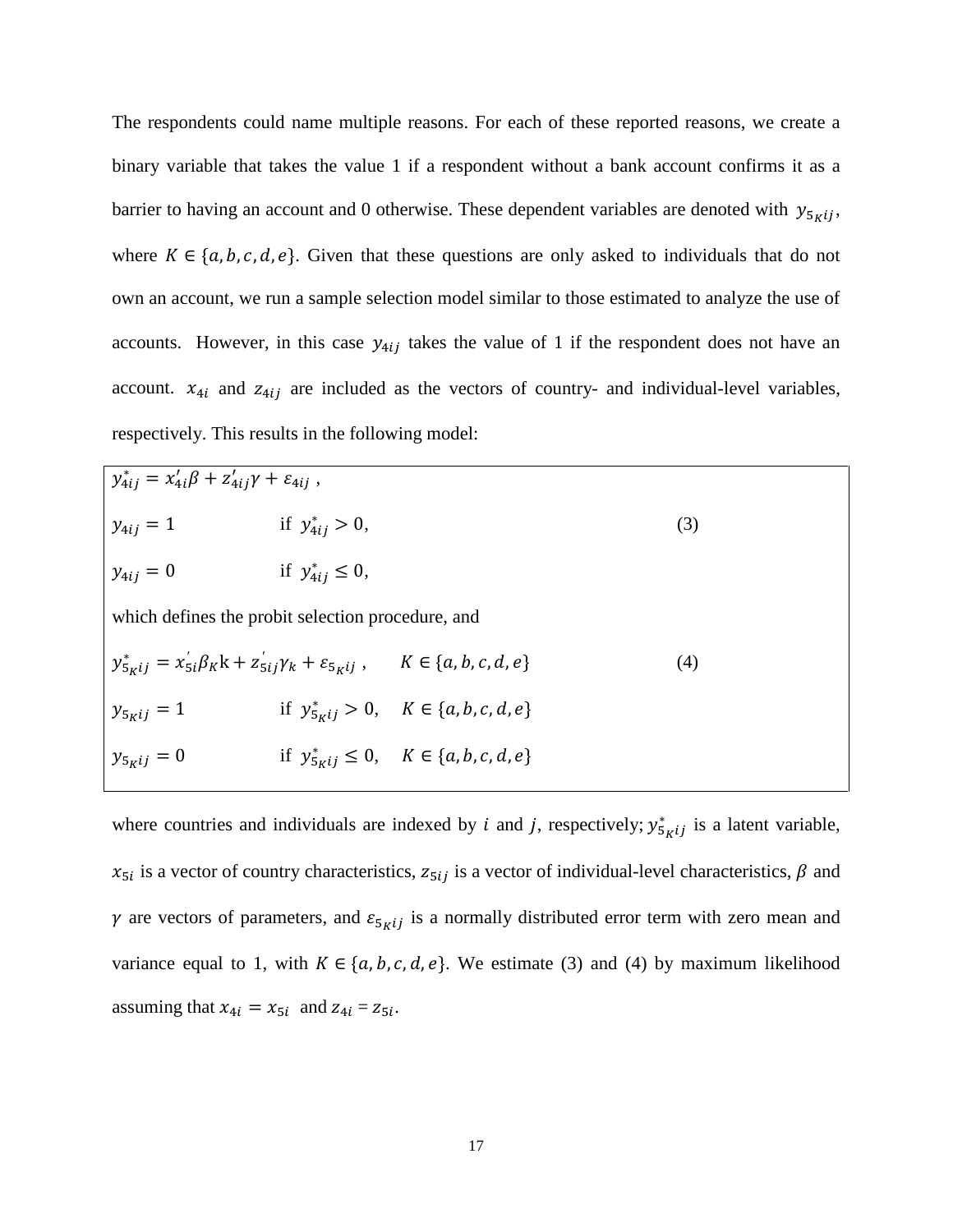#### *3.2 Explanatory Variables*

Among the individual-level characteristics in  $z_{1ij}$ ,  $z_{2ij}$ ,  $z_{3ij}$ , and  $z_{4ij}$ , we include a number of socioeconomic variables that we speculate might affect the use of bank accounts. All these variables come from the Gallup World Poll  $(2012)$ .<sup>[23](#page-19-0)</sup> *Female* indicates whether the respondent is female. To the extent that it is harder for women to have bank accounts, we expect this variable to have a negative relationship. *Age* and *Age Squared* are both in years. We expect the use of bank accounts to first increase and then decline with age, so in order to capture this we also include age squared.

*Rural* takes the value 1 if the respondent lives in a rural area and 0 otherwise, where a rural area is defined as a town or village with less than 50,000 inhabitants. If this information is not available, a rural classification is based on the interviewer's perception of whether a respondent lives in a rural area, on a farm, in a small town, or in a village. In general, the presence of financial institutions is more limited in rural areas, so we expect this variable to have a negative impact.

The *Income Quintile* variables are indicators of within-country relative income, based on the income of the respondents in a country. There are five such dummies (the top quintile is the excluded category in the regressions), which range from the poorest 20 percent to the richest 20 percent.<sup>[24](#page-19-1)</sup> Overall, we expect bank account use to increase with income.

Each respondent falls into one of three education categories, represented by three variables: *0-8 Years of Education* corresponds to completion of elementary education or less, *9- 15 Years of Education* corresponds to completion of secondary education and some education beyond that, and *> 15 Years of Education* corresponds to four years of completed education after

<span id="page-19-0"></span> $^{23}$  Table 2 provides a list of all individual and country-level variables with definitions.

<span id="page-19-1"></span><sup>&</sup>lt;sup>24</sup> We use these income quintiles because we do not have complete data on the actual income of individuals.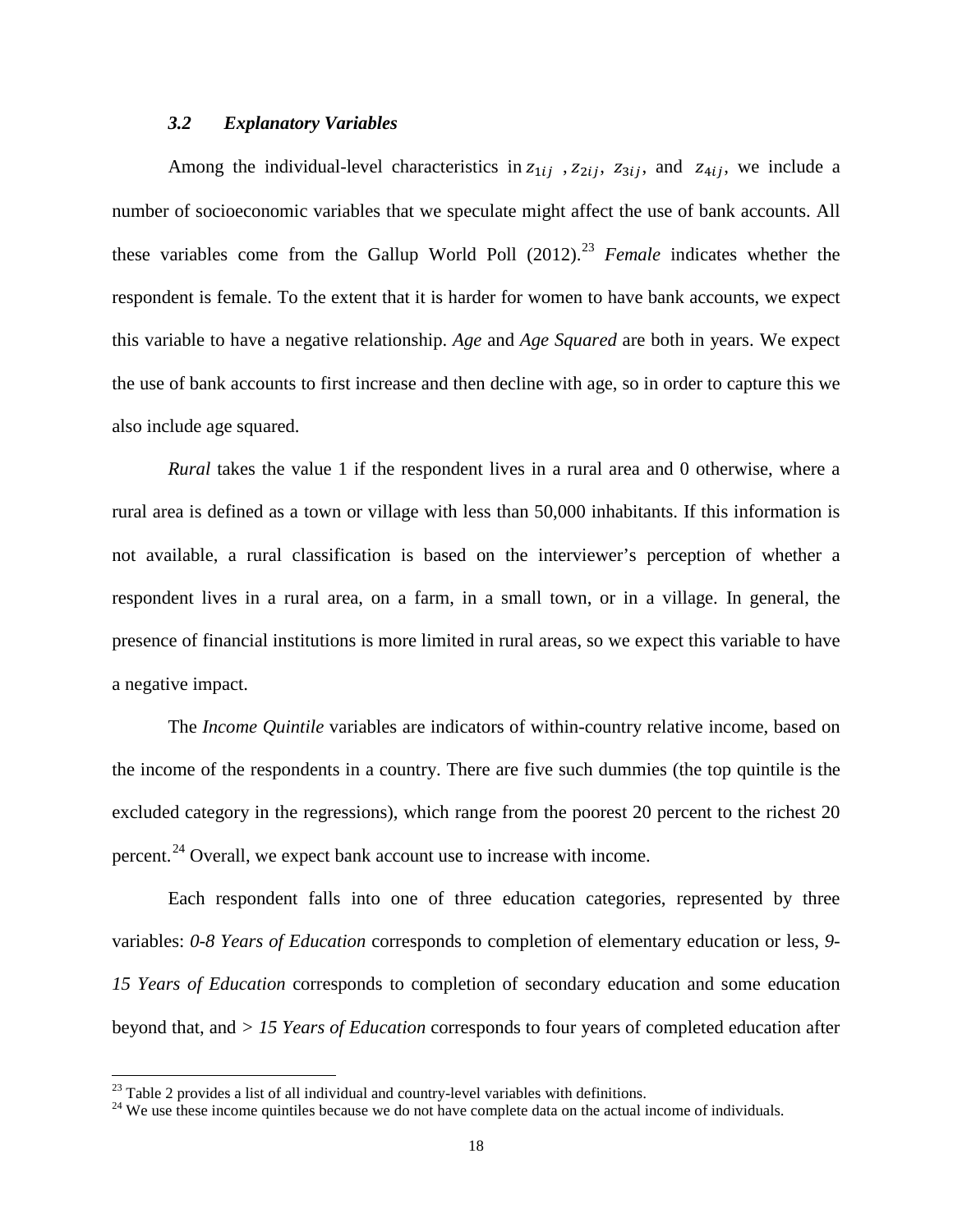high school or completion of a four-year college degree. We expect the likelihood of account ownership to increase with the individual's level of education.

*Married* indicates whether a respondent is married, and *Divorced/Separated* indicates whether a respondent is divorced or separated. The variable *Household Size (log)* is the logarithm of household size, including the number of children. We speculate that adults who live in larger households (including a spouse) are more likely to use someone else's account, and less likely to own their own.

For employment status, each respondent falls into one of four categories, represented by four variables. The variable *Wage Employee* captures those respondents who, either full time or part time, are employed by an employer. *Self-Employed* captures respondents who work for themselves (and do not report also earning a part-time wage). *Unemployed* equals 1 if the person does not have a job and is looking for one. *Out of Workforce* is a dummy that takes the value 1 when the individual does not have a job and is not looking for one*.* In general, we expect employed individuals to be more likely to have a bank account, since employers may require accounts to pay salaries.

Aside from controlling for individual-level variables, our estimations also consider a large set of country-level characteristics and policies that might influence the different dimensions of the use of bank accounts (captured by  $x_{1i}$ ,  $x_{2i}$ ,  $x_{3i}$ , and  $x_{4i}$  in equations (1)-(4) above). The variable *GDP per capita (log)* is the logarithm of gross domestic product (GDP) per capita in constant 2000 U.S. dollars in 2009 and comes from the World Development Indicators of the World Bank (2012). The remaining explanatory variables relate to account costs, documentation requirements, proximity to bank outlets, the regulatory environment, banking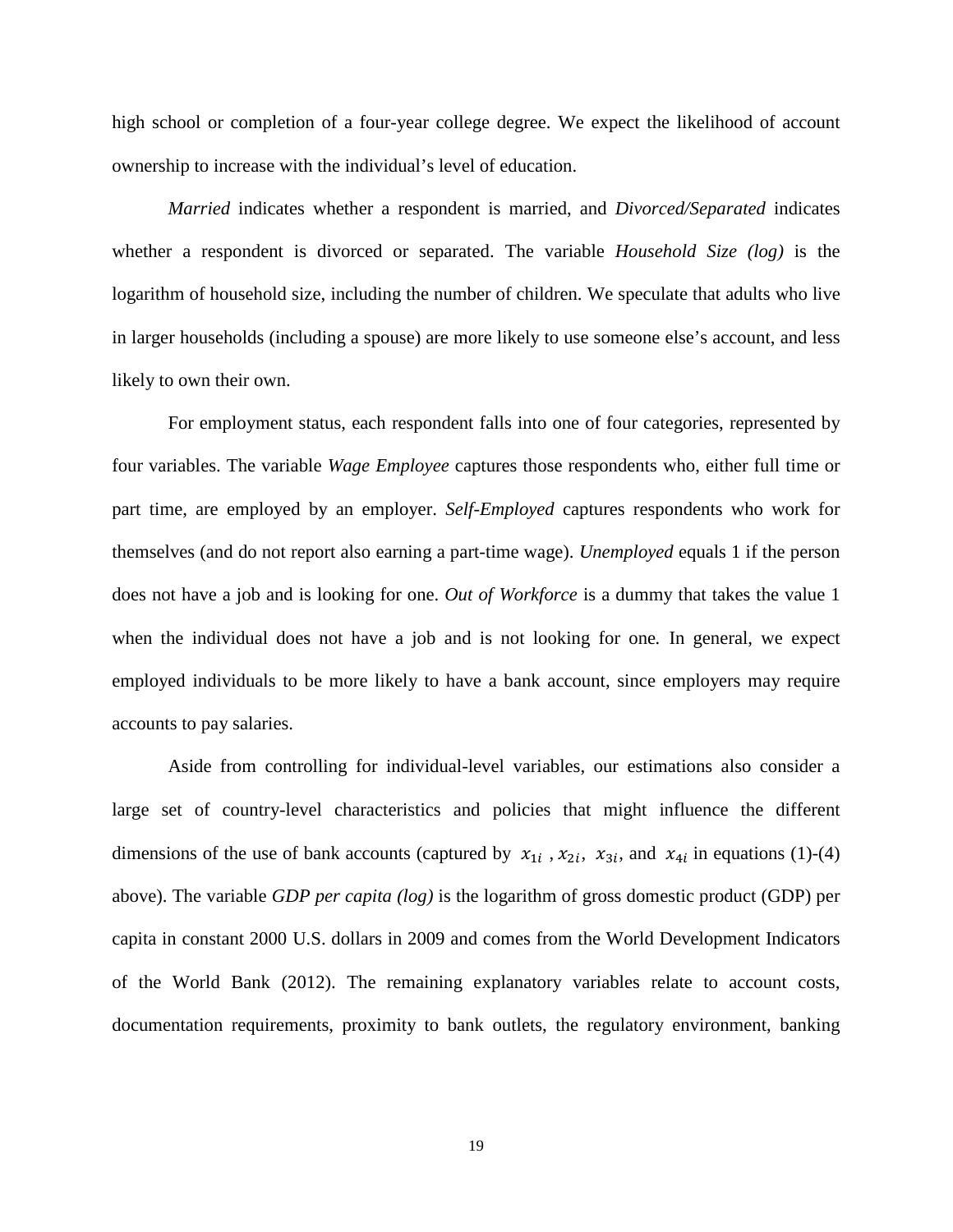sector market structure, the institutional environment, and specific government policies to relax barriers to account use.  $25$ 

We include a number of variables to proxy for the cost of opening, maintaining, and using an account. *Cost of Opening a Bank Account*, *Cost of Maintaining a Bank Account*, *Cost of Direct Credit*, and *Cost of Debit Cards* are all central banks' assessments of the costs of payment and associated services of these respective categories. All these variables are dummies that take the value 1 if the country's central bank perceives the costs as medium to high, and 0 if it perceives them as negligible to low. [26](#page-21-1) The data come from the World Bank Global Payment Systems Survey (World Bank, 2010). Ex ante, we expect all these variables to have a negative impact on the likelihood of using bank accounts. $27$ 

We also include the dummy variable *Offer Basic or Low Fee Account*, which takes the value 1 for countries where the government requires banks to offer a basic or low-fee account to low-income clients (CGAP, 2009). We expect this variable to be positively correlated with the use of formal accounts.

Documentation requirements are measured by information collected from regulators on "know your customer" (KYC) requirements to open accounts: (i) proof of identity through government-issued ID, (ii) proof of identity through any ID, (iii) proof of nationality or legal status in country, (iv) proof of address, (v) proof of income, and (vi) proof of employment. We

<span id="page-21-0"></span> $25$  Our results excluding country fixed effects are also robust to the inclusion of lagged five-year average inflation. The coefficient is insignificant in predicting account ownership or high frequency of use. The coefficient for savings is significantly negative, but does not affect the significance of our country-level variables. Results available upon request.

<span id="page-21-1"></span> $26$  To address our concerns on the subjectivity of these indicators, we compare the data with actual banking costs collected for 58 countries in 2005 (see Beck et al., 2008). Though our proxies for the perception of banking costs are imperfect substitutes, the actual annual fees for checking and savings accounts are positively and significantly correlated with our measures of the costs of direct credit and debit cards.

<span id="page-21-2"></span> $27$  Beck et al. (2008) find that the cost of accounts is negatively related to the number of accounts per capita across countries.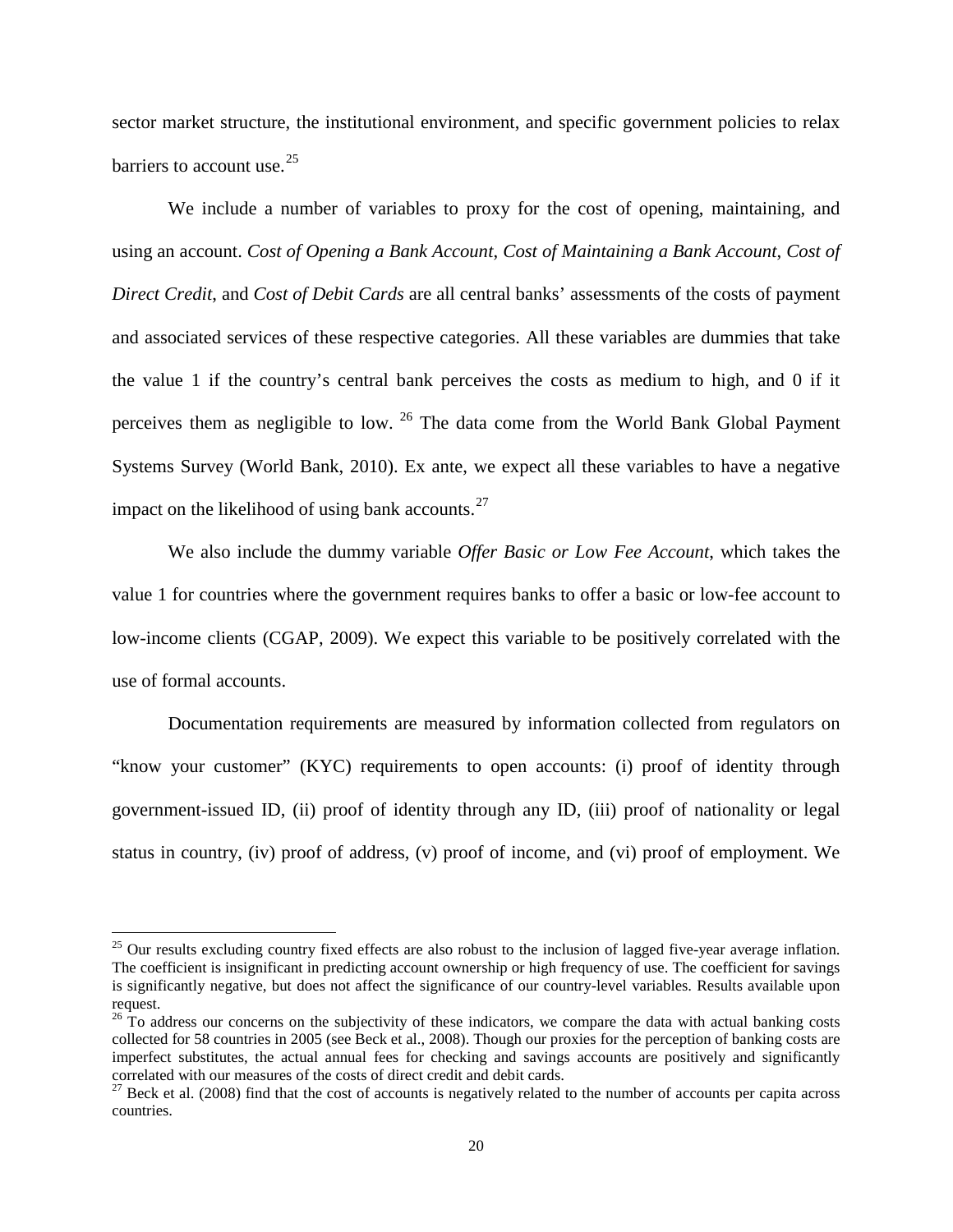construct a *Principal Component of KYC Requirements.* We expect more extensive documentation requirements to be negatively related to the use of accounts.

As the number of KYC requirements has increased in recent years, the Financial Action Task Force (FATF), recognizing that overly cautious Anti-Money Laundering and Terrorist Financing (AML/CFT) safeguards can have the unintended consequence of excluding legitimate businesses and consumers from the financial system, has emphasized the need to ensure that such safeguards also support financial inclusion (FATF, 2011). We indicate countries that have made exemptions with a dummy variable, *Exception from KYC Requirements*. All data come from CGAP (2009). We expect exemptions to have a positive relationship with account use.

Proxies for distance barriers (or indicators of proximity to and accessibility of financial service providers) are measured by *Branch Penetration* and *ATM Penetration*, which denote the average number of commercial bank branches and automated teller machines (ATMs) per 1,000 square kilometers in 2011, respectively. These data come from the International Monetary Fund's annual Financial Access Survey (IMF, 2012). We expect higher penetration to be positively related to account use.

Proximity to bank outlets is meaningless if there is limited or no interoperability between ATMs or points of sale (POSs) across different banks (that is, if account holders of any given bank cannot use the ATMs or POSs closest to them). We include a measure of the interoperability of POSs from the World Bank Global Payment Systems Survey (World Bank, 2010). This variable measures the degree to which payment cards issued by banks in the country can be used seamlessly at any national POS terminal. This variable ranges from 1 to 3, where lower numbers mean more interoperability; therefore, we expect a negative relationship with account use.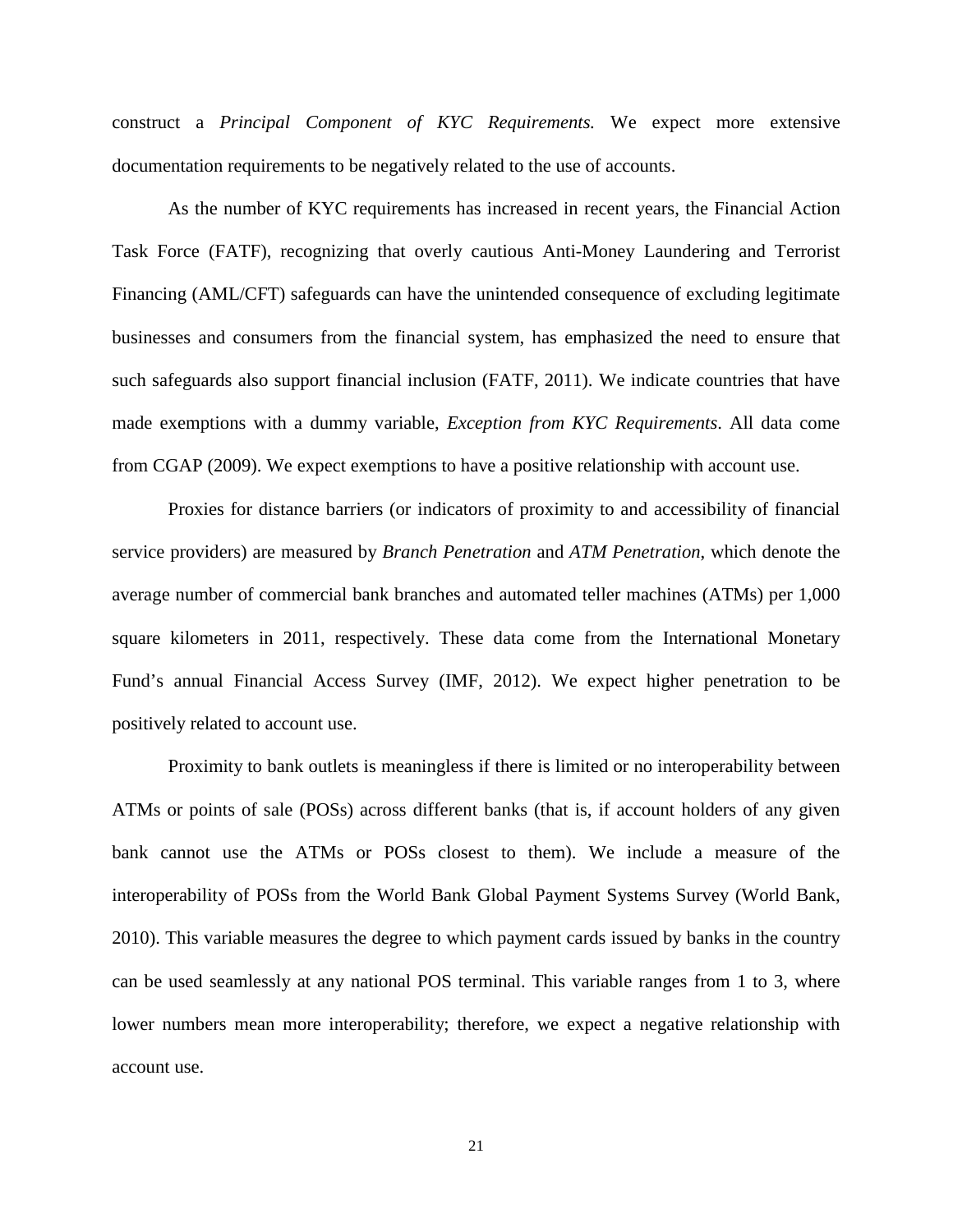As a way to extend access to banking services to rural and other areas without a formal banking presence, some countries allow services to be offered through correspondents or agents. *Correspondent Banking Permitted* is a dummy variable that takes the value 1 if either private operators are allowed to provide financial services at post offices or banks are allowed to formally contract companies as banking agents, and 0 otherwise (CGAP, 2009). The dummy variable *Promoting Access in Rural Areas* indicates whether promoting access in rural areas is under the purview of the financial regulator (CGAP, 2010). We expect these variables to be positively related to account usage.

On top of the policy variables aimed at reducing the barriers to the use of bank accounts, we also consider the association of financial inclusion with other government initiatives intended to foster the use of accounts (CGAP, 2010). In particular, we include different dummy variables that take the value 1 if the government has a specific scheme to incentivize savings directly (*Promoting savings, savings scheme*) or to promote the use of accounts through tax incentive schemes (*Promoting savings, tax incentive scheme)*. We also include a dummy variable for whether the government reported encouraging or mandating the payment of government transfers or social payments (such as conditional cash transfers or other social payments) through bank accounts (*G2P transfers: open accounts*).

The extent to which individuals feel comfortable using bank accounts might also depend on whether they feel that they have sufficient information on banking products and whether they are significantly protected as consumers. To control for the extent of information disclosure on bank accounts, we include *Total Disclosure Requirements for Deposits*, which is the sum of demanded disclosure requirements, both at the time an account is opened and while it is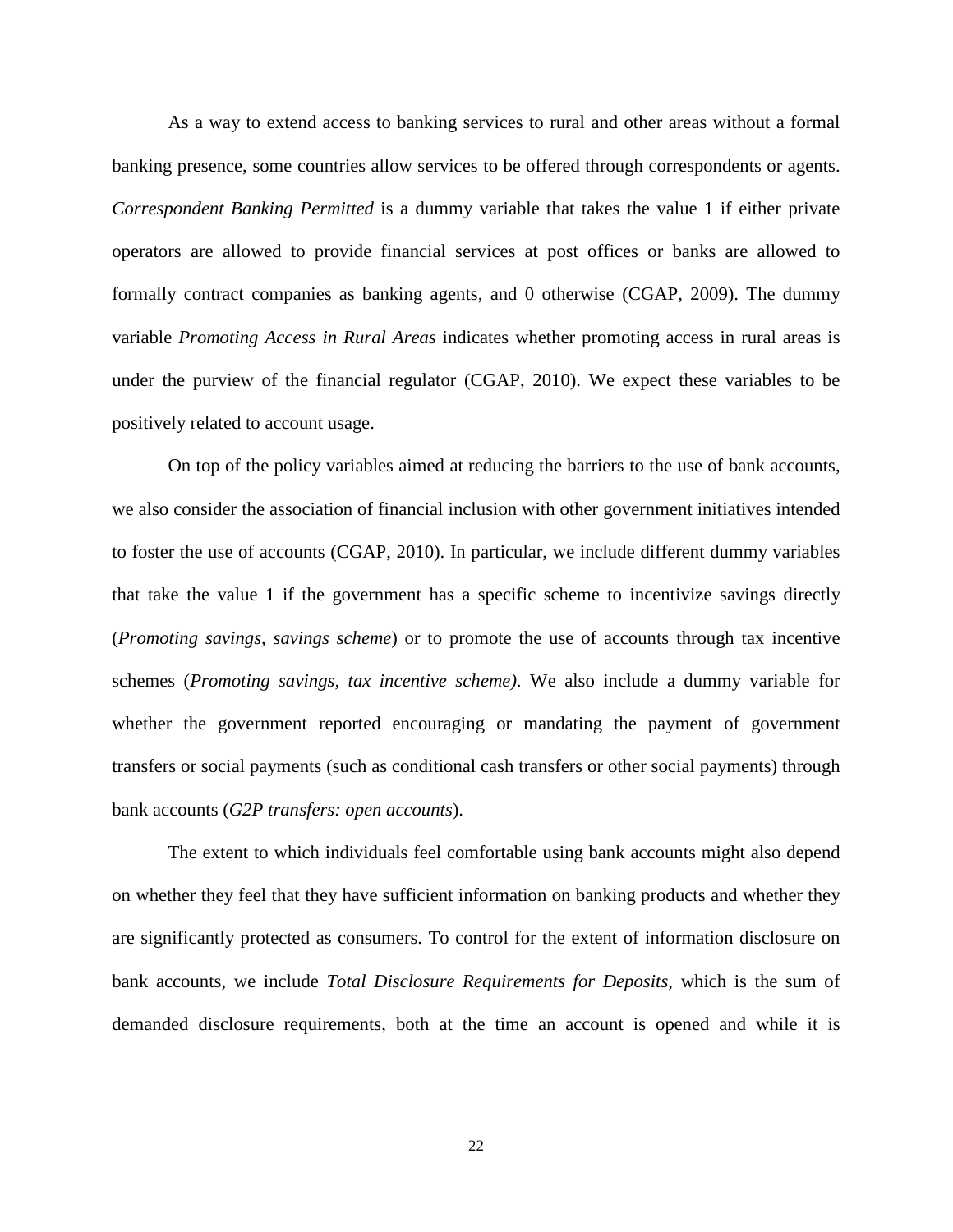maintained (CGAP, 2010). Among others, these requirements include the disclosure of the minimum balance requirement, early withdrawal penalties, and the account balance.

We also include two indices measuring the enforceability of consumer protection laws: the *Monitoring Index* and the *Enforcement Index*, which refer to the number of monitoring and enforcement actions available to the regulator, respectively (CGAP, 2010). Examples of these actions are mystery shopping and onsite inspection of financial institutions for the monitoring index, and the ability to issue public notices of violations and impose fines and penalties for the enforcement index. While we expect greater consumer protection to be correlated with greater use of bank accounts, it is hard a priori to assess the impact of information disclosure. It is possible that greater awareness and information on the costs and requirements of using bank accounts might discourage individuals from using bank accounts.

We also speculate that the use of accounts will be affected by the extent to which individuals feel that their rights as creditors are legally protected. We include two variables to capture these effects. The *Legal Rights Index* variable measures the degree to which collateral and bankruptcy laws protect the rights of borrowers and lenders and thus facilitate lending (World Bank, 2011; Djankov et al., 2007). *Political Risk Rating* comes from the International Country Risk Guide (ICRG) of the Political Risk Services Group (2010) and assesses the political stability of a country. Among others, components of this rating are government stability, investment profile (which tries to capture expropriation risk), and corruption.

In addition, we include a variable that measures the scope of explicit deposit insurance, which might be designed to build trust among consumers that their deposits are safe with the banks. The *Share of Member Banks' Deposits Covered* is the share of deposits of member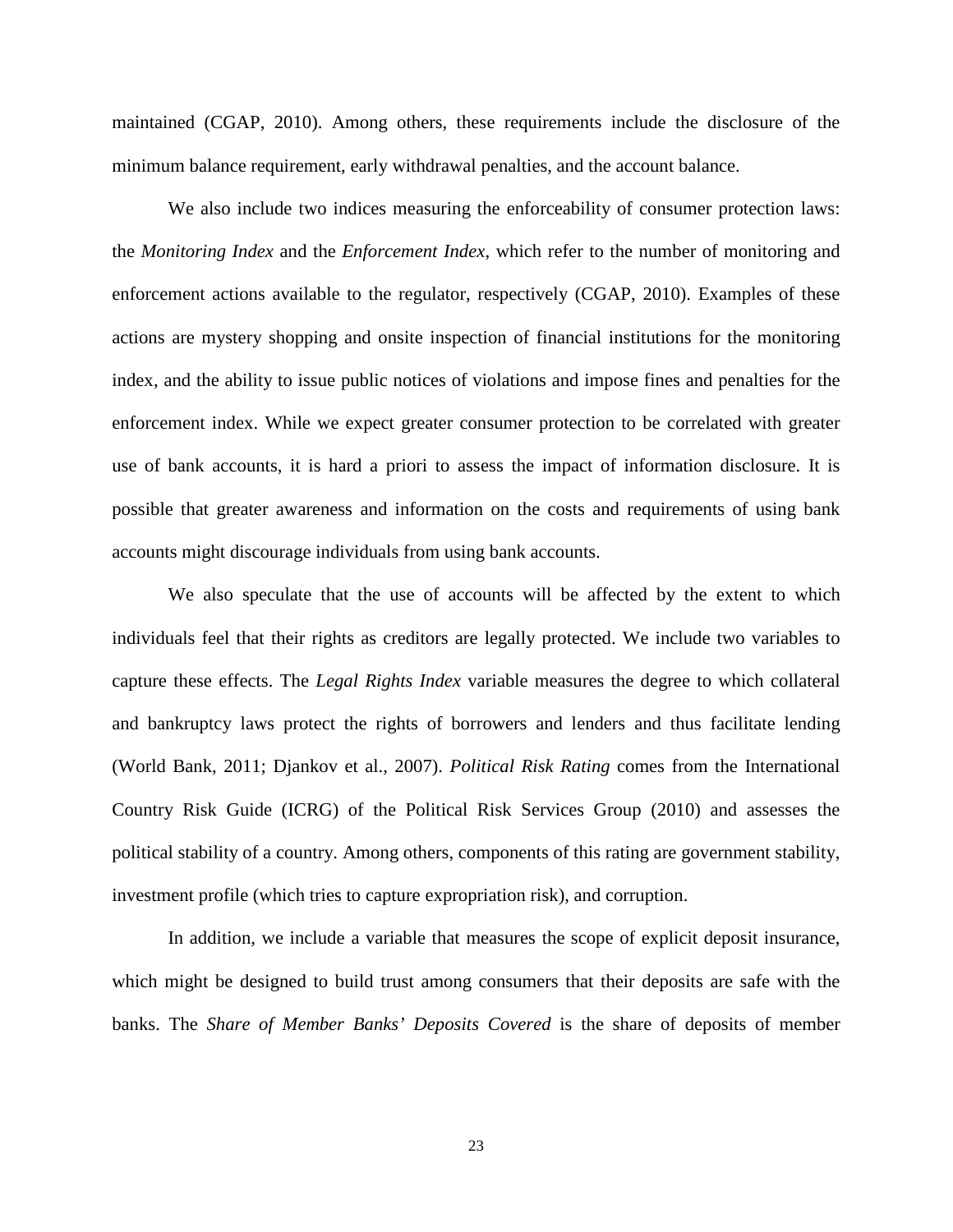commercial banks that are covered under the deposit insurance system (Barth et al., 2008). We expect this variable to have a positive impact on the use of bank accounts.

Overall, we expect measures of better consumer protection and governance to be positively related to account use. Theory also suggests that explicit deposit insurance should encourage depositors to store their money and save.

We also consider the association of bank ownership with the use of bank accounts.<sup>[28](#page-25-0)</sup> In particular, we include the *Asset Share of Government-Controlled Banks* and *Asset Share of Foreign-Controlled Banks*, which capture the percentage of assets in government-owned and foreign owned-banks, respectively.

A priori, it is not clear what to expect on the correlation of these variables with the use of bank accounts. Government-owned banks are often created with the purpose of increasing the reach and depth of the financial sector, so in principle we should expect a positive association between government ownership and account use. However, some studies have failed to find a relationship between greater reach of the financial sector and government-owned banks (for example, Beck, Demirguc-Kunt and Martinez Peria, 2007), and similarly, there is evidence that a greater share of government-owned banks is associated with a lower quality of financial intermediation and a misallocation of resources (Khwaja and Mian, 2005; Cole, 2009a,b). For foreign-owned banks, the existing evidence is also mixed. Some studies have found that foreign ownership is negatively related to some indicators of financial sector reach (Beck Demirguc-

 $\overline{\phantom{a}}$ 

<span id="page-25-0"></span><sup>&</sup>lt;sup>28</sup> The competition environment is also likely to be associated with both the use of accounts and the perceived barriers to use. For example, lack of competition may lead to higher cost of accounts. We do not have good indicators to measure the level of competition directly. However, when we tried different regulatory measures to capture the contestability of the banking sector, the results were consistent with the cost findings—that is, fewer restrictions to entry were associated with greater use, though the significance levels were weak because of a much smaller sample size.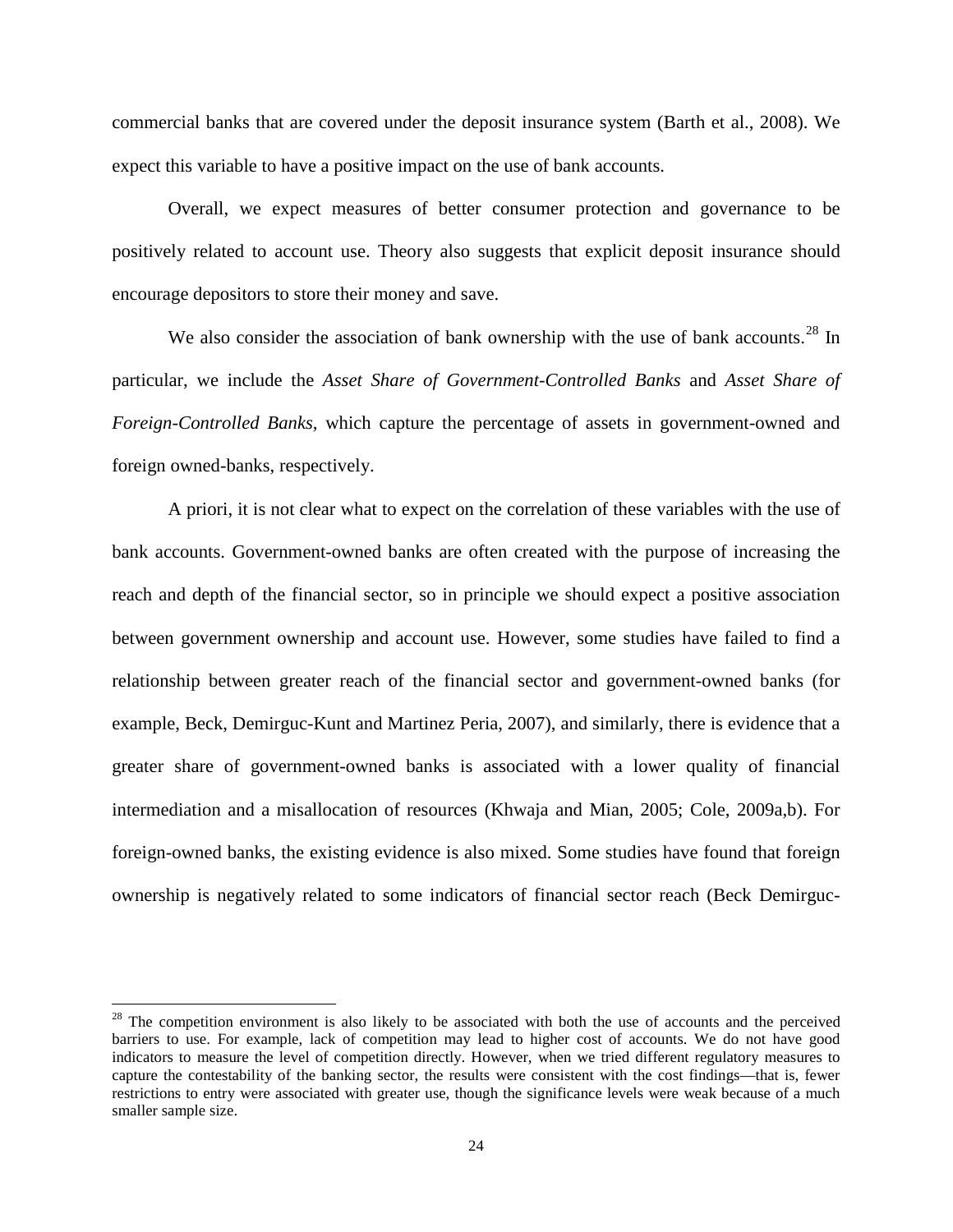Kunt and Martinez Peria, 2007) and access to finance (Berger et al., 2001; Mian, 2006), while other studies find opposite results (Clarke et al., 2005, 2006).

#### **4. Results**

#### *4.1 Individual Characteristics and the Use of Accounts*

Table 4 examines the link between individual characteristics and our three measures of the use of accounts: the likelihood of owning a bank account (column 1), the probability of using the account to save (columns 2), and the likelihood of using the account frequently—that is, making three or more withdrawals a month (columns 3). It is again important to note that the cross-sectional nature of the data allows us to interpret these results only as significant correlations, not causal relationships. Column 1 shows that the likelihood of owning an account is higher among richer, older, urban, educated, employed, and married individuals. For example, the likelihood of owning an account is almost 16 percentage points lower for a person in the lowest income quintile than for someone in the highest income quintile. The likelihood of account ownership is around 12 percentage points lower for someone with up to eight years of education than for his or her more educated counterpart, while the likelihood for a rural resident is around 3 percentage points lower than for his or her urban counterpart.

The results for the likelihood of using a bank account to save are very similar to those described for the probability of owning an account. Estimating marginal effects (not shown), we find that the likelihood of using an account to save is around 17.5 percentage points lower for a person in the lowest income quintile than for someone in the top income quintile. For someone who is unemployed the likelihood of using an account to save is around 14 percentage points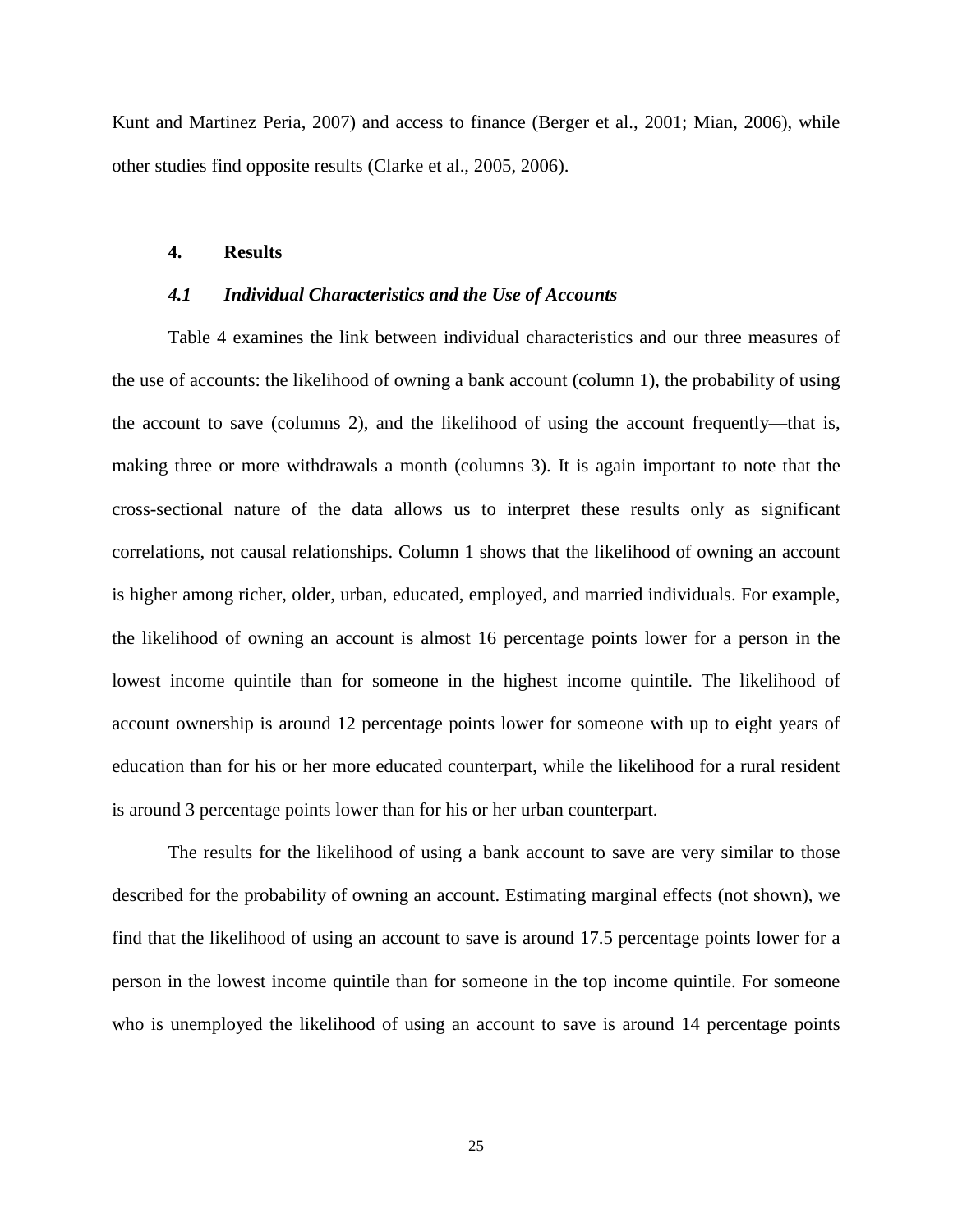lower—and for someone who is out of the workforce, around 9 percentage points lower—than for someone who is self-employed.

In comparison, the likelihood of using an account frequently is higher among older, richer, educated, or married individuals. The other difference between the likelihood of owning an account and the likelihood of using it frequently is that gender has a negative effect on the second, but it does not seem to be correlated with the first, once we account for other individual characteristics.

#### *4.2 Country Characteristics and the Use of Accounts*

The estimations in Table 5 allow us to examine how different country characteristics and policies are related to the likelihood of owning an account (column 1), using it to save (column 2), and using it frequently (column 3), controlling for the individual-level characteristics considered in Table 4. In column 1 we report probit estimations, while in columns 2 and 3 we show results from selection probit estimations where we account for the selection problem resulting from the fact that the likelihood of using the account to save and the probability of using the account frequently are only observed for individuals who have an account. Each row in Table 5 shows results from different regressions controlling for individual-level characteristics and for the log of 2009 GDP per capita expressed in constant 2000 U.S. dollars.

Table 5 shows that the likelihood of owning a bank account (column 1) is lower in countries where the costs of opening and using bank accounts are higher. For example, the results suggest that the likelihood of owning an account would be, on average, 11 percentage points higher if these costs were perceived as low to negligible than if perceived as medium to high. On the other hand, the higher the level of branch or ATM penetration, and the higher the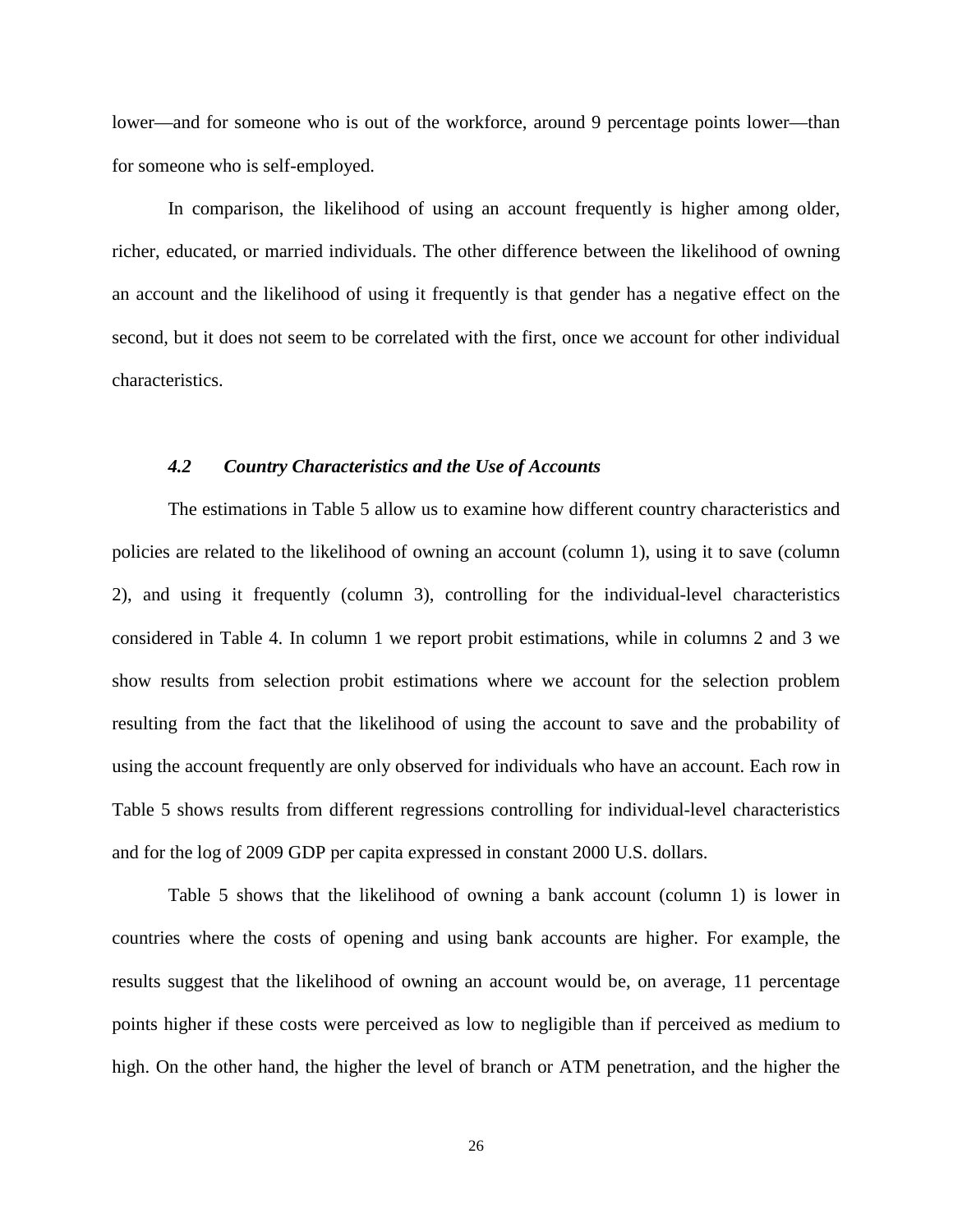level of the legal rights index and of the political stability rating, the greater would be the likelihood of owning a bank account. Reducing distance barriers, as measured by a one-standarddeviation increase in branch or ATM penetration, would increase the likelihood of account ownership by slightly less than 6 percentage points. The likelihood of owning a bank account is also higher in countries where policy makers encourage savings through tax incentive schemes. Interestingly, greater disclosure of information on bank account products is negatively related to the likelihood of owning a bank account; if the number of disclosure requirements were to increase by three—where nine is the maximum number of requirements possible—the likelihood of owning an account would decline by around 3 percentage points.

Controlling for individual-level characteristics, the likelihood of using the bank account to save is correlated with most of the same factors that are associated with the probability of owning a bank account. There are two exceptions. First, the cost of opening an account is related to the likelihood of owning a bank account, but not the probability of using it to save. This makes sense, since the results in column 2 take into account the fact that the likelihood of saving is observed only conditional on having an account. The cost of opening an account should be correlated with the probability of owning an account but not its uses for saving once the account is open. Second, surprisingly, the existence of tax incentive schemes to promote savings is associated with the likelihood of owning an account but uncorrelated with the probability of using the account to save.<sup>[29](#page-28-0)</sup>

Column 3 shows that the likelihood of using a bank account frequently is negatively related to the cost of accounts but positively related to the interoperability of POSs, stronger legal rights, and greater political stability. Also, the probability of using the account three or

<span id="page-28-0"></span> $29$  Appendix 3 shows that our results are robust to estimating the likelihood of formally saving using an account, as compared with informally saving, conditional on any savings in the past year.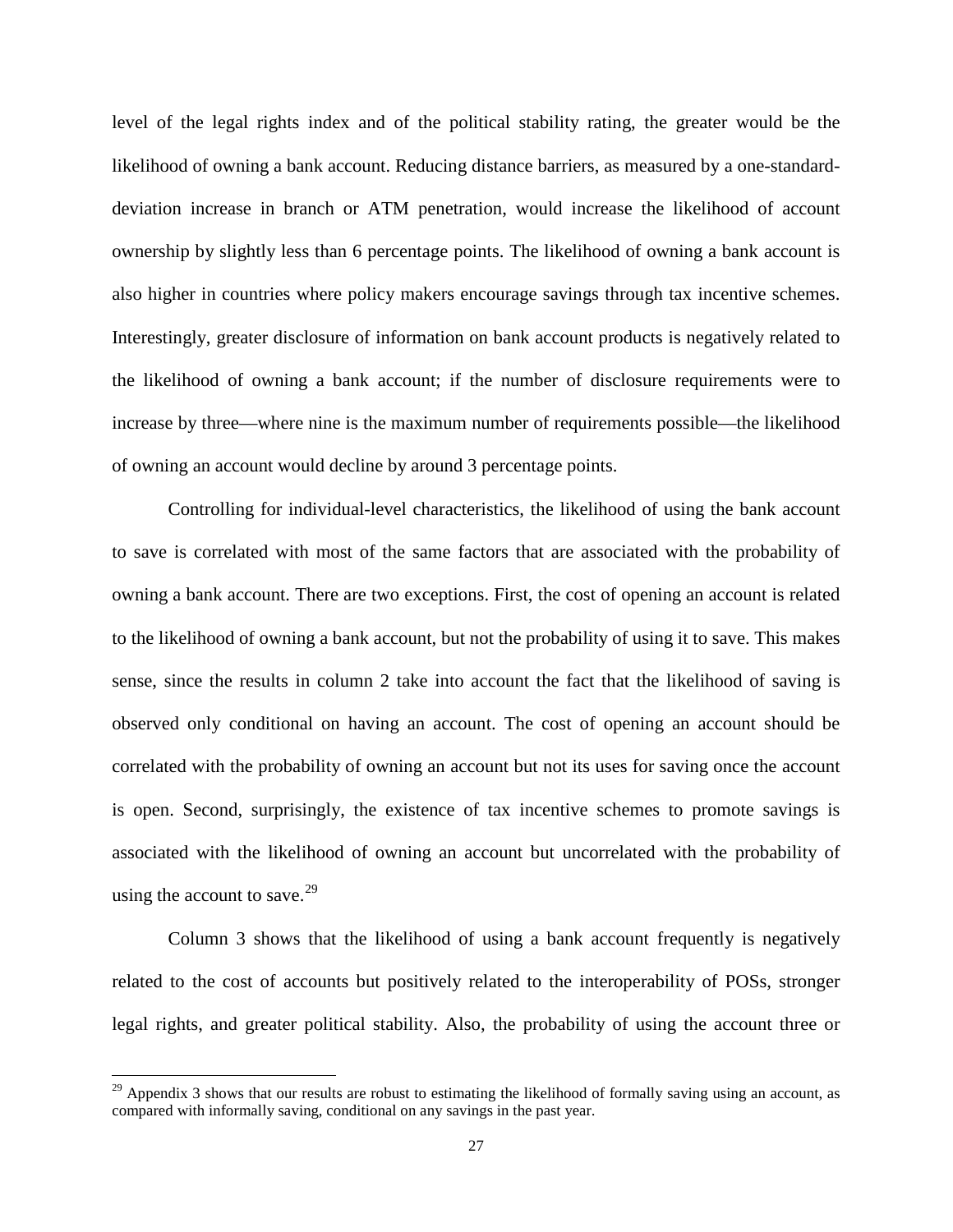more times a month is higher in countries where the government makes payments through bank accounts as well as in countries where savings schemes and tax incentive programs to promote savings are in place. For example, if one of these policies were in place, it would raise the likelihood of high-frequency use, on average, by 3.8 percentage points. These policies would partly cancel the negative effects of the higher costs variables (around 7.25 percentage points).

To summarize, we find that both account ownership and the use of accounts are significantly related to lower costs of accounts. Second, we find that access to financial services, as proxied by branch and ATM penetration, are significantly related to ownership of accounts and use of accounts to save. Third, lack of payment system interoperability is negatively related to account use. Fourth, better institutions, such as stronger legal rights and more political stability, are related to greater financial inclusion. Interestingly, we do not find a significant relationship in the complete sample with documentation requirements, most consumer protection provisions, or policies to promote access in rural areas.

Overall, our results suggest an important relationship between financial architecture and financial inclusion. For example, in Malawi and Peru, the costs of opening an account are perceived as medium to high, and the population shares with an account are quite similar, at around 16 and 20 percent, respectively. Our estimation results imply that if these costs were to be perceived as negligible to low, the average predicted probability of having an account at a formal financial institution would be around 6 percentage points higher in Malawi and 15 percentage points higher in Peru. $30$ 

Our model also predicts that increasing branch and ATM penetration can broaden financial inclusion. For example, Angola has approximately one bank branch per 1,000 square

<span id="page-29-0"></span> $30$  Since our model is nonlinear, this effect differs from country to country.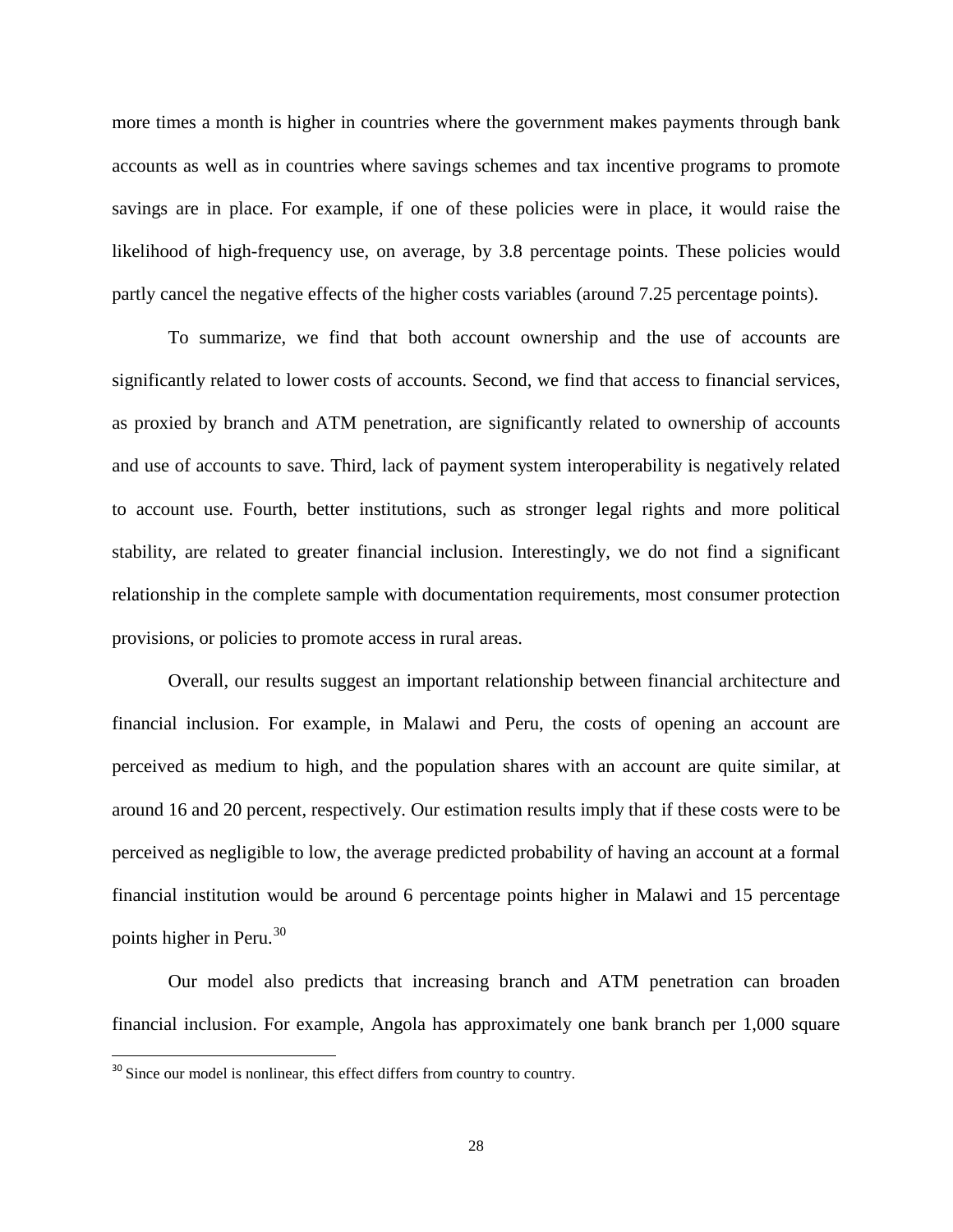kilometers, while India has almost 30. Our results suggest that the average predicted probability of having an account at a formal financial institution would be around 7 percentage points higher in both countries if the number of bank branches per 1,000 square kilometers were to increase by 36, which is roughly a one-standard-deviation increase. On the other hand, in the United States and Peru, which both have slightly more than 9 branches per 1,000 square kilometers, a onestandard-deviation increase would raise the average predicted probability of having an account at a formal financial institution by 3 percentage points in the United States but by 8 percentage points in Peru.

#### *4.3 Interactive Effects*

In Table 5 we assumed that all country characteristics and policies relate to all individuals equally. In contrast, in Tables 6 and 7 we relax this assumption and examine how country characteristics and policies relate to individuals who are more likely to be excluded or are the specific target of government policies to promote inclusion.

In Table 6, we control for individual-level characteristics and country fixed effects and focus on how specific policies and country characteristics relate to the use of bank accounts by rural individuals by interacting different country-level variables with the dummy for whether the individual resides in a rural area. In Table 6, column 1, we find that policies such as offering basic or low-fee accounts, granting exemptions from KYC requirements, and encouraging the use of bank accounts for government payments increase the likelihood of owning a bank account among rural residents, relative to urban residents. For example, the additional likelihood of account ownership for rural residents is around 4, 2.5, and 2.5 percentage points higher for these variables, respectively. In addition, the probability of owning a bank account increases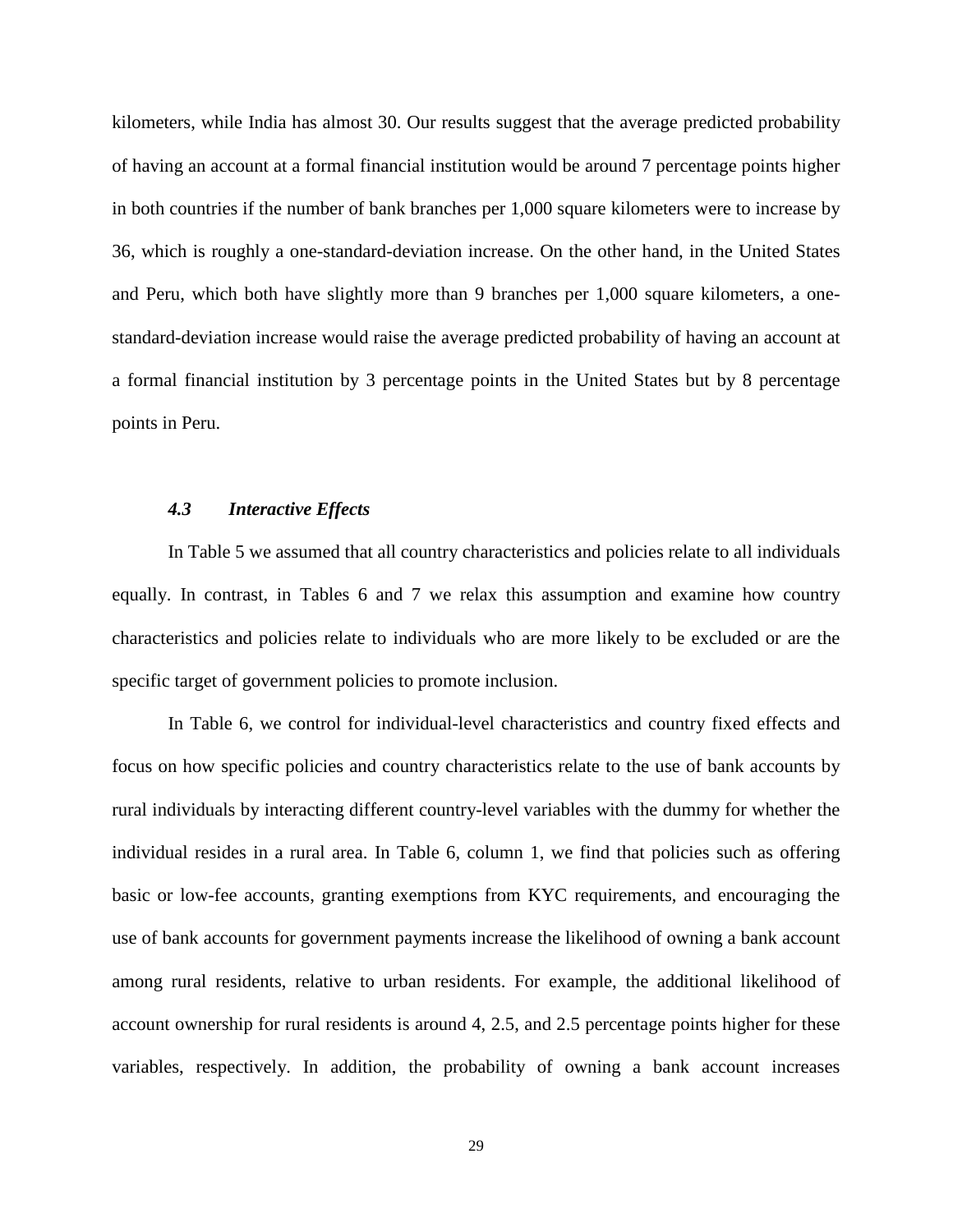significantly among rural residents (relative to urban residents) with lower costs of accounts, greater branch penetration, and strong consumer protection and political stability. Notably, we find that government policy requiring banks to offer a simple or low-fee account has a marginally larger effect for rural residents, who might have less regular income.

The likelihood of using the account to save (Table 6, column 2) increases among rural residents with lower costs of bank accounts, fewer KYC requirements, the practice of agent or correspondent banking, and strong consumer protection policies. Making correspondent banking available would increase the likelihood of using an account to save by at least another 2 percentage points for rural residents.

Finally, the probability that rural residents use bank accounts relatively more frequently is higher in countries with greater penetration by financial services providers, strong consumer protection enforcement and stable political institutions. Surprisingly, in countries that have policies to promote access in rural areas, rural individuals are less likely to use accounts frequently, which may reflect reverse causality—that is, governments are more likely to have taken recent steps to expand financial inclusion in rural areas in countries with greater financial inequality.

In Table 7, we interact the lowest income quintile dummy (indicating the relatively poorest 20 percent of earners within the country) with different country-level characteristics and policy variables to examine the relative importance of these variables for the poor. Again, we control for individual-level characteristics and country fixed effects. Column 1 shows results for the likelihood of owning a bank account. We find that, in general, the geographic presence of bank branches has a relatively higher correlation among the (relative) poor. For example, the likelihood of account ownership would increase by almost an additional percentage point among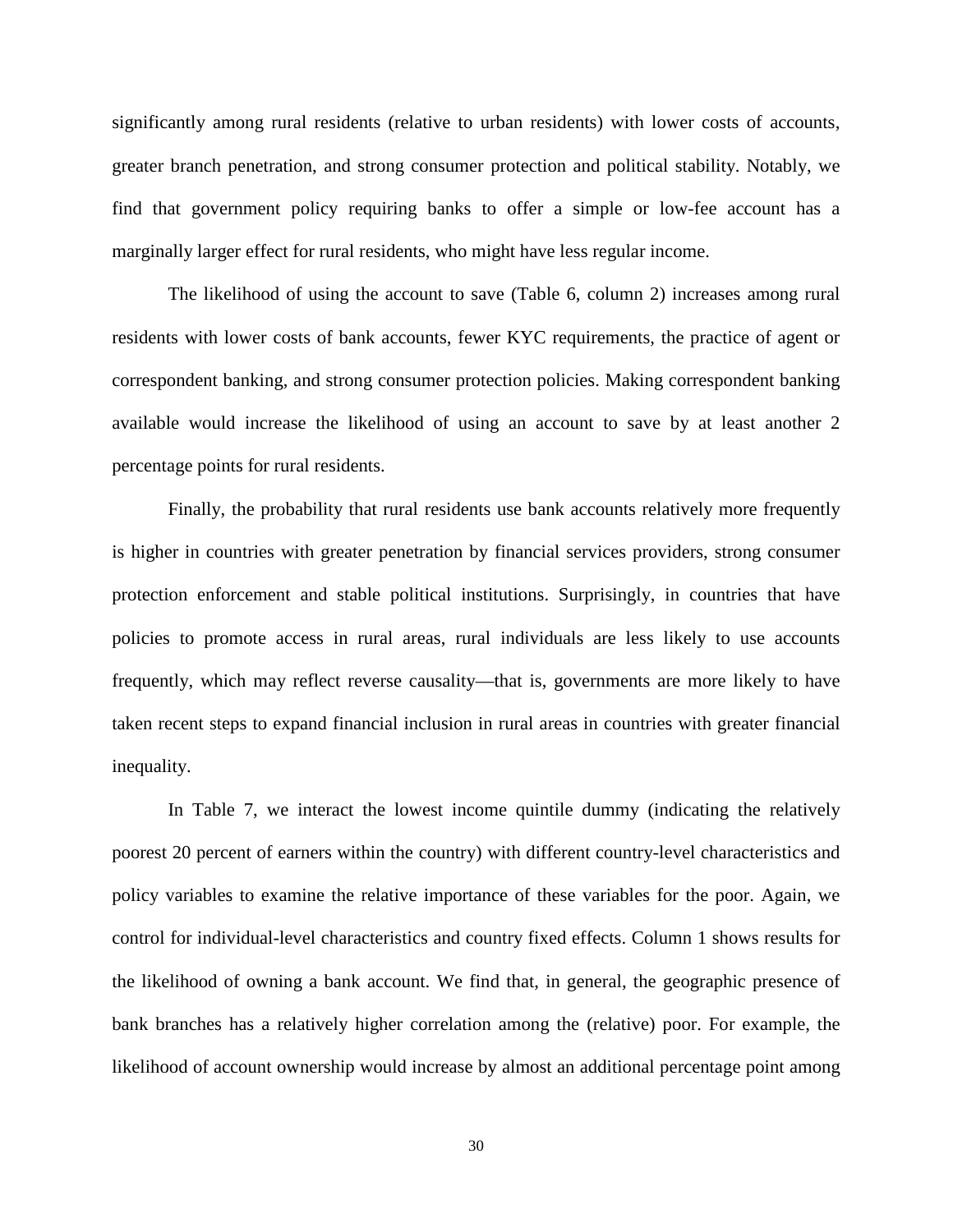the poor if branch penetration were to increase by one standard deviation. Similarly, deposit insurance coverage and political stability are positive and significant for the lowest income quintile.

Column 2 in Table 7 presents results for the probability of using a bank account to save. We find that the practice of correspondent banking, the presence of government banks, and policies to promote savings through saving schemes are significantly related to a higher likelihood of using an account to save for adults in the bottom income quintile. The effect of correspondent banking is especially large: for this group, the likelihood of using an account to save would increase by roughly an additional 5 percentage points if correspondent banking were allowed.

For the likelihood of using bank accounts frequently (Table 7, column 3), we find that apart from the exemption from KYC requirements (that has the wrong predicted value), hardly any variable enters significantly. One possible explanation for this finding is that there is not enough variation in the frequency of use of accounts among adults in the poorest income quintile.

To summarize, our findings suggest that reducing costs and improving access to financial service providers may have a disproportionate effect on ownership and use of accounts by rural residents and the poor. Furthermore, we find that policies to relax these barriers, such as correspondent banking, are significantly related to higher likelihood of savings using an account by rural residents and the poor.

31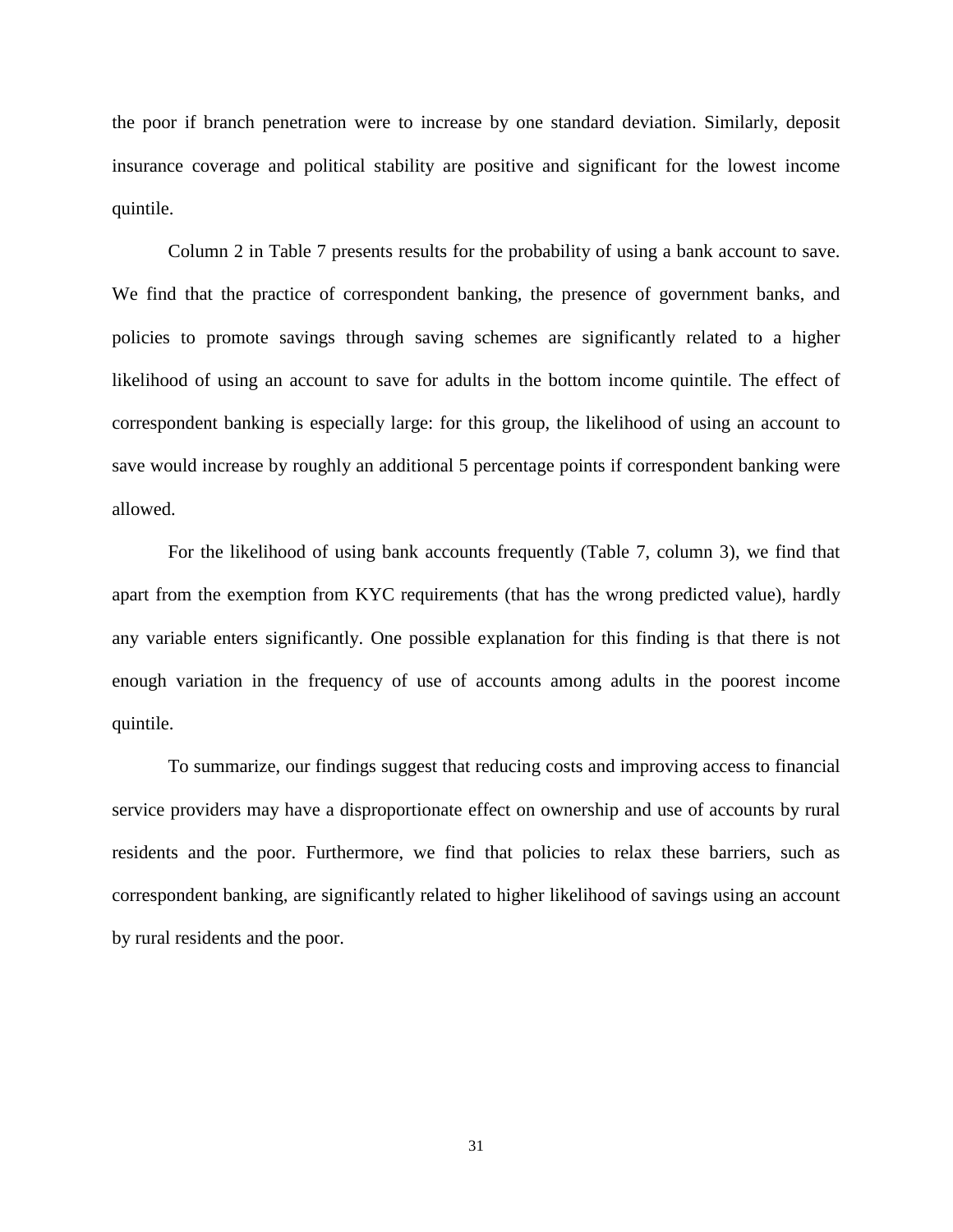#### *4.4 Barriers to Financial Inclusion*

Table 8 estimates how different individual characteristics affect the likelihood of reporting one of the reasons for not having an account (cost, distance, and the like). Table 9 uses the same sample of unbanked adults to test whether country characteristics—such as on the cost of banking and bank penetration—and different policy measures are associated with the likelihood of reporting a specific barrier to having an account (conditional on not having an account).

Table 8 shows that those who are poor, less educated, unemployed, or rural residents are more likely to report cost as a barrier to account ownership. Lack of necessary documentation is also significantly more likely to be cited as a barrier by less educated or rural residents, as well as by younger or single adults, who may lack residency documents because of relocation for work or other reasons. Distance is significantly more likely to be cited as a barrier by rural residents, as well as by less educated, married, or poor adults, who may find it more costly and difficult to travel long distances to access financial services. Male and wealthier adults are more likely to report that they don't have an account because they don't trust banks. Poor or unemployed adults are more likely to say that they don't have enough money to use an account. Finally, those who are poor, older, urban, or unemployed are more likely to cite not having enough money as the only reason for not having an account.

Table 9 shows how different country characteristics and policies affect the likelihood of reporting various barriers to account ownership. Each row in table 9 shows results from different regressions controlling for individual-level characteristics and for the log of 2009 GDP per capita expressed in constant 2000 U.S. dollars. First, the cost of banking is more likely to be reported as a barrier in countries with greater costs of maintaining an account. The cost of banking is less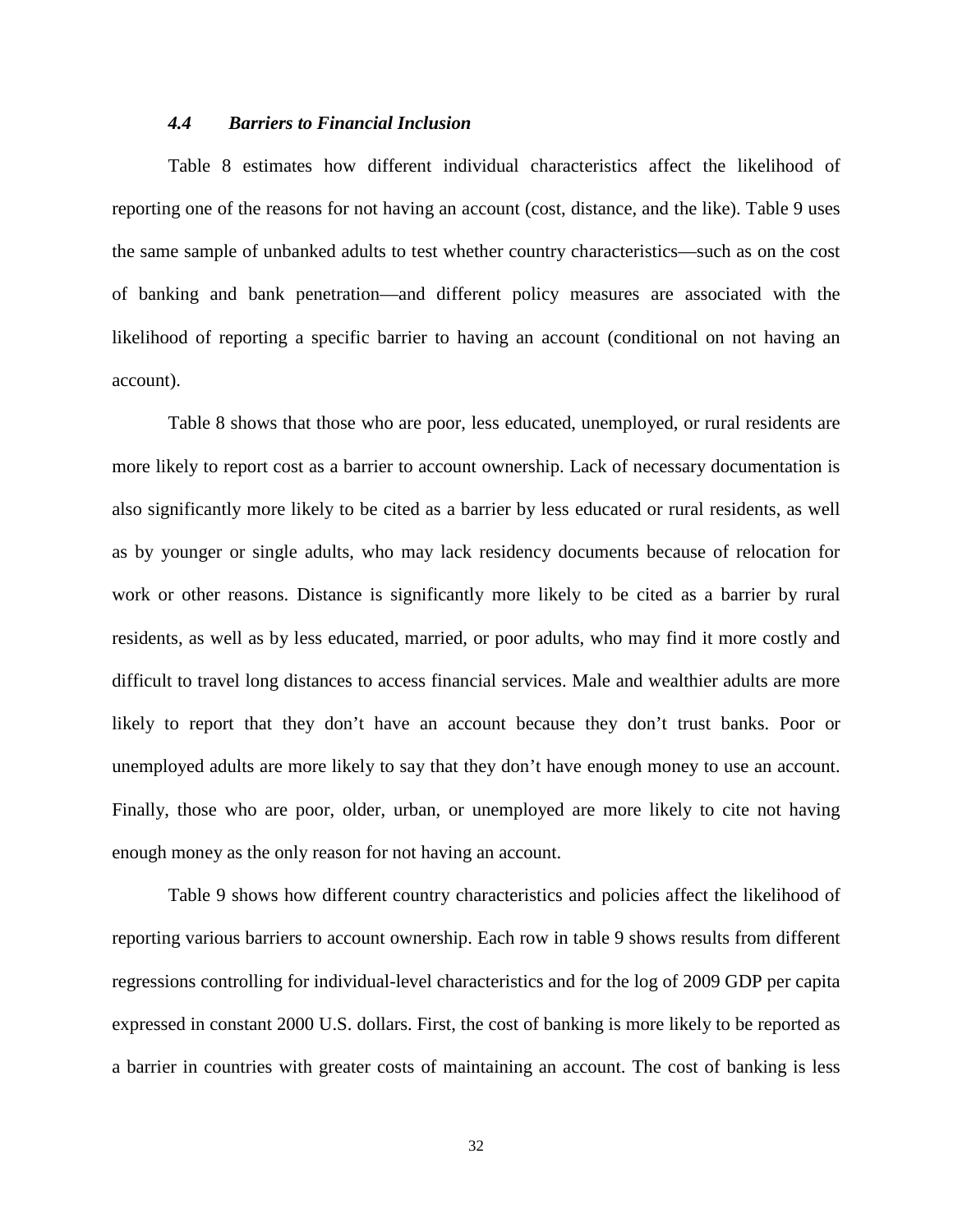likely to be reported as a barrier in countries with a greater share of government-controlled banks, which may be perceived to offer wider rural penetration and simpler, less expensive  $account$  options.  $31$ 

Documentation is more likely to be reported as a barrier in countries with a smaller share of government-owned banks and a greater share of foreign-owned banks. This suggests that financially excluded individuals may perceive foreign (government) banks as more (less) likely to have more stringent documentation requirements. Distance is more likely to be reported as a barrier in countries with lower branch penetration. Also, in countries with a smaller share of government-owned banks and a higher share of foreign-owned banks, financially excluded individuals are more likely to perceive distance as a barrier to account use.

Trust is more likely to be reported as a barrier in countries with lower branch penetration and a larger share of foreign-controlled banks. This significant association may suggest a relationship between familiarity with banks and greater trust and, by extension, the importance of financial education in locations with less bank penetration.

Finally, financially excluded individuals are more likely to report that they perceive not having enough money as a barrier to having an account in countries with higher banking costs. It might be the case that these respondents don't have enough money to use what banking services are currently offered—or what the respondents perceive to be available. Use of bank accounts for government payments and tax incentive schemes to promote savings are also associated with a lower likelihood to report "not enough money" as a barrier by the unbanked. If we focus only on financially excluded individuals who report not having enough money as their only barrier, we observe that the presence of basic or low-fee accounts, correspondent banking, consumer protection, and accounts to receive G2P payments lower the likelihood that these individuals will

<span id="page-34-0"></span><sup>&</sup>lt;sup>31</sup> Note that we find no evidence that government-owned banks are associated with greater account use.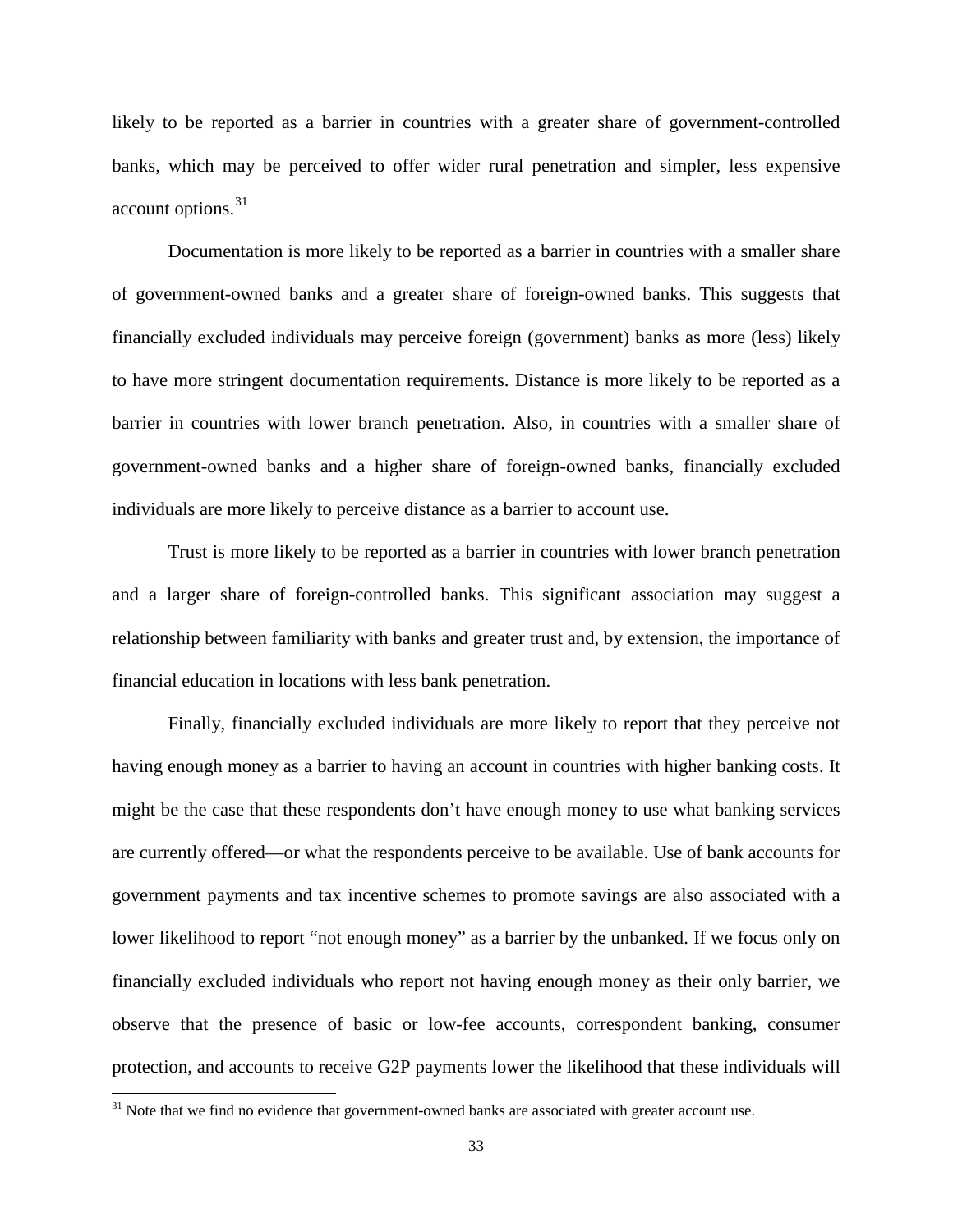cite lack of funds as a barrier. This suggests that government policies to promote inclusion may be related to a higher likelihood that individuals perceive that financial services are within their reach.

#### **5. Conclusion**

Financial inclusion can bring many welfare benefits to individuals. Yet we know very little about the factors underpinning financial inclusion across individuals and countries. Using data for 123 countries and over 124,000 individuals, this paper tries to understand what factors are correlated with the use of formal accounts and what policies are especially effective among those most likely to be excluded: the poor and rural residents. We find that greater financial inclusion is associated with a better enabling environment to access financial services, such as lower banking costs, greater proximity to branches, and fewer documentation requirements to open an account. Policies targeted to promote inclusion—such as government requirements to offer basic or low-fee accounts, exempting small or rural depositors from onerous documentation requirements, and the use of bank accounts for government payments—are especially effective among rural residents and the poor.

We also study the factors associated with perceived barriers to account use among those who are financially excluded. Overall, those who are financially excluded report lower barriers to account access in countries with lower costs of accounts and greater penetration of financial service providers. We also find that among those who report lack of money as the main barrier to account use, government policies to promote inclusion can increase the likelihood that individuals perceive that financial services are within their reach. Overall, our results suggest a role for policy to expand the pool of eligible account users and increase account use to save and with higher frequency.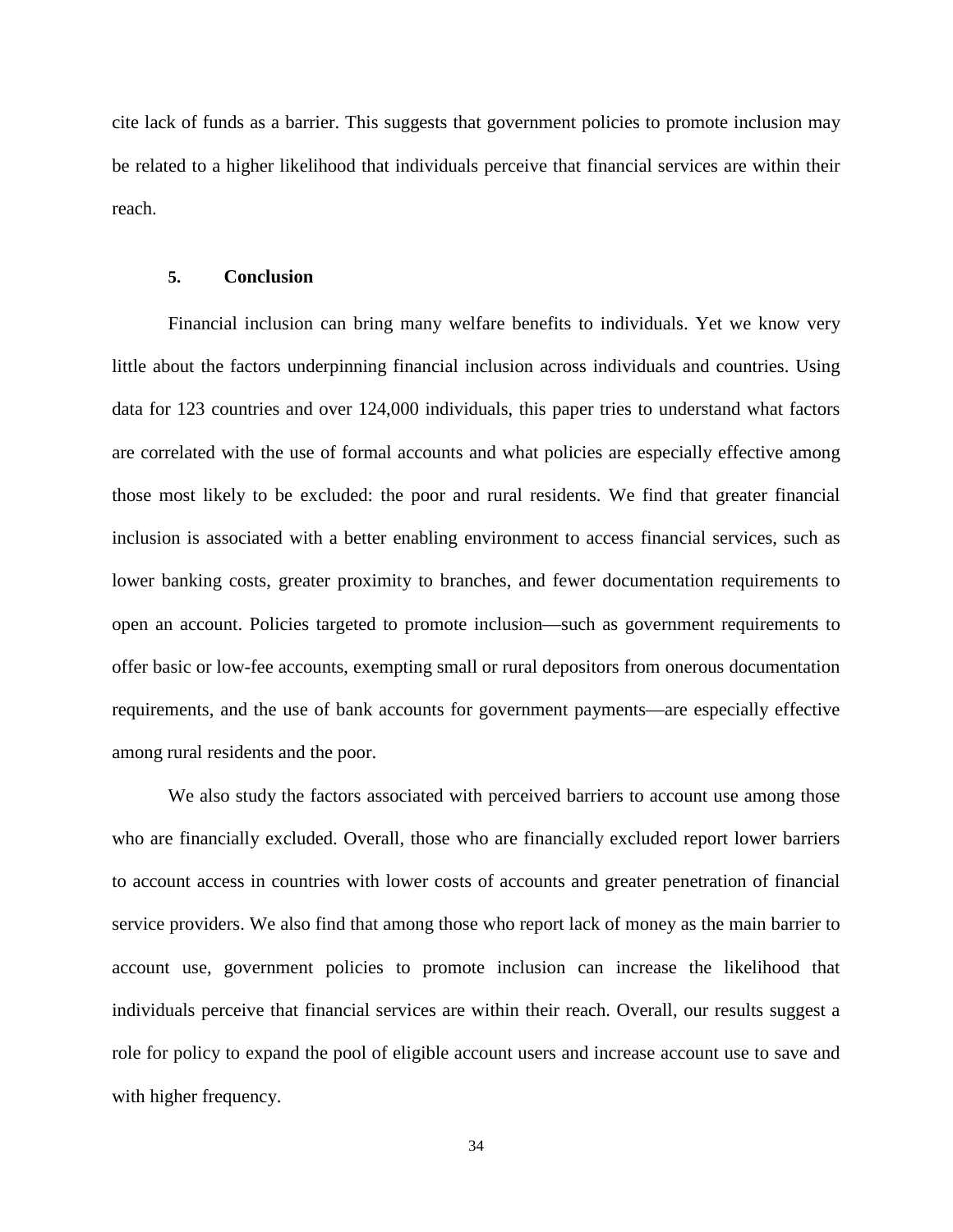#### **References**

- Aghion, P., and P. Bolton. 1997. "A Theory of Trickle-Down Growth and Development." *Review of Economics Studies* 64: 151–72.
- Aportela, F. 1999. "Effects of Financial Access on Savings by Low-Income People." MIT Department of Economics Dissertation Chapter 1.
- Ashraf, N., D. Karlan, and W. Yin. 2010. "Female Empowerment: Further Evidence from a Commitment Savings Product in the Philippines." *World Development* 28 (3): 333–44.
- Barr, M. 2004. "Banking the Poor". *Yale Journal of Regulation*, 21(1), 121-237.
- Barth, J.R., G. Caprio Jr., and R. Levine. 2008. "Bank Regulations Are Changing: For Better or Worse?" Mimeo. Washington, DC: World Bank.
- Beck, T., A. Demirgüç-Kunt, and R. Levine. 2010. "Financial Institutions and Markets across Countries and over Time: The Updated Financial Development and Structure Database." *World Bank Economic Review* 24 (1): 77–92.
- Beck, T., A. Demirgüç-Kunt, and M. S. Martinez Peria. 2007. "Reaching Out: Access to and Use of Banking Services across Countries." *Journal of Financial Economics* 85: 234–66.
- Beck, T., A. Demirgüç-Kunt, and M. S. Martinez Peria. 2008. "Banking Services for Everyone? Barriers to Bank Access and Use Around the World." *World Bank Economic Review* 22 (3): 397–430.
- Beck, T., A. Demirguc-Kunt, and O. Merrouche. 2012. "Islamic vs. Conventional Banking: Business Model, Efficiency, and Stability." *Journal of Banking and Finance*, forthcoming.
- Berger, A. N., L. F. Klapper, and G. F. Udell. 2001. "The Ability of Banks to Lend to Informationally Opaque Small Businesses." *Journal of Banking and Finance* 25 (12): 2127–67.
- Bjornskov, C. 2007. "The Determinants of Trust." *Public Choice* 130 (21): 1–21.
- Cihak, M., A. Demirgüç-Kunt, M.S. Martínez Pería, and A. Mohseni-Cheraghlou. 2012. "Bank Regulation and Supervision around the World: A Crisis Update." World Bank Policy Research Working Paper .
- CGAP (Consultative Group to Assist the Poor). 2009. *Financial Access 2009: Measuring Access to Financial Services around the World.* Washington, DC: CGAP.
- CGAP (Consultative Group to Assist the Poor), 2010. *Financial Access 2010: The State of Financial Inclusion Through the Crisis.* Washington, DC: CGAP.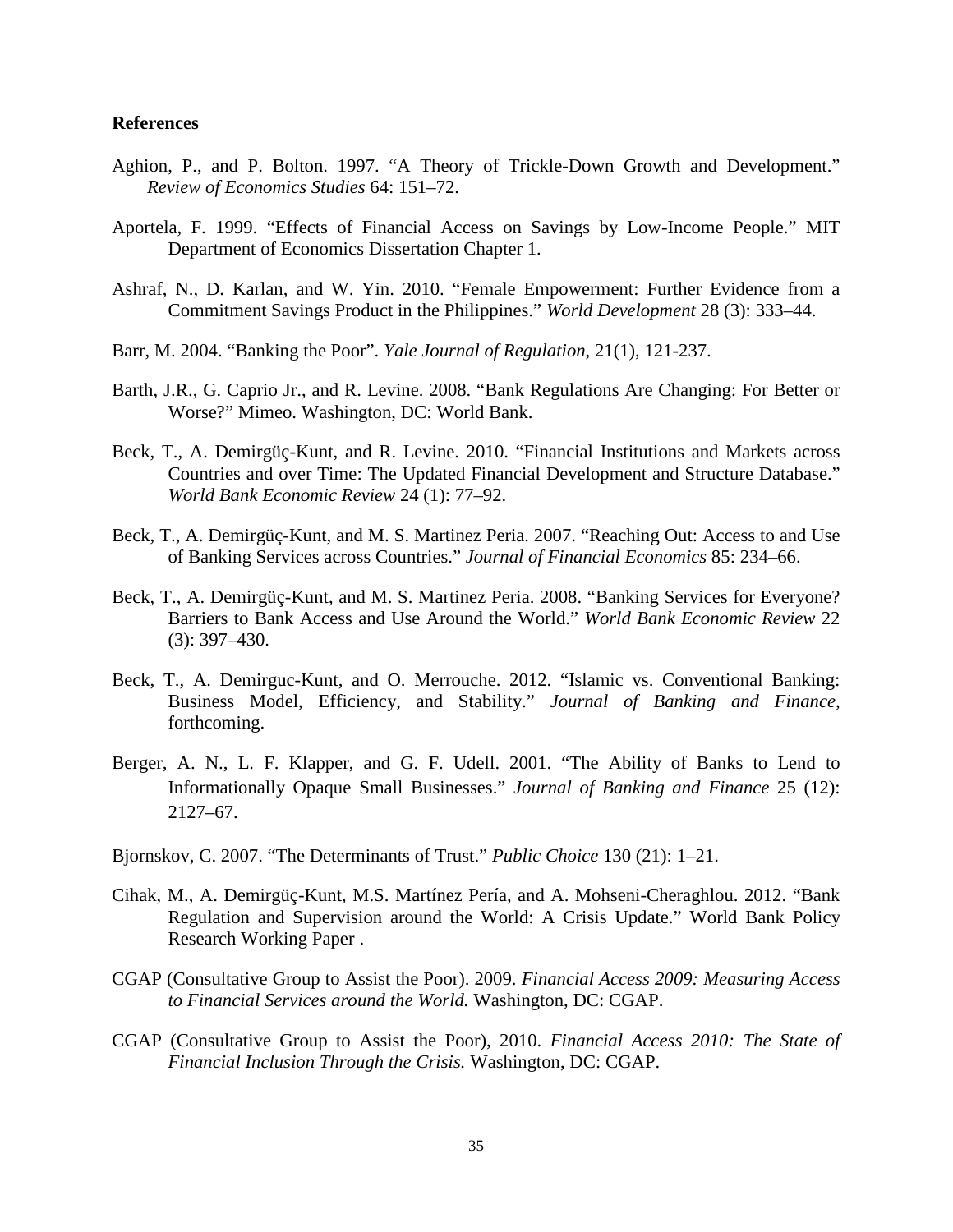- Clarke, G., R. Cull, and M. S. Martínez Pería. 2006, "Foreign Bank Participation and Access to Credit Across Firms in Developing Countries." *Journal of Comparative Economics* 34 (4): 774–95.
- Clarke, G., R. Cull, M. S. Martínez Pería, and S. M. Sánchez. 2005. "Bank Lending to Small Businesses in Latin America: Does Bank Origin Matter?" *Journal of Money, Credit and Banking* 37 (1): 83–118.
- Clausen, B., A. Kraay, and Z. Nyiri. 2011. "Corruption and Confidence in Public Institutions: Evidence from a Global Survey." *World Bank Economic Review* 25: 212-249.
- Cole, S. A. 2009a. "Financial Development, Bank Ownership, and Growth: or, Does Quantity Imply Quality?" *Review of Economics and Statistics* 91 (1): 33–51.
- Cole, S. A. 2009b. "Fixing Market Failures or Fixing Elections? Elections, Banks, and Agricultural Lending in India." *American Economic Journal Applied Economics* 1 (1): 219–50.
- Collins, D., J. Morduch, S. Rutherford, and O. Ruthven. 2009. *Portfolios of the Poor: How the*  World's Poor Live on \$2 a Day. Princeton: Princeton University Press.
- Deaton, A. 2008. "Income, Health, and Well-Being around the World: Evidence from the Gallup World Poll." *Journal of Economic Perspectives* 22: 53-72.
- Demirgüç-Kunt, A., T. Beck, and P. Honohan. 2008. *Finance for All? Policies and Pitfalls in Expanding Access*. Washington, DC: World Bank.
- Demirguc-Kunt, A., and L. Klapper. 2012. "Measuring Financial Inclusion: The Global Findex Database." World Bank Policy Research Working Paper 6025.
- Djankov, S., C. McLiesh, and A. Shleifer. 2007. "Private Credit in 129 Countries." *Journal of Financial Economics* 84: 299–329.
- Dupas, P., and J. Robinson. 2009. "Savings Constraints and Microenterprise Development: Evidence from a Field Experiment in Kenya." National Bureau of Economic Research Working Paper 14693.
- Financial Action Task Force (FATF). 2011. Anti-money Laundering and Terrorist Financing Measures and Financial Inclusion. FATF/OECD, Paris.
- Gallup, 2012. *Gallup World Poll.* Washington, DC: Gallup.
- Gross, M., J. Hogarth, and M. Schmeiser. 2012. "Use of Financial Services by the Unbanked and Underbanked and the Potential for Mobile Financial Services Adoption." Federal Reserve Bulletin 98, 4.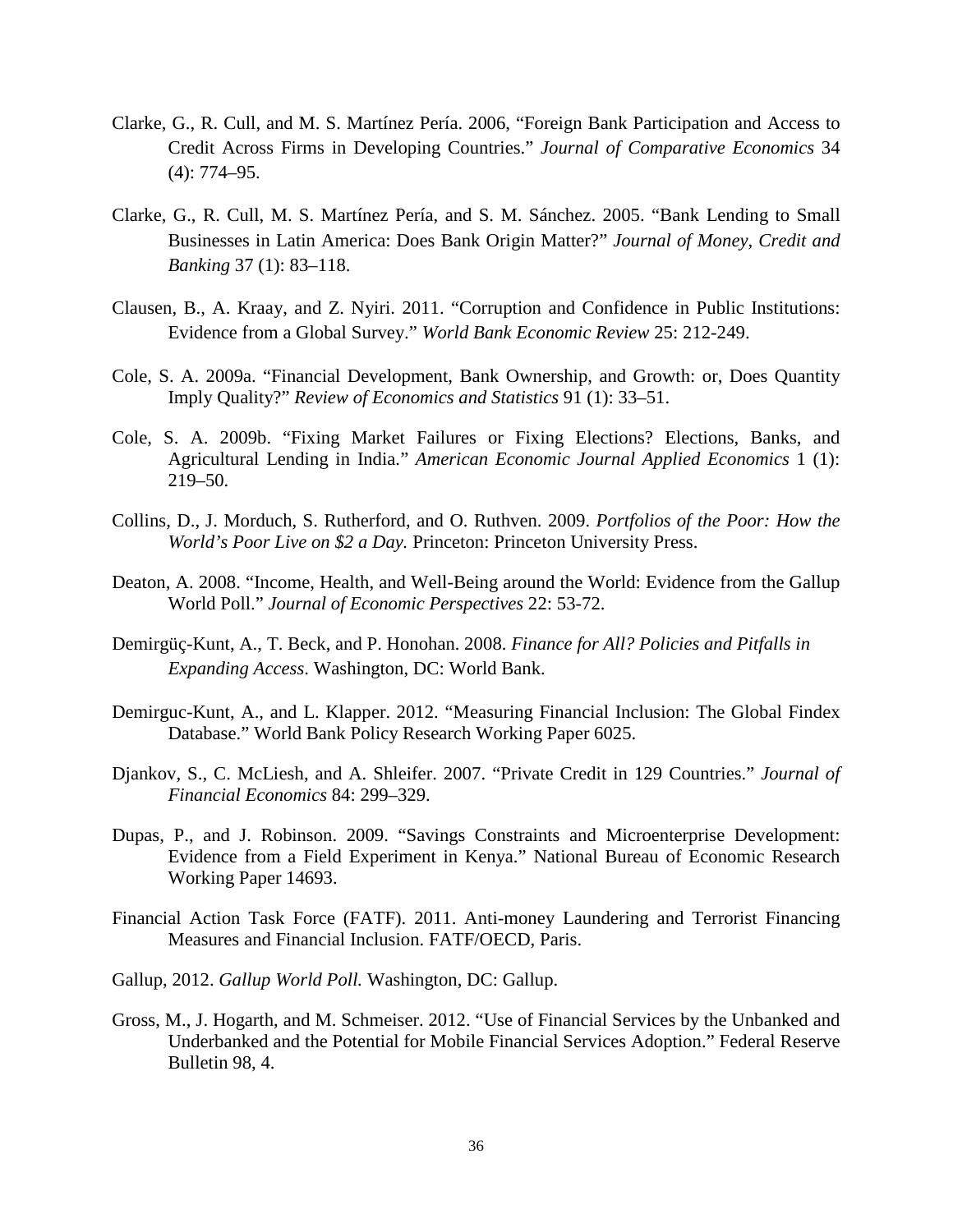- Guiso, L., P. Sapienza, and L. Zingales. 2004. "The Role of Social Capital in Financial Development." *American Economic Review* 94 (3): 526–56.
- Hogarth, J. M., C.E., Anguelov and J. Lee. 2004. "Why Don't Households Have a Checking Account?" *Journal of Consumer Affairs* 38, 1-34.
- Hogarth, J. M., C.E., Anguelov and J. Lee. 2005. "Who Has a Bank Account? Exploring Changes Over Time. 1989-2001." *The Journal of Family and Economic Issues* 26, 7-30.
- Honohan, P. 2008. "Cross-Country Variation in Household Access to Financial Services." *Journal of Banking and Finance* 32: 2493–500.
- International Monetary Fund (IMF). 2012. "Financial Access Survey." Washington, DC: International Monetary Fund.
- Karlan, D. and J. Morduch. 2009. "Access to Finance." In D. Rodrik and M, Rosenzweig, eds. Handbook of Development Economics, Volume 5. Amsterdam: Elsevier. 4704-4784.
- Kendall, J., N. Mylenko, and A. Ponce. 2010. "Measuring Financial Access around the World." World Bank Policy Research Working Paper 5253.
- Khwaja, A. , and A. Mian. 2005. "Do Lenders Favor Politically Connected Firms? Rent Provision in an Emerging Financial Market." *Quarterly Journal of Economics* 120 (4): 1371–411.
- Lemke, D. and W. Reed 2001. "War and Rivalry among Great Powers." *American Journal of Political Science* 45, 457-469.
- Lusardi, A. 2010. "Americans' Financial Capability." Report Prepared for the United States Government Financial Crisis Inquiry Committee (FCIC).
- Marinescu, I., 2007. "Are Judges Sensitive to Economic Conditions? Evidence from UK Employment Tribunals" University of Chicago Harris School Working paper 08.02.
- Mian, A.R. 2006. "Distance Constraints: The Limits of Foreign Lending in Poor Economies." *Journal of Finance* 61: 1465-1505
- Rhine, S. and W. Greene. 2006. "The Determinants of Being Unbanked for US Immigrants." *Journal of Consumer Affairs* 40, 21-40.
- Rhine, S., W. Greene, and M. Toussaint-Comeau. 2006. "The Importance of Check-Cashing Businesses to the Unbanked: Racial/Ethnic Differences." *Review of Economics and Statistics* 88 (1), 146-157.
- Sacks, D.W., B. Stevenson, and J. Wolfers. 2010. "Subjective Well-Being, Income, Economic Development and Growth." NBER Working Papers 16441, National Bureau of Economic Research, Inc.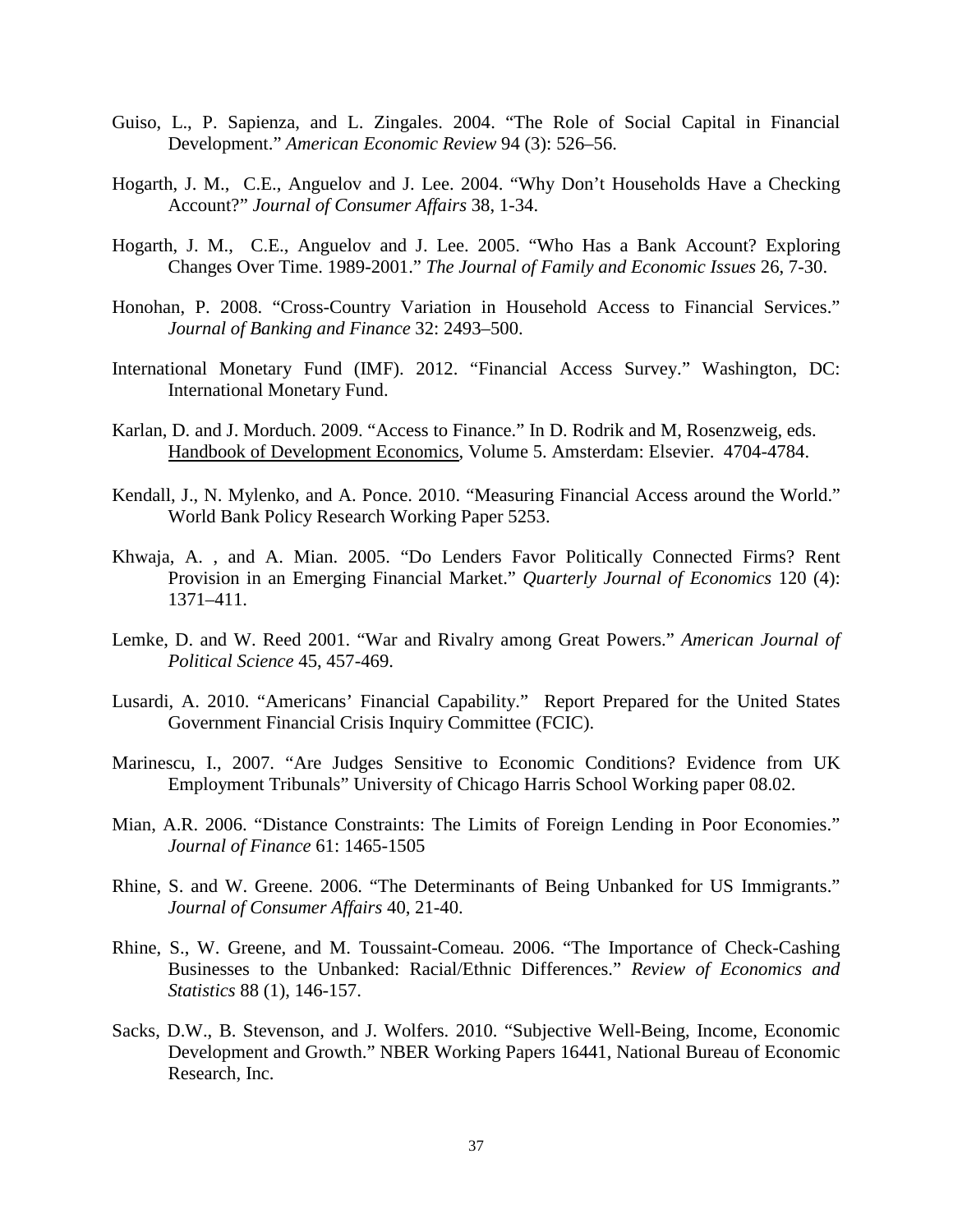Sapienza, P., and L. Zingales. 2011. "A Trust Crisis." University of Chicago Working Paper.

- Sartori, A., 2003. "An Estimator for Some Binary-Outcome Selection Models Without Exclusion Restrictions," *Political Analysis* 11, 111-138.
- Stevenson, B. and J. Wolfers. 2008. "Economic Growth and Subjective Well-Being: Reassessing the Easterlin Paradox." *Brooking Papers on Economic Activity* 39: 1-102
- Stevenson, B. and J. Wolfers, 2011. "Trust in Public Institutions over the Business Cycle." *American Economic Review* 101: 281-287World Bank. 2010. *Payment Systems Worldwide: A Snapshot. Outcomes of the Global Payment Systems Survey 2010*. Washington, DC: World Bank.
- World Bank. 2011. *Doing Business: Measuring Business Regulation.* Washington, DC: World Bank.
- World Bank. 2012. *World Development Indicators.* Washington, DC: World B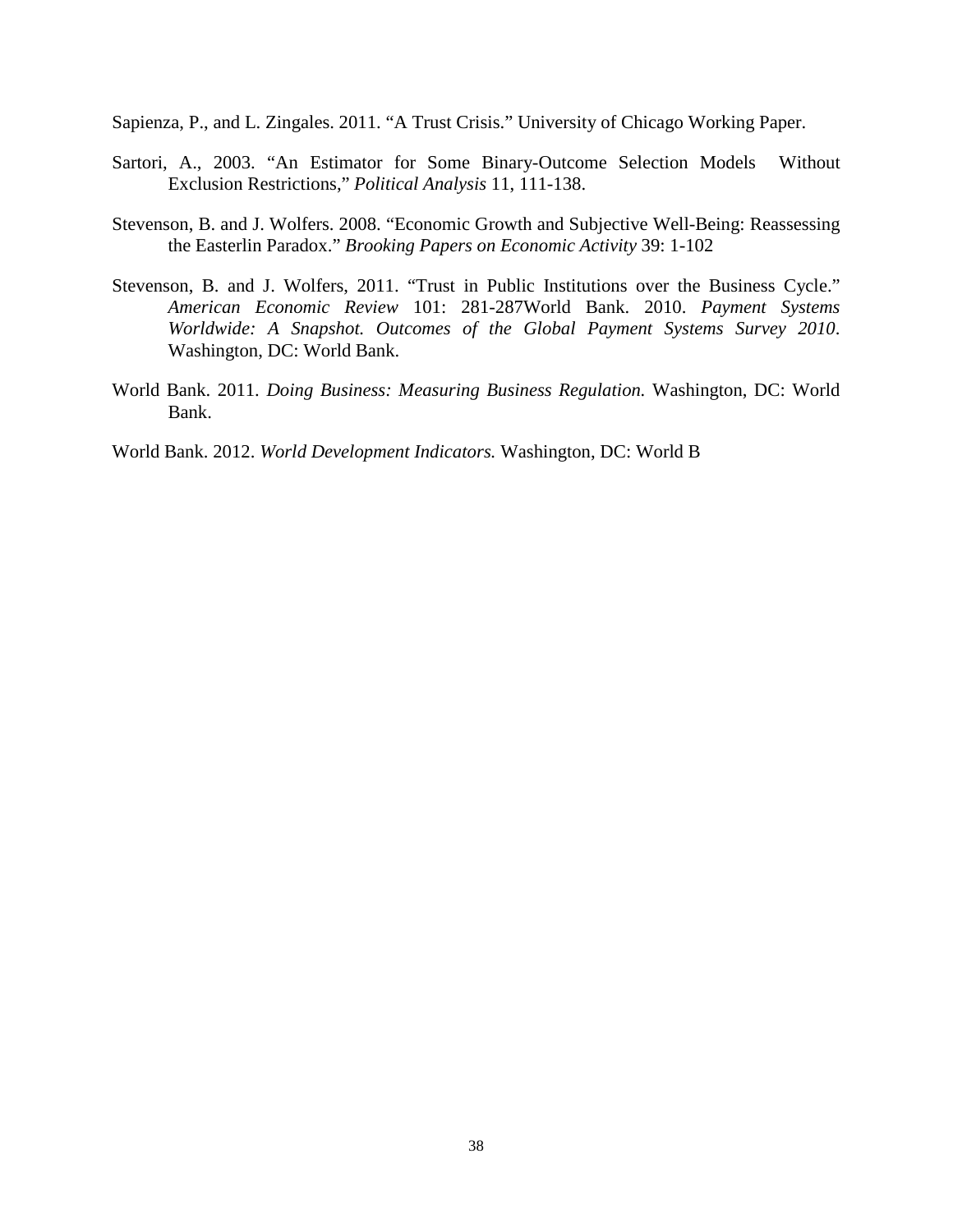

**Figure 1: Ownership and Use of Formal Accounts** 

*Source*: Demirguc-Kunt and Klapper, 2012.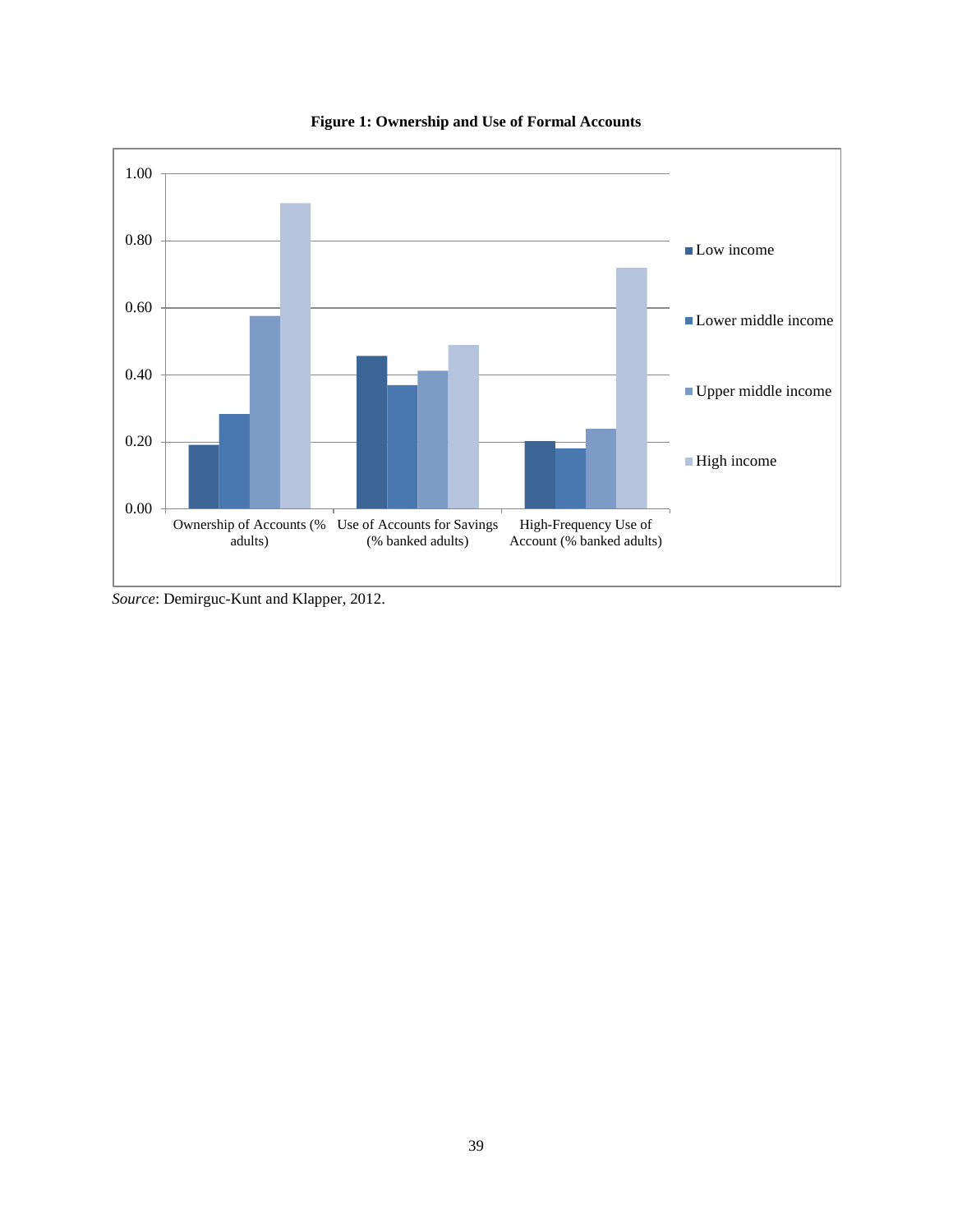

**Figure 2: Ownership and Formal Accounts, by Individual Characteristics**





*Source*: Demirguc-Kunt and Klapper, 2012.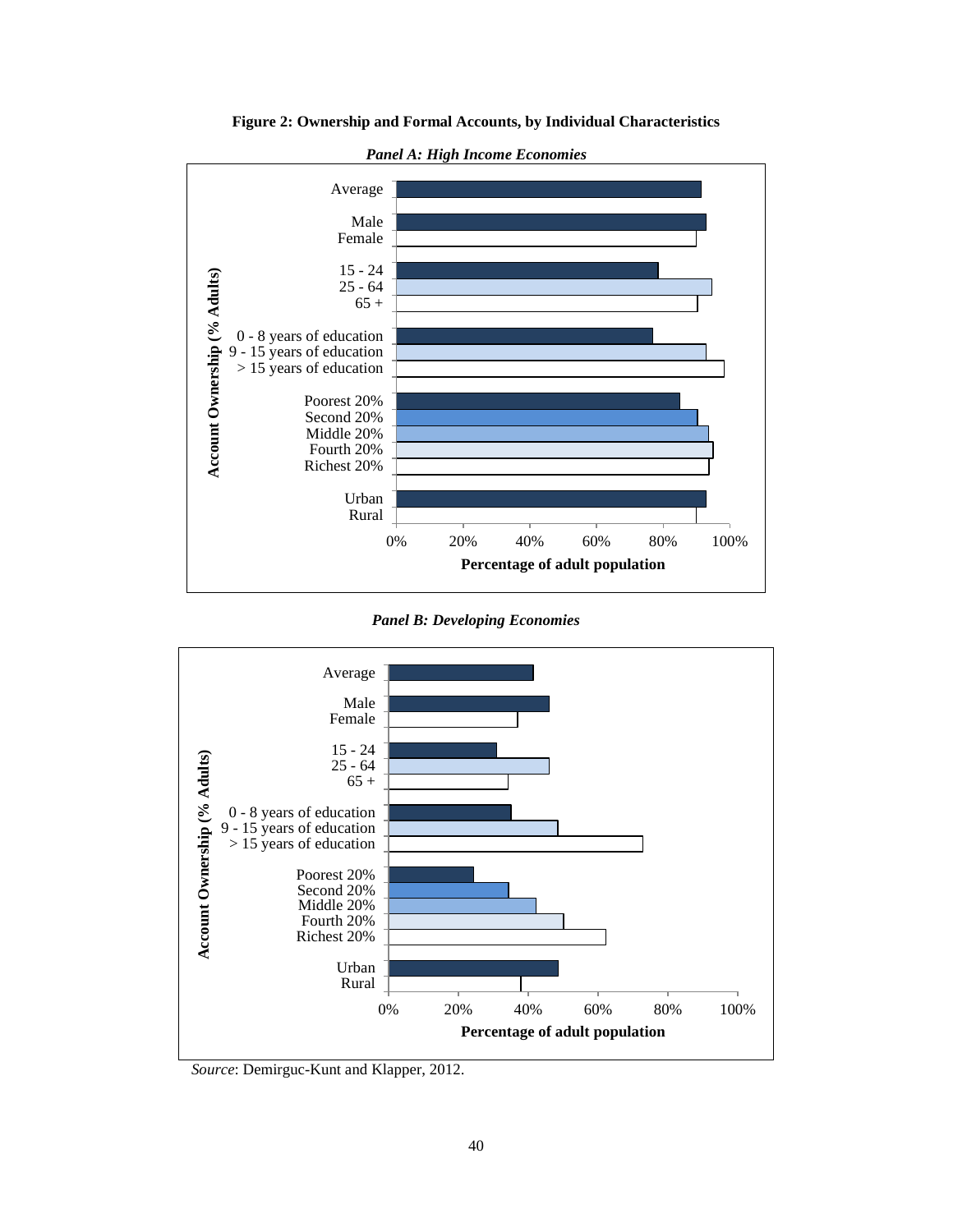

**Figure 3: Reported Reasons for Not Having a Formal Account (% of adults without an account)**

*Source*: Demirguc-Kunt and Klapper, 2012.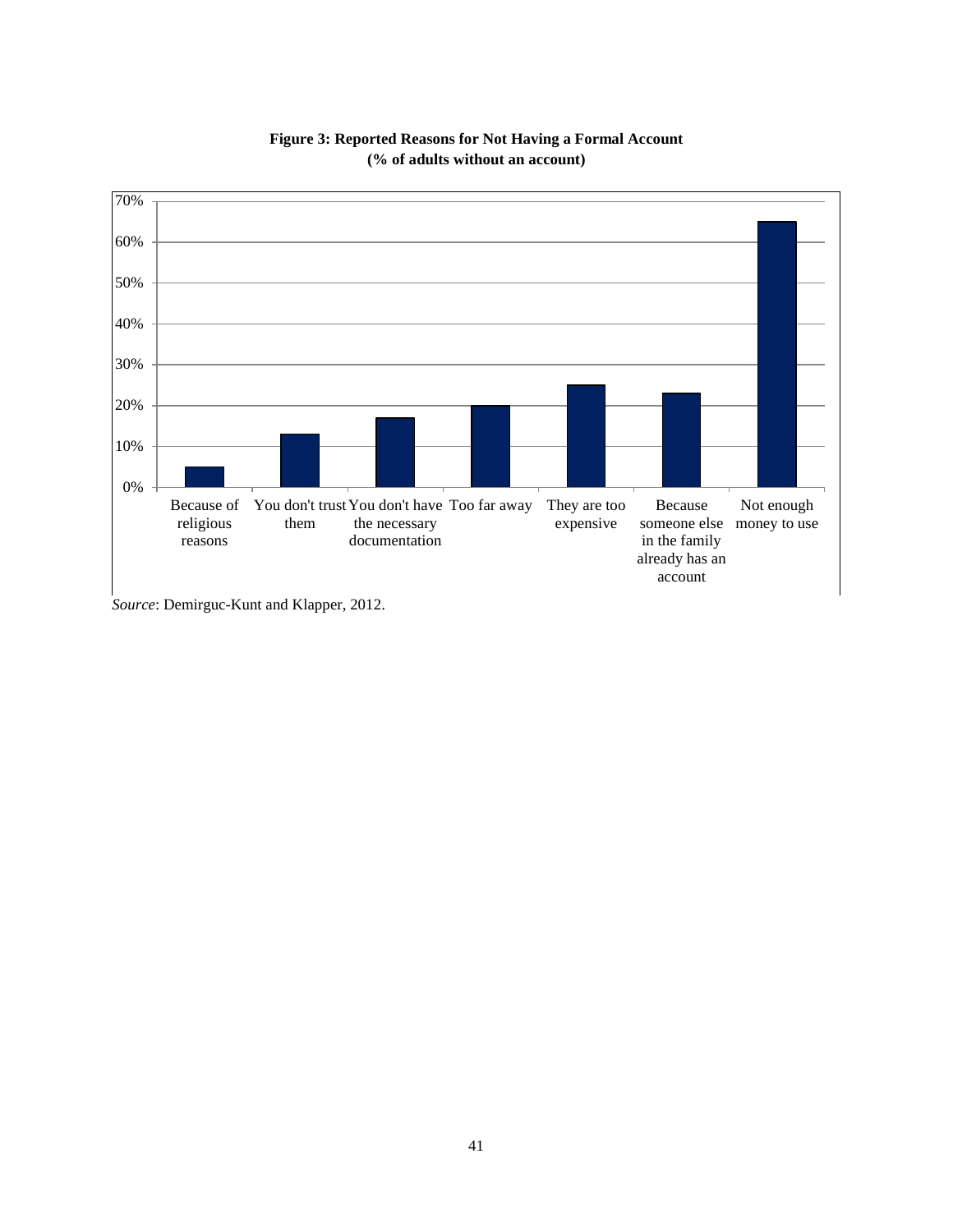# **Table 1: List of countries**

| Afghanistan              | Comoros              | Indonesia       | Mongolia                  | Sri Lanka            |
|--------------------------|----------------------|-----------------|---------------------------|----------------------|
| Angola                   | Congo, Dem. Rep.     | Iraq            | Mozambique                | Swaziland            |
| Argentina                | Congo, Rep.          | Ireland         | Nepal                     | Sweden               |
| Armenia                  | Costa Rica           | Israel          | <b>Netherlands</b>        | Syrian Arab Republic |
| Australia                | Cyprus               | Italy           | New Zealand               | Taiwan               |
| Austria                  | Czech Republic       | Jamaica         | Nicaragua                 | Tajikistan           |
| Azerbaijan               | Denmark              | Japan           | Niger                     | Tanzania             |
| Bangladesh               | Diibouti             | Kazakhstan      | Nigeria                   | Thailand             |
| <b>Belarus</b>           | Dominican Republic   | Korea, Rep.     | Pakistan                  | Togo                 |
| Belgium                  | Ecuador              | Kyrgyz Republic | Panama                    | Trinidad and Tobago  |
| Benin                    | Egypt, Arab Rep.     | Lao PDR         | Paraguay                  | Tunisia              |
| Bolivia                  | El Salvador          | Latvia          | Peru                      | Turkey               |
| <b>Botswana</b>          | Estonia              | Lebanon         | Philippines               | Turkmenistan         |
| <b>Brazil</b>            | Finland              | Lesotho         | Poland                    | Uganda               |
| Bulgaria                 | France               | Liberia         | Portugal                  | Ukraine              |
| <b>Burkina Faso</b>      | Gabon                | Lithuania       | Romania                   | <b>United States</b> |
| Burundi                  | Georgia              | Luxembourg      | <b>Russian Federation</b> | Uruguay              |
| Cambodia                 | Ghana                | Malawi          | Senegal                   | Uzbekistan           |
| Cameroon                 | Greece               | Malaysia        | Sierra Leone              | Venezuela, RB        |
| Canada                   | Guinea               | Mali            | Singapore                 | Vietnam              |
| Central African Republic | Haiti                | Malta           | Slovak Republic           | West Bank and Gaza   |
| Chad                     | Honduras             | Mauritania      | Slovenia                  | Yemen, Rep.          |
| Chile                    | Hong Kong SAR, China | Mauritius       | Somalia                   | Zambia               |
| China                    | Hungary              | Mexico          | South Africa              |                      |
| Colombia                 | India                | Moldova         | Spain                     |                      |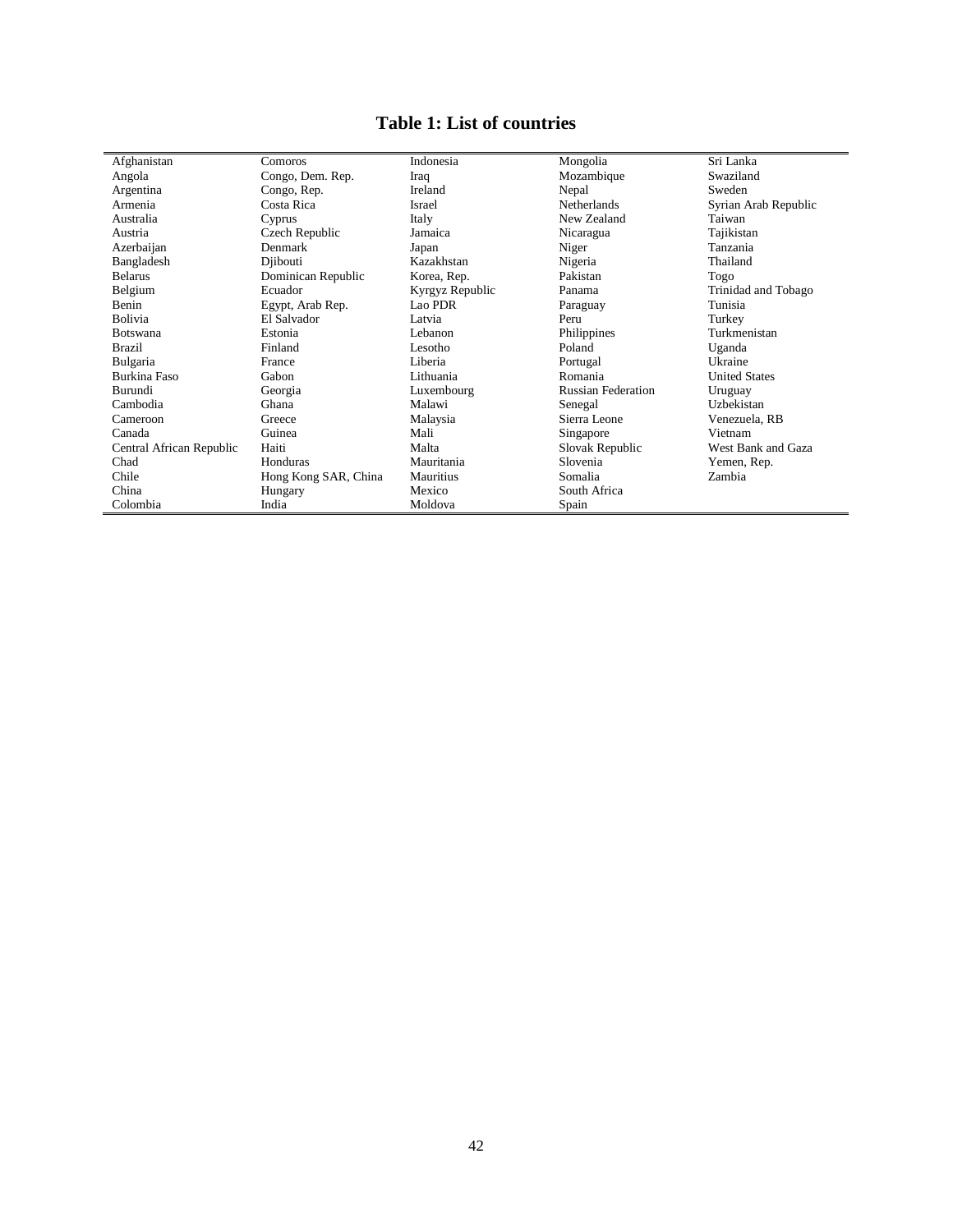# **Table 2: Data description and sources**

### *Panel A: Individual-level variables*

| Variable                                                  | Description                                                                                                                                                                                                                                                                                                                                                                | Source |
|-----------------------------------------------------------|----------------------------------------------------------------------------------------------------------------------------------------------------------------------------------------------------------------------------------------------------------------------------------------------------------------------------------------------------------------------------|--------|
| Account $(0/1)$                                           | Respondent reported to currently have, possibly together with someone else, a bank account at<br>a formal financial institution---a bank, credit union, cooperative, post office, or microfinance<br>institution. This includes having a debit card.                                                                                                                       | Gallup |
| Savings $(0/1)$ conditional on formal<br>account          | Respondent reported to have saved or set aside money in the past 12 months using an account<br>at a bank, credit union, cooperative, or microfinance institution.                                                                                                                                                                                                          | Gallup |
| Frequency of use $(0/1)$ conditional<br>on formal account | Respondent reported to have taken money out of their personal account(s) $3$ or more times in a<br>typical month. This includes cash withdrawals, electronic payments or purchases, checks, or<br>any other time money is removed from their account(s) by themselves or others.                                                                                           | Gallup |
| Too expensive $(0/1)$                                     | Respondent answered affirmative to "They are too expensive" as a reason why he or she does<br>not have an account at a bank, credit union, or other financial institution. Asked only to those<br>without an account.                                                                                                                                                      | Gallup |
| Lack of necessary documentation<br>(0/1)                  | Respondent answered affirmative to "You don't have the necessary documentation (ID, wage<br>slip)" as a reason why he or she does not have an account at a bank, credit union, or other<br>financial institution. Asked only to those without an account.                                                                                                                  | Gallup |
| Too far away $(0/1)$                                      | Respondent answered affirmative to "They are too far away" as a reason why he or she does<br>not have an account at a bank, credit union, or other financial institution. Asked only to those<br>without an account.                                                                                                                                                       | Gallup |
| No trust $(0/1)$                                          | Respondent answered affirmative to "You don't trust them" as a reason why he or she does not<br>have an account at a bank, credit union, or other financial institution. Asked only to those<br>without an account.                                                                                                                                                        | Gallup |
| Not enough money $(0/1)$                                  | Respondent answered affirmative to "You don't have enough money to use them" as a reason<br>why he or she does not have an account at a bank, credit union, or other financial institution.<br>Asked only to those without an account.                                                                                                                                     | Gallup |
| Not enough money, only reason<br>(0/1)                    | Respondent answered affirmative to "You don't have enough money to use them" as the only<br>reason why he or she does not have an account at a bank, credit union, or other financial<br>institution. Asked only to those without an account.                                                                                                                              | Gallup |
| Female $(0/1)$                                            | Dummy that takes the value 1 if the respondent is female and 0 otherwise.                                                                                                                                                                                                                                                                                                  | Gallup |
| Age                                                       | Age in years                                                                                                                                                                                                                                                                                                                                                               | Gallup |
| Age squared                                               | Age in years, squared                                                                                                                                                                                                                                                                                                                                                      | Gallup |
| Rural $(0/1)$                                             | Dummy that takes the value 1 if the respondent lives in a rural area and 0 otherwise. A rural<br>area is defined as a town or rural village with less than 50,000 inhabitants. If this information<br>is unavailable, a rural area is based on the interviewer's perception of whether a respondent<br>lives in a rural area, on a farm, in a small town, or in a village. | Gallup |
| Income: poorest $20\%$ (0/1)                              | Dummy that takes the value 1 if the respondent falls in the lowest income quintile and 0<br>otherwise. Income quintiles are based on the incomes of the respondents in a country.                                                                                                                                                                                          | Gallup |
| Income: second $20\%$ (0/1)                               | Dummy that takes the value 1 if the respondent falls in the second lowest income quintile and<br>0 otherwise. Income quintiles are based on the incomes of the respondents in a country.                                                                                                                                                                                   | Gallup |
| Income: middle $20\%$ (0/1)                               | Dummy that takes the value 1 if the respondent falls in the middle income quintile and 0<br>otherwise. Income quintiles are based on the incomes of the respondents in a country.                                                                                                                                                                                          | Gallup |
| Income: fourth $20\%$ (0/1)                               | Dummy that takes the value 1 if the respondent falls in the second highest income quintile and<br>0 otherwise. Income quintiles are based on the incomes of the respondents in a country.                                                                                                                                                                                  | Gallup |
| Income: richest $20\%$ (0/1)                              | Dummy that takes the value 1 if the respondent falls in the highest income quintile and 0<br>otherwise. Income quintiles are based on the incomes of the respondents in a country.                                                                                                                                                                                         | Gallup |
| $0 - 8$ years of education $(0/1)$                        | Dummy that takes the value 1 if the respondent completed elementary education or less (up to<br>8 years of education) and 0 otherwise.                                                                                                                                                                                                                                     | Gallup |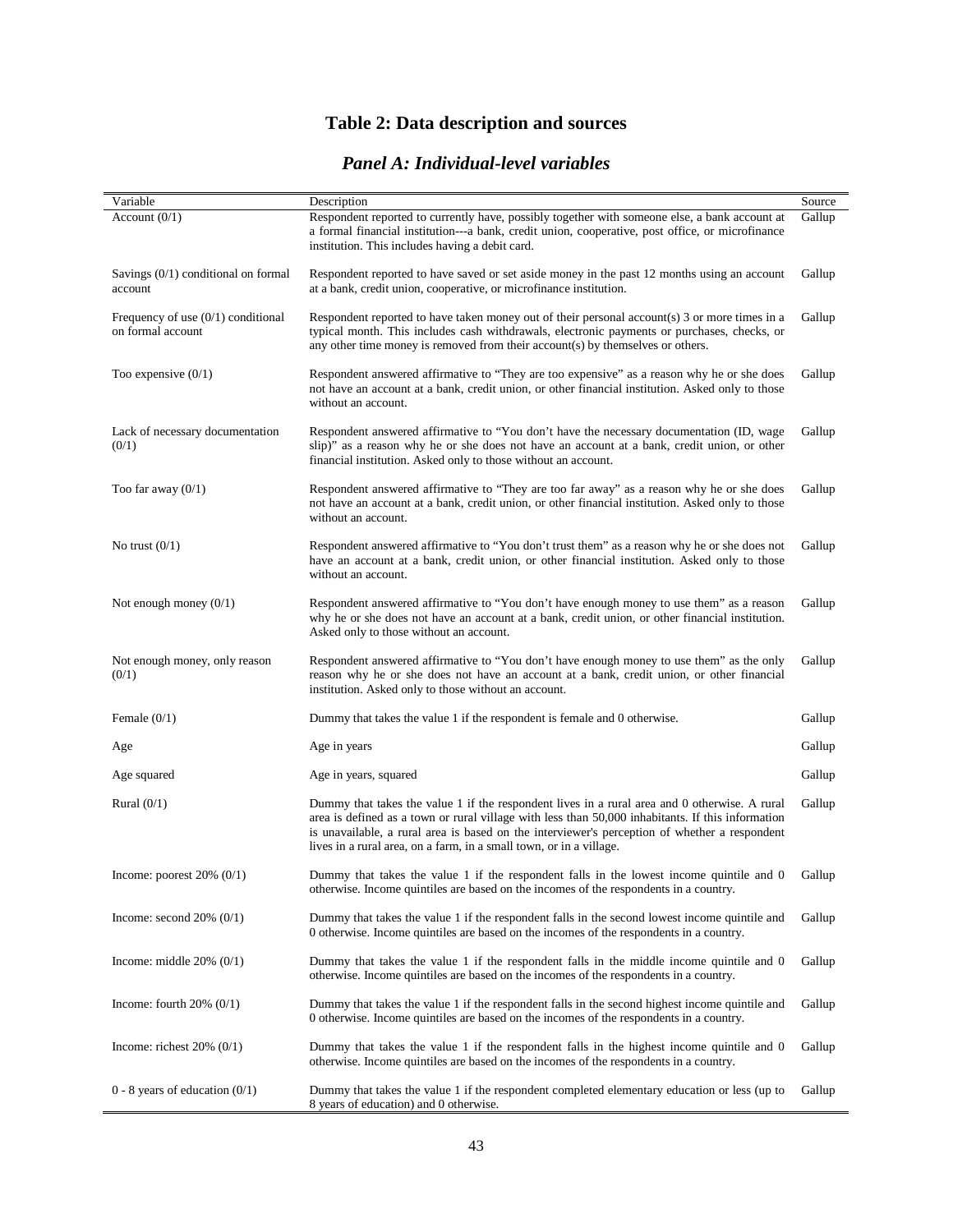| 9 - 15 years of education $(0/1)$ | Dummy that takes the value 1 if the respondent completed secondary education and some<br>education beyond secondary education (9-15 years of education) and 0 otherwise. | Gallup |
|-----------------------------------|--------------------------------------------------------------------------------------------------------------------------------------------------------------------------|--------|
| $> 15$ years of education (0/1)   | Dummy that takes the value 1 if the respondent completed four years of education beyond high<br>school and/or received a 4-year college degree and 0 otherwise.          | Gallup |
| Employed for employer $(0/1)$     | Dummy that takes the value 1 if the respondent is employed for an employer, either full or part<br>time, and 0 otherwise.                                                | Gallup |
| Unemployed $(0/1)$                | Dummy that takes the value 1 if the respondent is unemployed and 0 otherwise.                                                                                            | Gallup |
| Out of workforce $(0/1)$          | Dummy that takes the value 1 if the respondent is out of the workforce and 0 otherwise.                                                                                  | Gallup |
| Employed for self $(0/1)$         | Dummy that takes the value 1 if the respondent is self employed and 0 otherwise.                                                                                         | Gallup |
| Married $(0/1)$                   | Dummy that takes the value 1 if the respondent is married and 0 otherwise.                                                                                               | Gallup |
| Divorced/Separated $(0/1)$        | Dummy that takes the value 1 if the respondent is divorced or separated and 0 otherwise.                                                                                 | Gallup |
| Log of household size             | Logarithm of household size.                                                                                                                                             | Gallup |

# *Panel B: Country-level variables*

| Variable                                     | Description                                                                                                                                                                                                                                                                                                                         | Source                                |
|----------------------------------------------|-------------------------------------------------------------------------------------------------------------------------------------------------------------------------------------------------------------------------------------------------------------------------------------------------------------------------------------|---------------------------------------|
| Log of GDP per capita                        | Logarithm of GDP per capita in constant 2000 US \$ of 2009. Winsorized.                                                                                                                                                                                                                                                             | <b>WDI</b>                            |
| Costs of opening a bank account<br>(0/1)     | Central Bank's assessment of the costs of payment and associated services of opening a<br>bank account. Dummy that takes the value 1 if the costs are perceived as medium to high<br>and 0 if they are perceived as negligible to low. Winsorized.                                                                                  | <b>GPSS</b><br>(2010)<br>Table III.16 |
| Costs of maintaining a bank<br>account (0/1) | Central Bank's assessment of the costs of payment and associated services of maintaining a<br>bank account. Dummy that takes the value 1 if the costs are perceived as medium to high<br>and 0 if they are perceived as negligible to low. Winsorized.                                                                              | <b>GPSS</b><br>(2010)<br>Table III.16 |
| Costs of direct credit $(0/1)$               | Central Bank's assessment of the costs of payment and associated services of direct credit.<br>Dummy that takes the value 1 if the costs are perceived as medium to high and 0 if the costs<br>are perceived as negligible to low. Winsorized.                                                                                      | <b>GPSS</b><br>(2010)<br>Table III.16 |
| Costs of debit cards $(0/1)$                 | Central Bank's assessment of the costs of payment and associated services of debit cards.<br>Dummy that takes the value 1 if the costs are perceived as medium to high and 0 if the costs<br>are perceived as negligible to low. Winsorized.                                                                                        | <b>GPSS</b><br>(2010)<br>Table III.16 |
| Offer basic or low fee account<br>(0/1)      | Requirement for banks to offer a basic or low fee account to low income clients.<br>Winsorized.                                                                                                                                                                                                                                     | <b>CGAP</b><br>(2009)                 |
| Principle component of KYC<br>requirements   | Principle component of information requested as part of "know your customer" regulation.<br>These include: i) proof of identity through government issued ID, ii) proof of identity<br>through any ID, iii) proof of nationality/legal status in country, iv) proof of address, v)<br>proof of income, and vi) proof of employment. | <b>CGAP</b><br>(2009)                 |
| Exception from KYC<br>requirements $(0/1)$   | Exception from "know your customer" requirements for low-income applicants or small<br>accounts. Winsorized.                                                                                                                                                                                                                        | <b>CGAP</b><br>(2009)                 |
| Branch penetration (geographic)              | Amount of commercial bank branches per 1,000 square kilometers in 2011. Winsorized.                                                                                                                                                                                                                                                 | FAS (2012)                            |
| ATM penetration (geographic)                 | Amount of automated teller machines (ATMs) per 1,000 square kilometers in 2011.<br>Winsorized.                                                                                                                                                                                                                                      | FAS (2012)                            |
| <b>Interoperability POSs</b>                 | Interoperability of points of sales (POSs) terminals, where full interoperability means that<br>all payment cards issued by banks in the country can be used seamlessly in any POS<br>terminal in the country. 1 is the highest and 3 the lowest value. Winsorized.                                                                 | <b>GPSS</b><br>(2010)                 |
| Correspondent banking permitted<br>(0/1)     | Dummy that takes the value 1 if private operators are allowed to provide financial services<br>at post offices or banks are allowed to formally contract companies as banking agents and 0<br>otherwise. Winsorized.                                                                                                                | <b>CGAP</b><br>(2009)                 |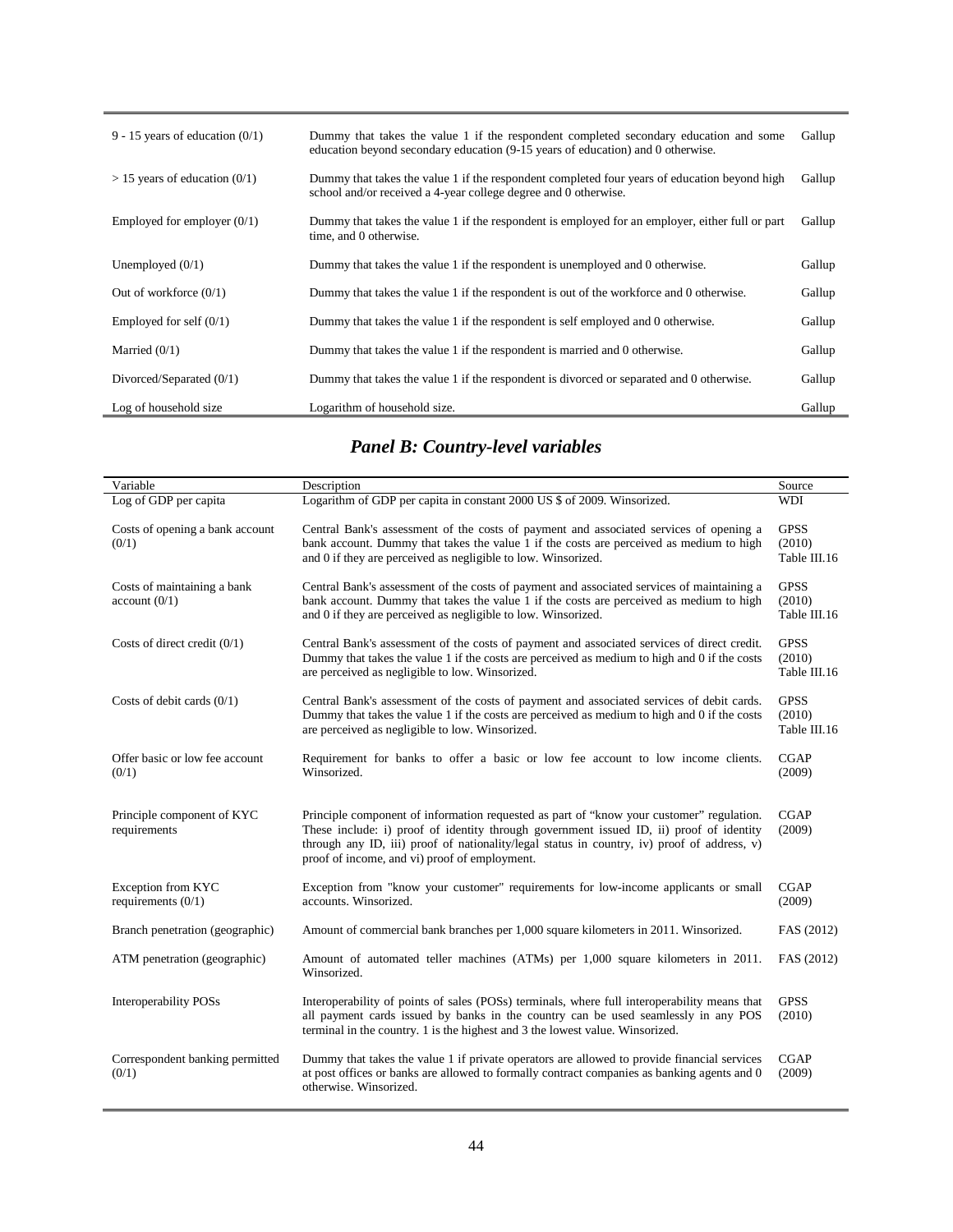| Promoting access in rural areas<br>(0/1)          | Dummy that takes the value 1 if promoting access in rural areas is under the purview of the<br>financial regulator and 0 otherwise. Winsorized.                                                                                                                                                                                                                      | <b>CGAP</b><br>(2010) |
|---------------------------------------------------|----------------------------------------------------------------------------------------------------------------------------------------------------------------------------------------------------------------------------------------------------------------------------------------------------------------------------------------------------------------------|-----------------------|
| Share of member banks' deposits<br>covered        | Share of the deposits of member commercial banks that are covered by the deposit<br>insurance scheme. Most recent data over the period 2008-2010 are used. Winsorized.                                                                                                                                                                                               | BRS (2012)            |
| Total disclosure requirements for<br>deposits     | Total disclosure requirements for deposits, both upon opening and periodic. These<br>requirements include: i) annual percentage yield and interest rate, ii) method of<br>compounding, iii) minimum balance requirement, iv) fees and penalties, v) early<br>withdrawal penalties, vi) annual percentage yield calculation, vii) amount of interest earned,          | <b>CGAP</b><br>(2010) |
| <b>Consumer Protection: Monitoring</b><br>Index   | viii) fees imposed, and ix) account balance. Winsorized.<br>Number of monitoring actions available to the regulator. These actions include: i) mystery<br>shopping, ii) consumer interviews, iii) receive complaints statistics, iv) operate complaints<br>hotline, v) monitor ads and websites, and vi) onsite inspection of financial institutions.<br>Winsorized. | <b>CGAP</b><br>(2010) |
| <b>Consumer Protection:</b><br>Enforcement Index  | Number of enforcement actions available to the regulator. These actions include: i) require<br>refund of excess charges, ii) issue public notice of violations, iii) withdraw license to<br>operate, iv) withdraw misleading ads, v) impose fines and penalties, and vi) issue warnings<br>to financial institutions. Winsorized.                                    | <b>CGAP</b><br>(2010) |
| Asset share of government<br>controlled banks     | Share of banking system's assets that was in banks that were government controlled. Most<br>recent data over the period 2008-2010 are used. Winsorized.                                                                                                                                                                                                              | BRS (2012)            |
| Asset share of foreign controlled<br>banks        | Share of banking system's assets that was in banks that were foreign controlled. Most<br>recent data over the period 2008-2010 are used. Winsorized.                                                                                                                                                                                                                 | BRS (2012)            |
| Legal rights index                                | Strength of legal rights index measures the degree to which collateral (8) and bankruptcy<br>(2) laws protect the rights of borrowers and lenders and thus facilitate lending. Winsorized.                                                                                                                                                                           | DB                    |
| Political risk rating                             | The political risk rating assesses the political stability of a country. Among others,<br>components of the index are government stability, investment profile, and corruption.<br>Winsorized.                                                                                                                                                                       | <b>ICRG</b>           |
| G2P transfers: open accounts $(0/1)$              | Dummy that takes the value 1 if a country reported encouraging or mandating conducting<br>government transfers through the banking system and 0 otherwise. Winsorized.                                                                                                                                                                                               | <b>CGAP</b><br>(2009) |
| Promoting Savings, Savings<br>scheme $(0/1)$      | Dummy that takes the value 1 if the country has a matched savings scheme in place to<br>promote savings and 0 otherwise. Winsorized.                                                                                                                                                                                                                                 | <b>CGAP</b><br>(2009) |
| Promoted Savings, Tax incentive<br>scheme $(0/1)$ | Dummy that takes the value 1 if the country provides tax incentives to promote savings and<br>0 otherwise. Winsorized.<br>$.4h -$                                                                                                                                                                                                                                    | <b>CGAP</b><br>(2009) |

*Note*: The 3 largest and smallest values of a variable are replaced by the 4<sup>th</sup> largest and smallest, respectively, when the variable is winsorized.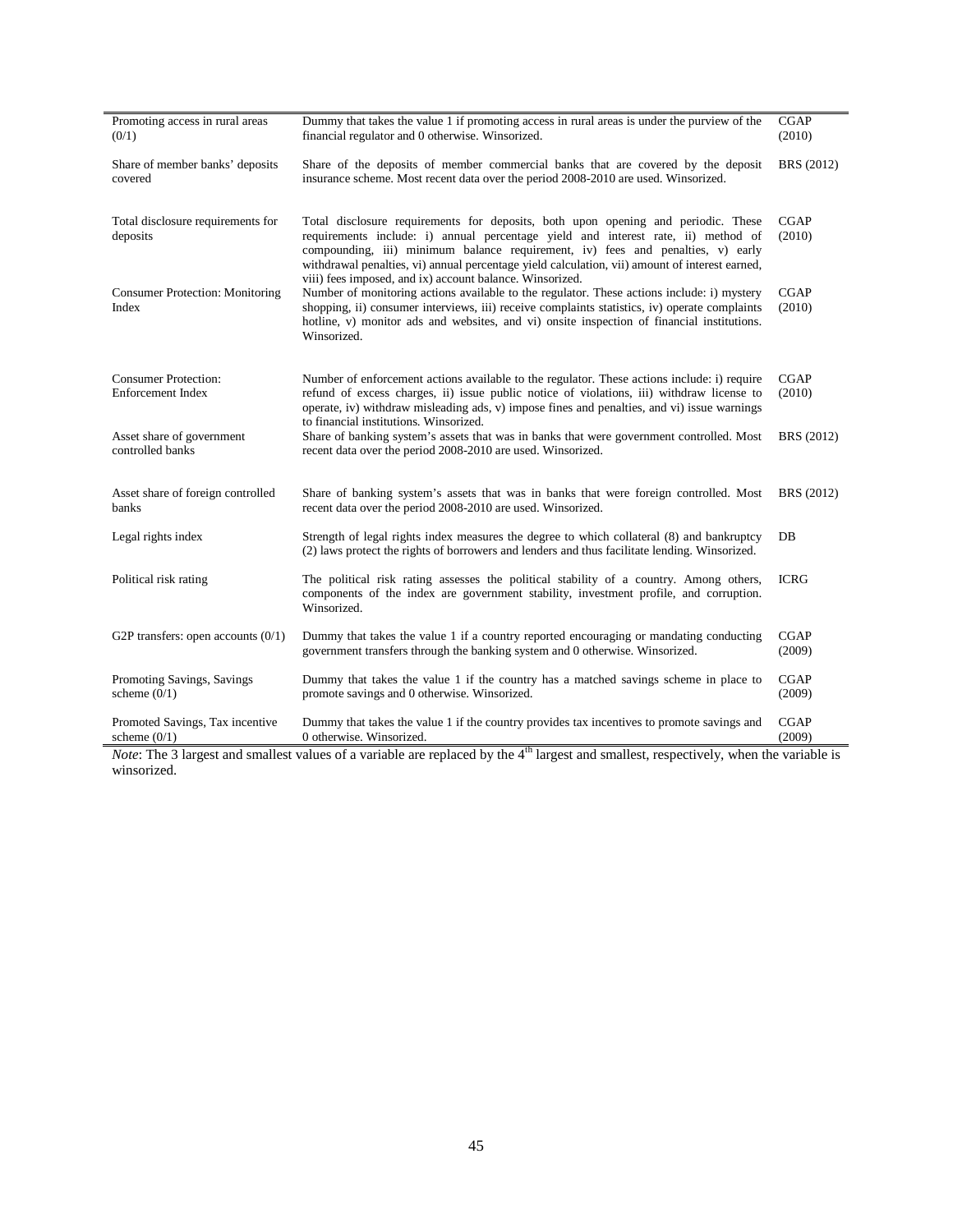## **Table 3: Summary statistics**

### *Panel A: Individual-level variables*

| Variable                                                 | Obs.   | Mean     | Std. Dev. | Min          | Max   |
|----------------------------------------------------------|--------|----------|-----------|--------------|-------|
| Formal account $(0/1)$                                   | 125073 | 0.446    | 0.497     | $\Omega$     |       |
| Savings $(0/1)$ , conditional on formal account          | 59923  | 0.412    | 0.492     | $\Omega$     |       |
| Frequency of use $(0/1)$ , conditional on formal account | 59923  | 0.511    | 0.500     | $\Omega$     |       |
| Too expensive                                            | 65280  | 0.266    | 0.442     | $\Omega$     |       |
| Documentation requirements                               | 65228  | 0.215    | 0.411     | $\Omega$     |       |
| Too far away                                             | 65226  | 0.215    | 0.411     | $\Omega$     |       |
| No trust                                                 | 65271  | 0.178    | 0.383     | $\Omega$     |       |
| Not enough money                                         | 65403  | 0.698    | 0.459     | $\Omega$     |       |
| Not enough money (only reason)                           | 65240  | 0.303    | 0.460     | $\Omega$     |       |
| Female $(0/1)$                                           | 125073 | 0.517    | 0.500     | $\Omega$     |       |
| Age                                                      | 125073 | 38.707   | 17.254    | 13           | 99    |
| Age squared                                              | 125073 | 1795.897 | 1549.184  | 169          | 9801  |
| Rural $(0/1)$                                            | 125073 | 0.594    | 0.491     | $\Omega$     |       |
| Income: poorest $20\%$ (0/1)                             | 125073 | 0.216    | 0.411     | $\theta$     |       |
| Income: second $20\%$ (0/1)                              | 125073 | 0.207    | 0.405     | $\Omega$     |       |
| Income: middle $20\%$ (0/1)                              | 125073 | 0.201    | 0.401     | $\Omega$     |       |
| Income: fourth $20\%$ (0/1)                              | 125073 | 0.195    | 0.396     | $\Omega$     |       |
| Income: richest $20\%$ (0/1)                             | 125073 | 0.182    | 0.386     | $\Omega$     |       |
| $0 - 8$ years of education $(0/1)$                       | 125073 | 0.432    | 0.495     | $\Omega$     |       |
| 9 - 15 years of education $(0/1)$                        | 125073 | 0.471    | 0.499     | $\Omega$     |       |
| $> 15$ years of education (0/1)                          | 125073 | 0.096    | 0.295     | $\Omega$     |       |
| Employed for employer $(0/1)$                            | 125073 | 0.305    | 0.461     | $\Omega$     |       |
| Unemployed $(0/1)$                                       | 125073 | 0.079    | 0.269     | $\Omega$     |       |
| Out of workforce $(0/1)$                                 | 125073 | 0.392    | 0.488     | $\Omega$     |       |
| Employed for self $(0/1)$                                | 125073 | 0.224    | 0.417     | $\Omega$     |       |
| Married $(0/1)$                                          | 125073 | 0.518    | 0.500     | 0            |       |
| Divorced/Separated (0/1)                                 | 125073 | 0.044    | 0.206     | $\Omega$     |       |
| Log of household size                                    | 125073 | 1.460    | 0.612     | $\Omega$     | 4.625 |
| Formal account $(0/1)$                                   | 125073 | 0.446    | 0.497     | $\mathbf{0}$ |       |

## *Panel B: Aggregate-level variables*

| Variable                                        | Obs. | Mean   | Std. Dev. | Min      | Max     |
|-------------------------------------------------|------|--------|-----------|----------|---------|
| Log of GDP per capita                           | 120  | 7.769  | 1.563     | 5.189    | 10.420  |
| Costs of opening a bank account $(0/1)$         | 78   | 0.179  | 0.386     | $\Omega$ |         |
| Costs of maintaining a bank account $(0/1)$     | 78   | 0.346  | 0.479     | $\Omega$ |         |
| Costs of direct credit $(0/1)$                  | 72   | 0.417  | 0.496     | $\Omega$ |         |
| Costs of debit cards $(0/1)$                    | 75   | 0.200  | 0.403     |          |         |
| Offer basic or low fee account $(0/1)$          | 103  | 0.136  | 0.344     |          |         |
| Principle component of KYC requirements         | 103  | 0.000  | 1.678     | $-2.309$ | 2.961   |
| Exception from KYC requirements $(0/1)$         | 103  | 0.165  | 0.373     | $\Omega$ |         |
| Branch penetration (geographic)                 | 111  | 22.557 | 36.566    | 0.103    | 142.857 |
| ATM penetration (geographic)                    | 107  | 64.560 | 129.263   | 0.149    | 612.500 |
| <b>Interoperability POSs</b>                    | 87   | 1.667  | 0.787     |          |         |
| Correspondent banking permitted (0/1)           | 103  | 0.534  | 0.501     | 0        |         |
| Promoting Access in Rural Areas $(0/1)$         | 103  | 0.398  | 0.492     |          |         |
| Share of member banks' deposits covered         | 52   | 43.704 | 26.635    | 2        | 83      |
| Total disclosure requirements for deposits      | 103  | 4.437  | 3.105     |          | 9       |
| Consumer Protection: Monitoring Index           | 103  | 2.049  | 1.580     | $\Omega$ | 5       |
| <b>Consumer Protection: Enforcement Index</b>   | 103  | 2.864  | 2.160     | $\Omega$ | 6       |
| Asset share of government controlled banks      | 92   | 16.800 | 19.193    | $\Omega$ | 71      |
| Asset share of foreign controlled banks         | 88   | 45.574 | 29.866    | 5.580    | 94.560  |
| Legal rights index                              | 120  | 5.358  | 2.449     |          | 10      |
| Political risk rating                           | 103  | 66.999 | 12.051    | 42.375   | 88.583  |
| G2P transfers: open accounts $(0/1)$            | 103  | 0.320  | 0.469     | $\Omega$ |         |
| Promoting Savings, Savings scheme $(0/1)$       | 103  | 0.175  | 0.382     | $\Omega$ |         |
| Promoting Savings, Tax incentive scheme $(0/1)$ | 103  | 0.340  | 0.476     | $\Omega$ |         |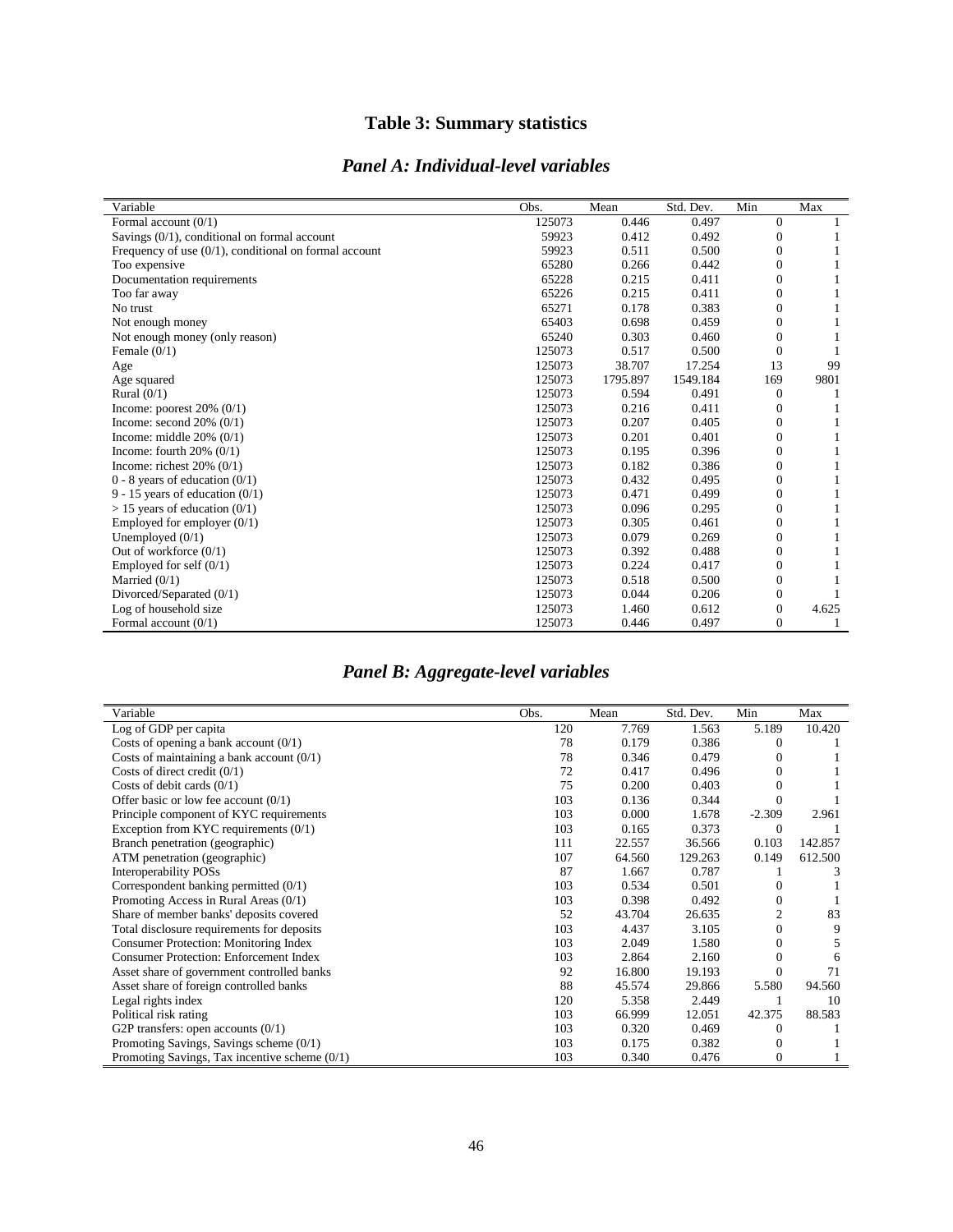|                                    | (1)         | (2)                | (3)                |
|------------------------------------|-------------|--------------------|--------------------|
| Variable                           | Account     | Savings            | Frequency of use   |
| Model                              | Probit      | Probit (selection) | Probit (selection) |
| Country fixed effects              | Yes         | Yes                | Yes                |
| Female $(0/1)$                     | $-0.027$    | $-0.010$           | $-0.091***$        |
|                                    | (0.022)     | (0.016)            | (0.015)            |
| Income: poorest $20\%$ (0/1)       | $-0.777***$ | $-0.633***$        | $-0.660***$        |
|                                    | (0.036)     | (0.040)            | (0.047)            |
| Income: second $20\%$ (0/1)        | $-0.616***$ | $-0.464***$        | $-0.514***$        |
|                                    | (0.032)     | (0.031)            | (0.042)            |
| Income: middle $20\%$ (0/1)        | $-0.454***$ | $-0.324***$        | $-0.333***$        |
|                                    | (0.028)     | (0.029)            | (0.037)            |
| Income: fourth $20\%$ (0/1)        | $-0.279***$ | $-0.186***$        | $-0.253***$        |
|                                    | (0.023)     | (0.028)            | (0.029)            |
| Age                                | $0.038***$  | 0.000              | $0.033***$         |
|                                    | (0.003)     | (0.004)            | (0.004)            |
| Age squared                        | $-0.000***$ | $-0.000$           | $-0.000***$        |
|                                    | (0.000)     | (0.000)            | (0.000)            |
| Rural $(0/1)$                      | $-0.156***$ | $-0.030$           | $-0.133***$        |
|                                    | (0.025)     | (0.022)            | (0.028)            |
| $0 - 8$ years of education $(0/1)$ | $-0.580***$ | $-0.273***$        | $-0.463***$        |
|                                    | (0.027)     | (0.029)            | (0.031)            |
| Log of household size              | $-0.139***$ | $-0.127***$        | $-0.157***$        |
|                                    | (0.018)     | (0.021)            | (0.019)            |
| Married $(0/1)$                    | $0.107***$  | $0.062**$          | $0.098***$         |
|                                    | (0.021)     | (0.025)            | (0.021)            |
| Divorced/Separated (0/1)           | 0.051       | $-0.083**$         | $0.089***$         |
|                                    | (0.035)     | (0.034)            | (0.033)            |
| Employed for employer $(0/1)$      | $0.329***$  | $-0.034$           | $0.146***$         |
|                                    | (0.032)     | (0.026)            | (0.037)            |
| Unemployed $(0/1)$                 | $-0.328***$ | $-0.518***$        | $-0.349***$        |
|                                    | (0.035)     | (0.041)            | (0.051)            |
| Out of workforce $(0/1)$           | $-0.365***$ | $-0.332***$        | $-0.303***$        |
|                                    | (0.030)     | (0.034)            | (0.033)            |
| Constant                           | $-0.849***$ | $-0.258*$          | $-1.333***$        |
|                                    | (0.068)     | (0.137)            | (0.171)            |
| Observations                       | 125,073     | 59,923             | 59,923             |

#### **Table 4: Relationship between financial inclusion indicators and individual characteristics**

Note: Each column represents the estimation result of a regression of a financial inclusion indicator on country fixed effects and a set of individual characteristics. These financial inclusion indicators are as follows. Account refers to adults reported to currently have a bank account at a formal financial institution. Savings refers to adults reported to have saved or set aside money in the past 12 months using a financial institution. Finally, frequency of use refers to adults reported to have taken money out of their personal account(s) 3 or more times in a typical month. The exact definitions and data sources are in Table 2. Standard errors are in parentheses and are clustered at the country level. \*\*\*, \*\*, and \* denote significance at the 1%, 5%, and 10% level, respectively.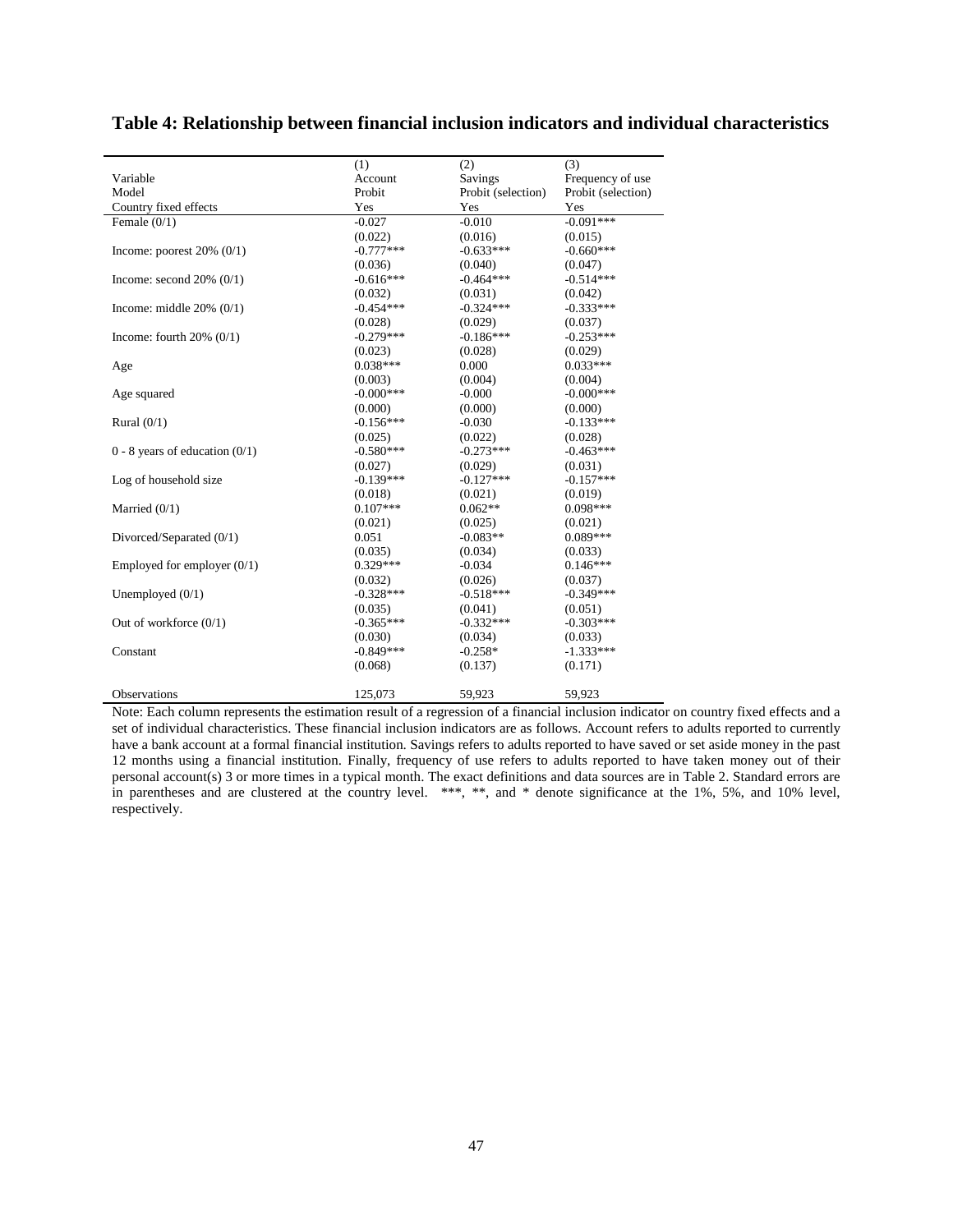#### **Table 5: Relationship between financial inclusion indicators and country characteristics**

|                                                 | (1)         | (2)                | (3)                |
|-------------------------------------------------|-------------|--------------------|--------------------|
| Variable                                        | Account     | Savings            | Frequency of Use   |
| Model                                           | Probit      | Probit (selection) | Probit (selection) |
| Individual determinants                         | Yes         | Yes                | Yes                |
| Controlled for log GDP per capita               | Yes         | Yes                | Yes                |
| Costs of opening a bank account $(0/1)$         | $-0.426**$  | $-0.158$           | $-0.367**$         |
|                                                 | (0.175)     | (0.122)            | (0.155)            |
| Costs of maintaining a bank account $(0/1)$     | $-0.440***$ | $-0.209*$          | $-0.221$           |
|                                                 | (0.137)     | (0.112)            | (0.140)            |
| Costs of direct credit $(0/1)$                  | $-0.469***$ | $-0.261**$         | $-0.294**$         |
|                                                 | (0.140)     | (0.113)            | (0.144)            |
| Costs of debit cards $(0/1)$                    | $-0.350**$  | $-0.233$           | $-0.328*$          |
|                                                 | (0.172)     | (0.153)            | (0.186)            |
| Offer basic or low fee account $(0/1)$          | $-0.020$    | $-0.044$           | 0.077              |
|                                                 | (0.215)     | (0.122)            | (0.154)            |
| Principle component of KYC requirements         | $-0.023$    | $-0.014$           | $-0.052$           |
|                                                 | (0.037)     | (0.030)            | (0.037)            |
| Exception from KYC requirements $(0/1)$         | 0.120       | 0.050              | 0.022              |
|                                                 | (0.165)     | (0.117)            | (0.141)            |
| Branch penetration (geographic)                 | $0.007***$  | $0.002*$           | 0.001              |
|                                                 | (0.002)     | (0.001)            | (0.001)            |
| ATM penetration (geographic)                    | $0.002***$  | $0.001**$          | 0.000              |
|                                                 | (0.001)     | (0.000)            | (0.000)            |
| <b>Interoperability POSs</b>                    | $-0.162$    | 0.005              | $-0.230**$         |
|                                                 | (0.102)     | (0.081)            | (0.101)            |
| Correspondent banking permitted (0/1)           | 0.178       | 0.092              | 0.139              |
|                                                 | (0.129)     | (0.102)            | (0.115)            |
| Promoting Access in Rural Areas (0/1)           | $-0.057$    | 0.076              | $-0.035$           |
|                                                 | (0.146)     | (0.127)            | (0.135)            |
| Share of member banks' deposits covered         | 0.005       | 0.001              | 0.002              |
|                                                 | (0.003)     | (0.002)            | (0.003)            |
| Total disclosure requirements for deposits      | $-0.042*$   | $-0.033**$         | $-0.023$           |
|                                                 | (0.022)     | (0.016)            | (0.028)            |
| <b>Consumer Protection: Monitoring Index</b>    | $-0.025$    | $-0.002$           | 0.003              |
|                                                 | (0.041)     | (0.031)            | (0.032)            |
| <b>Consumer Protection: Enforcement Index</b>   | 0.030       | $-0.001$           | 0.041              |
|                                                 | (0.028)     | (0.024)            | (0.025)            |
| Asset share of government controlled banks      | $-0.001$    | $-0.005*$          | $-0.004$           |
|                                                 | (0.004)     | (0.003)            | (0.004)            |
| Asset share of foreign controlled banks         | $-0.000$    | 0.001              | 0.008              |
|                                                 | (0.002)     | (0.002)            | (0.000)            |
| Legal rights index                              | $0.085***$  | $0.061***$         | $0.079***$         |
|                                                 | (0.018)     | (0.016)            | (0.024)            |
| Political risk rating                           | $0.033***$  | $0.024***$         | $0.056***$         |
|                                                 | (0.009)     | (0.007)            | (0.011)            |
| G2P transfers: open accounts $(0/1)$            | 0.146       | 0.094              | $0.238*$           |
|                                                 | (0.147)     | (0.092)            | (0.143)            |
| Promoting Savings, Savings scheme $(0/1)$       | 0.098       | 0.041              | $0.253*$           |
|                                                 | (0.179)     | (0.103)            | (0.151)            |
| Promoting Savings, Tax incentive scheme $(0/1)$ | $0.318**$   | 0.117              | $0.240*$           |
|                                                 |             | (0.106)            | (0.122)            |
|                                                 | (0.130)     |                    |                    |

Notes: Each cell represents the estimation result of a separate regression of a financial inclusion indicator on the individual characteristics in Table 2, the log of GDP per capita, and a country characteristic. These financial inclusion indicators are as follows. Account refers to adults reported to currently have a bank account at a formal financial institution. Savings refers to adults reported to have saved or set aside money in the past 12 months using a financial institution. Finally, frequency of use refers to adults reported to have taken money out of their personal account(s) 3 or more times in a typical month. The exact definitions and data sources are in Table 2. Standard errors are in parentheses and are clustered at the country level. \*\*\*, \*\*, and \* denote significance at the 1%, 5%, and 10% level, respectively.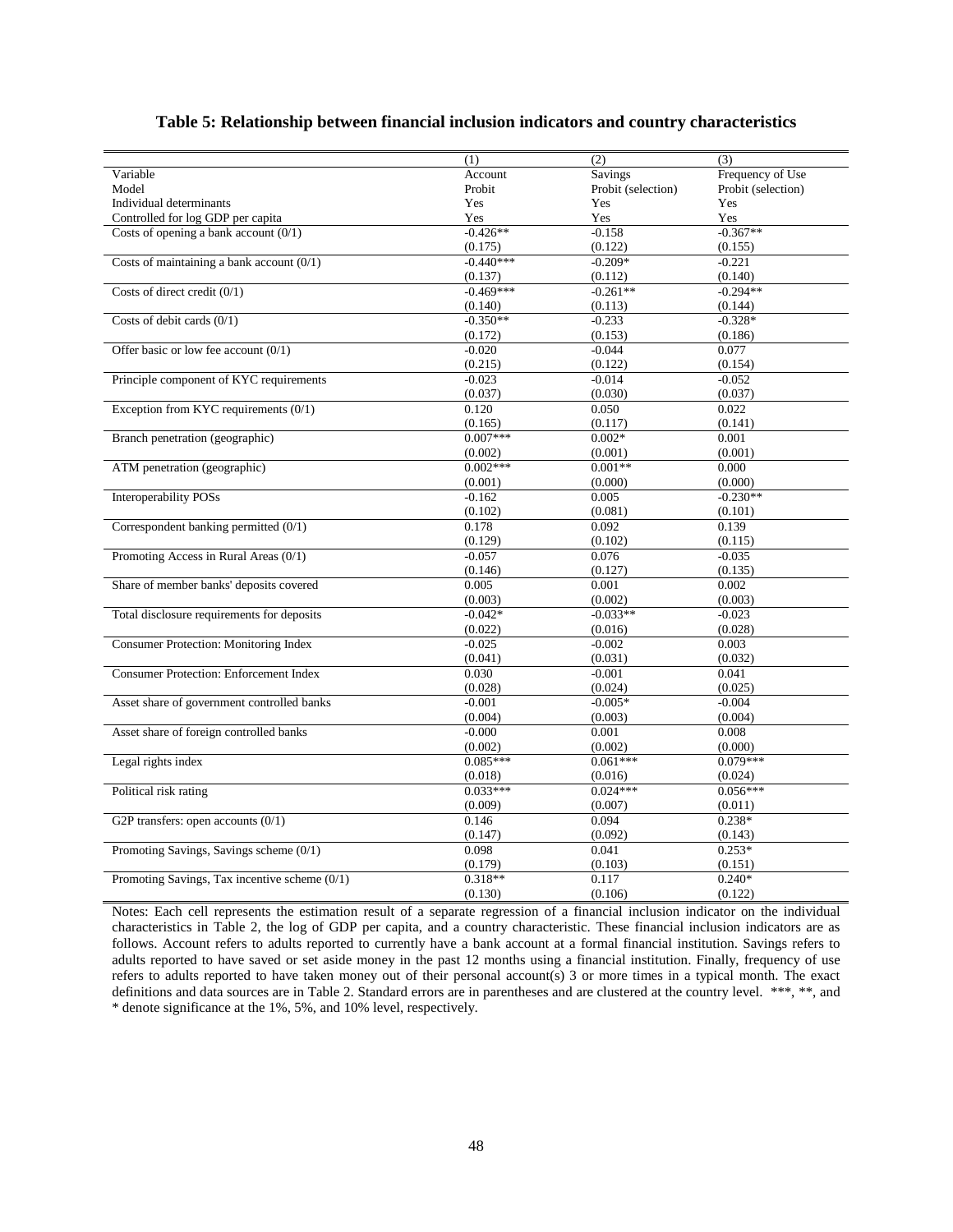#### **Table 6: Interactions with rural**

| Frequency of Use<br>Variable<br>Account<br>Savings<br>Probit<br>Probit (selection)<br>Probit (selection)<br>Model<br>Individual determinants<br>Yes<br>Yes<br>Yes<br>Controlled for country fixed effects<br>Yes<br>Yes<br>Yes<br>Costs of opening a bank account $(0/1)$ x rural<br>$-0.126*$<br>$-0.111**$<br>$-0.111$<br>(0.066)<br>(0.052)<br>(0.091)<br>Costs of maintaining a bank account $(0/1)$ x rural<br>0.042<br>0.057<br>$-0.004$<br>(0.063)<br>(0.047)<br>(0.064)<br>Costs of direct credit $(0/1)$ x rural<br>$-0.025$<br>$-0.093$<br>$-0.007$<br>(0.065)<br>(0.048)<br>(0.066)<br>Costs of debit cards $(0/1)$ x rural<br>$-0.010$<br>$-0.042$<br>0.115<br>(0.065)<br>(0.064)<br>(0.078)<br>Offer basic or low fee account $(0/1)$ x rural<br>$0.187**$<br>0.081<br>0.084<br>(0.078)<br>(0.051)<br>(0.098)<br>Principle component of KYC requirements x rural<br>$-0.014$<br>$-0.025$<br>$-0.026*$<br>(0.016)<br>(0.014)<br>(0.017)<br>Exception from KYC requirements $(0/1)$ x rural<br>$0.124*$<br>0.016<br>$-0.028$<br>(0.069)<br>(0.068)<br>(0.065)<br>Branch penetration (geographic) x rural<br>$0.003***$<br>$0.001**$<br>$-0.000$<br>(0.001)<br>(0.001)<br>(0.001)<br>ATM penetration (geographic) x rural<br>$0.000**$<br>0.000<br>$-0.000$<br>(0.000)<br>(0.000)<br>(0.000)<br>Interoperability POSs x rural<br>$-0.034$<br>$-0.049$<br>$-0.003$<br>(0.037)<br>(0.037)<br>(0.042)<br>Correspondent banking permitted (0/1) x rural<br>0.064<br>$0.088*$<br>$-0.044$<br>(0.053)<br>(0.045)<br>(0.059)<br>Promoting Access in Rural Areas (0/1) x rural<br>$-0.094$<br>0.026<br>$-0.118*$<br>(0.057)<br>(0.060)<br>(0.065)<br>Share of member banks' deposits covered x rural<br>0.001<br>0.001<br>$-0.000$<br>(0.001)<br>(0.001)<br>(0.001)<br>$0.018**$<br>Total disclosure requirements for deposits x rural<br>0.001<br>0.004<br>(0.008)<br>(0.009)<br>(0.009)<br>$0.038***$<br>Consumer Protection: Monitoring Index x rural<br>0.020<br>$0.026*$<br>(0.014)<br>(0.014)<br>(0.018)<br>Consumer Protection: Enforcement Index x rural<br>$0.034***$<br>0.010<br>$0.032**$<br>(0.011)<br>(0.012)<br>(0.012)<br>Asset share of government controlled banks x rural<br>0.002<br>0.001<br>$-0.001$<br>(0.001)<br>(0.001)<br>(0.001)<br>Asset share of foreign controlled banks x rural<br>$-0.001$<br>0.000<br>0.001<br>(0.001)<br>(0.001)<br>(0.001)<br>Legal rights index x rural<br>$-0.009$<br>$-0.002$<br>0.001<br>(0.009)<br>(0.008)<br>(0.012)<br>Political risk rating x rural<br>$0.011***$<br>$0.009***$<br>0.002<br>(0.003)<br>(0.002)<br>(0.002)<br>G2P transfers: open accounts $(0/1)$ x rural<br>$0.112*$<br>0.050<br>0.088<br>(0.057)<br>(0.043)<br>(0.057)<br>Promoting Savings, Savings scheme (0/1) x rural<br>0.036<br>0.034<br>0.027<br>(0.078)<br>(0.046)<br>(0.082)<br>0.079<br>Promoting Savings, Tax incentive scheme $(0/1)$ x rural<br>0.002<br>0.033<br>(0.068)<br>(0.046)<br>(0.062) | (1) | (2) | (3) |
|--------------------------------------------------------------------------------------------------------------------------------------------------------------------------------------------------------------------------------------------------------------------------------------------------------------------------------------------------------------------------------------------------------------------------------------------------------------------------------------------------------------------------------------------------------------------------------------------------------------------------------------------------------------------------------------------------------------------------------------------------------------------------------------------------------------------------------------------------------------------------------------------------------------------------------------------------------------------------------------------------------------------------------------------------------------------------------------------------------------------------------------------------------------------------------------------------------------------------------------------------------------------------------------------------------------------------------------------------------------------------------------------------------------------------------------------------------------------------------------------------------------------------------------------------------------------------------------------------------------------------------------------------------------------------------------------------------------------------------------------------------------------------------------------------------------------------------------------------------------------------------------------------------------------------------------------------------------------------------------------------------------------------------------------------------------------------------------------------------------------------------------------------------------------------------------------------------------------------------------------------------------------------------------------------------------------------------------------------------------------------------------------------------------------------------------------------------------------------------------------------------------------------------------------------------------------------------------------------------------------------------------------------------------------------------------------------------------------------------------------------------------------------------------------------------------------------------------------------------------------------------------------------------------------------------------------|-----|-----|-----|
|                                                                                                                                                                                                                                                                                                                                                                                                                                                                                                                                                                                                                                                                                                                                                                                                                                                                                                                                                                                                                                                                                                                                                                                                                                                                                                                                                                                                                                                                                                                                                                                                                                                                                                                                                                                                                                                                                                                                                                                                                                                                                                                                                                                                                                                                                                                                                                                                                                                                                                                                                                                                                                                                                                                                                                                                                                                                                                                                            |     |     |     |
|                                                                                                                                                                                                                                                                                                                                                                                                                                                                                                                                                                                                                                                                                                                                                                                                                                                                                                                                                                                                                                                                                                                                                                                                                                                                                                                                                                                                                                                                                                                                                                                                                                                                                                                                                                                                                                                                                                                                                                                                                                                                                                                                                                                                                                                                                                                                                                                                                                                                                                                                                                                                                                                                                                                                                                                                                                                                                                                                            |     |     |     |
|                                                                                                                                                                                                                                                                                                                                                                                                                                                                                                                                                                                                                                                                                                                                                                                                                                                                                                                                                                                                                                                                                                                                                                                                                                                                                                                                                                                                                                                                                                                                                                                                                                                                                                                                                                                                                                                                                                                                                                                                                                                                                                                                                                                                                                                                                                                                                                                                                                                                                                                                                                                                                                                                                                                                                                                                                                                                                                                                            |     |     |     |
|                                                                                                                                                                                                                                                                                                                                                                                                                                                                                                                                                                                                                                                                                                                                                                                                                                                                                                                                                                                                                                                                                                                                                                                                                                                                                                                                                                                                                                                                                                                                                                                                                                                                                                                                                                                                                                                                                                                                                                                                                                                                                                                                                                                                                                                                                                                                                                                                                                                                                                                                                                                                                                                                                                                                                                                                                                                                                                                                            |     |     |     |
|                                                                                                                                                                                                                                                                                                                                                                                                                                                                                                                                                                                                                                                                                                                                                                                                                                                                                                                                                                                                                                                                                                                                                                                                                                                                                                                                                                                                                                                                                                                                                                                                                                                                                                                                                                                                                                                                                                                                                                                                                                                                                                                                                                                                                                                                                                                                                                                                                                                                                                                                                                                                                                                                                                                                                                                                                                                                                                                                            |     |     |     |
|                                                                                                                                                                                                                                                                                                                                                                                                                                                                                                                                                                                                                                                                                                                                                                                                                                                                                                                                                                                                                                                                                                                                                                                                                                                                                                                                                                                                                                                                                                                                                                                                                                                                                                                                                                                                                                                                                                                                                                                                                                                                                                                                                                                                                                                                                                                                                                                                                                                                                                                                                                                                                                                                                                                                                                                                                                                                                                                                            |     |     |     |
|                                                                                                                                                                                                                                                                                                                                                                                                                                                                                                                                                                                                                                                                                                                                                                                                                                                                                                                                                                                                                                                                                                                                                                                                                                                                                                                                                                                                                                                                                                                                                                                                                                                                                                                                                                                                                                                                                                                                                                                                                                                                                                                                                                                                                                                                                                                                                                                                                                                                                                                                                                                                                                                                                                                                                                                                                                                                                                                                            |     |     |     |
|                                                                                                                                                                                                                                                                                                                                                                                                                                                                                                                                                                                                                                                                                                                                                                                                                                                                                                                                                                                                                                                                                                                                                                                                                                                                                                                                                                                                                                                                                                                                                                                                                                                                                                                                                                                                                                                                                                                                                                                                                                                                                                                                                                                                                                                                                                                                                                                                                                                                                                                                                                                                                                                                                                                                                                                                                                                                                                                                            |     |     |     |
|                                                                                                                                                                                                                                                                                                                                                                                                                                                                                                                                                                                                                                                                                                                                                                                                                                                                                                                                                                                                                                                                                                                                                                                                                                                                                                                                                                                                                                                                                                                                                                                                                                                                                                                                                                                                                                                                                                                                                                                                                                                                                                                                                                                                                                                                                                                                                                                                                                                                                                                                                                                                                                                                                                                                                                                                                                                                                                                                            |     |     |     |
|                                                                                                                                                                                                                                                                                                                                                                                                                                                                                                                                                                                                                                                                                                                                                                                                                                                                                                                                                                                                                                                                                                                                                                                                                                                                                                                                                                                                                                                                                                                                                                                                                                                                                                                                                                                                                                                                                                                                                                                                                                                                                                                                                                                                                                                                                                                                                                                                                                                                                                                                                                                                                                                                                                                                                                                                                                                                                                                                            |     |     |     |
|                                                                                                                                                                                                                                                                                                                                                                                                                                                                                                                                                                                                                                                                                                                                                                                                                                                                                                                                                                                                                                                                                                                                                                                                                                                                                                                                                                                                                                                                                                                                                                                                                                                                                                                                                                                                                                                                                                                                                                                                                                                                                                                                                                                                                                                                                                                                                                                                                                                                                                                                                                                                                                                                                                                                                                                                                                                                                                                                            |     |     |     |
|                                                                                                                                                                                                                                                                                                                                                                                                                                                                                                                                                                                                                                                                                                                                                                                                                                                                                                                                                                                                                                                                                                                                                                                                                                                                                                                                                                                                                                                                                                                                                                                                                                                                                                                                                                                                                                                                                                                                                                                                                                                                                                                                                                                                                                                                                                                                                                                                                                                                                                                                                                                                                                                                                                                                                                                                                                                                                                                                            |     |     |     |
|                                                                                                                                                                                                                                                                                                                                                                                                                                                                                                                                                                                                                                                                                                                                                                                                                                                                                                                                                                                                                                                                                                                                                                                                                                                                                                                                                                                                                                                                                                                                                                                                                                                                                                                                                                                                                                                                                                                                                                                                                                                                                                                                                                                                                                                                                                                                                                                                                                                                                                                                                                                                                                                                                                                                                                                                                                                                                                                                            |     |     |     |
|                                                                                                                                                                                                                                                                                                                                                                                                                                                                                                                                                                                                                                                                                                                                                                                                                                                                                                                                                                                                                                                                                                                                                                                                                                                                                                                                                                                                                                                                                                                                                                                                                                                                                                                                                                                                                                                                                                                                                                                                                                                                                                                                                                                                                                                                                                                                                                                                                                                                                                                                                                                                                                                                                                                                                                                                                                                                                                                                            |     |     |     |
|                                                                                                                                                                                                                                                                                                                                                                                                                                                                                                                                                                                                                                                                                                                                                                                                                                                                                                                                                                                                                                                                                                                                                                                                                                                                                                                                                                                                                                                                                                                                                                                                                                                                                                                                                                                                                                                                                                                                                                                                                                                                                                                                                                                                                                                                                                                                                                                                                                                                                                                                                                                                                                                                                                                                                                                                                                                                                                                                            |     |     |     |
|                                                                                                                                                                                                                                                                                                                                                                                                                                                                                                                                                                                                                                                                                                                                                                                                                                                                                                                                                                                                                                                                                                                                                                                                                                                                                                                                                                                                                                                                                                                                                                                                                                                                                                                                                                                                                                                                                                                                                                                                                                                                                                                                                                                                                                                                                                                                                                                                                                                                                                                                                                                                                                                                                                                                                                                                                                                                                                                                            |     |     |     |
|                                                                                                                                                                                                                                                                                                                                                                                                                                                                                                                                                                                                                                                                                                                                                                                                                                                                                                                                                                                                                                                                                                                                                                                                                                                                                                                                                                                                                                                                                                                                                                                                                                                                                                                                                                                                                                                                                                                                                                                                                                                                                                                                                                                                                                                                                                                                                                                                                                                                                                                                                                                                                                                                                                                                                                                                                                                                                                                                            |     |     |     |
|                                                                                                                                                                                                                                                                                                                                                                                                                                                                                                                                                                                                                                                                                                                                                                                                                                                                                                                                                                                                                                                                                                                                                                                                                                                                                                                                                                                                                                                                                                                                                                                                                                                                                                                                                                                                                                                                                                                                                                                                                                                                                                                                                                                                                                                                                                                                                                                                                                                                                                                                                                                                                                                                                                                                                                                                                                                                                                                                            |     |     |     |
|                                                                                                                                                                                                                                                                                                                                                                                                                                                                                                                                                                                                                                                                                                                                                                                                                                                                                                                                                                                                                                                                                                                                                                                                                                                                                                                                                                                                                                                                                                                                                                                                                                                                                                                                                                                                                                                                                                                                                                                                                                                                                                                                                                                                                                                                                                                                                                                                                                                                                                                                                                                                                                                                                                                                                                                                                                                                                                                                            |     |     |     |
|                                                                                                                                                                                                                                                                                                                                                                                                                                                                                                                                                                                                                                                                                                                                                                                                                                                                                                                                                                                                                                                                                                                                                                                                                                                                                                                                                                                                                                                                                                                                                                                                                                                                                                                                                                                                                                                                                                                                                                                                                                                                                                                                                                                                                                                                                                                                                                                                                                                                                                                                                                                                                                                                                                                                                                                                                                                                                                                                            |     |     |     |
|                                                                                                                                                                                                                                                                                                                                                                                                                                                                                                                                                                                                                                                                                                                                                                                                                                                                                                                                                                                                                                                                                                                                                                                                                                                                                                                                                                                                                                                                                                                                                                                                                                                                                                                                                                                                                                                                                                                                                                                                                                                                                                                                                                                                                                                                                                                                                                                                                                                                                                                                                                                                                                                                                                                                                                                                                                                                                                                                            |     |     |     |
|                                                                                                                                                                                                                                                                                                                                                                                                                                                                                                                                                                                                                                                                                                                                                                                                                                                                                                                                                                                                                                                                                                                                                                                                                                                                                                                                                                                                                                                                                                                                                                                                                                                                                                                                                                                                                                                                                                                                                                                                                                                                                                                                                                                                                                                                                                                                                                                                                                                                                                                                                                                                                                                                                                                                                                                                                                                                                                                                            |     |     |     |
|                                                                                                                                                                                                                                                                                                                                                                                                                                                                                                                                                                                                                                                                                                                                                                                                                                                                                                                                                                                                                                                                                                                                                                                                                                                                                                                                                                                                                                                                                                                                                                                                                                                                                                                                                                                                                                                                                                                                                                                                                                                                                                                                                                                                                                                                                                                                                                                                                                                                                                                                                                                                                                                                                                                                                                                                                                                                                                                                            |     |     |     |
|                                                                                                                                                                                                                                                                                                                                                                                                                                                                                                                                                                                                                                                                                                                                                                                                                                                                                                                                                                                                                                                                                                                                                                                                                                                                                                                                                                                                                                                                                                                                                                                                                                                                                                                                                                                                                                                                                                                                                                                                                                                                                                                                                                                                                                                                                                                                                                                                                                                                                                                                                                                                                                                                                                                                                                                                                                                                                                                                            |     |     |     |
|                                                                                                                                                                                                                                                                                                                                                                                                                                                                                                                                                                                                                                                                                                                                                                                                                                                                                                                                                                                                                                                                                                                                                                                                                                                                                                                                                                                                                                                                                                                                                                                                                                                                                                                                                                                                                                                                                                                                                                                                                                                                                                                                                                                                                                                                                                                                                                                                                                                                                                                                                                                                                                                                                                                                                                                                                                                                                                                                            |     |     |     |
|                                                                                                                                                                                                                                                                                                                                                                                                                                                                                                                                                                                                                                                                                                                                                                                                                                                                                                                                                                                                                                                                                                                                                                                                                                                                                                                                                                                                                                                                                                                                                                                                                                                                                                                                                                                                                                                                                                                                                                                                                                                                                                                                                                                                                                                                                                                                                                                                                                                                                                                                                                                                                                                                                                                                                                                                                                                                                                                                            |     |     |     |
|                                                                                                                                                                                                                                                                                                                                                                                                                                                                                                                                                                                                                                                                                                                                                                                                                                                                                                                                                                                                                                                                                                                                                                                                                                                                                                                                                                                                                                                                                                                                                                                                                                                                                                                                                                                                                                                                                                                                                                                                                                                                                                                                                                                                                                                                                                                                                                                                                                                                                                                                                                                                                                                                                                                                                                                                                                                                                                                                            |     |     |     |
|                                                                                                                                                                                                                                                                                                                                                                                                                                                                                                                                                                                                                                                                                                                                                                                                                                                                                                                                                                                                                                                                                                                                                                                                                                                                                                                                                                                                                                                                                                                                                                                                                                                                                                                                                                                                                                                                                                                                                                                                                                                                                                                                                                                                                                                                                                                                                                                                                                                                                                                                                                                                                                                                                                                                                                                                                                                                                                                                            |     |     |     |
|                                                                                                                                                                                                                                                                                                                                                                                                                                                                                                                                                                                                                                                                                                                                                                                                                                                                                                                                                                                                                                                                                                                                                                                                                                                                                                                                                                                                                                                                                                                                                                                                                                                                                                                                                                                                                                                                                                                                                                                                                                                                                                                                                                                                                                                                                                                                                                                                                                                                                                                                                                                                                                                                                                                                                                                                                                                                                                                                            |     |     |     |
|                                                                                                                                                                                                                                                                                                                                                                                                                                                                                                                                                                                                                                                                                                                                                                                                                                                                                                                                                                                                                                                                                                                                                                                                                                                                                                                                                                                                                                                                                                                                                                                                                                                                                                                                                                                                                                                                                                                                                                                                                                                                                                                                                                                                                                                                                                                                                                                                                                                                                                                                                                                                                                                                                                                                                                                                                                                                                                                                            |     |     |     |
|                                                                                                                                                                                                                                                                                                                                                                                                                                                                                                                                                                                                                                                                                                                                                                                                                                                                                                                                                                                                                                                                                                                                                                                                                                                                                                                                                                                                                                                                                                                                                                                                                                                                                                                                                                                                                                                                                                                                                                                                                                                                                                                                                                                                                                                                                                                                                                                                                                                                                                                                                                                                                                                                                                                                                                                                                                                                                                                                            |     |     |     |
|                                                                                                                                                                                                                                                                                                                                                                                                                                                                                                                                                                                                                                                                                                                                                                                                                                                                                                                                                                                                                                                                                                                                                                                                                                                                                                                                                                                                                                                                                                                                                                                                                                                                                                                                                                                                                                                                                                                                                                                                                                                                                                                                                                                                                                                                                                                                                                                                                                                                                                                                                                                                                                                                                                                                                                                                                                                                                                                                            |     |     |     |
|                                                                                                                                                                                                                                                                                                                                                                                                                                                                                                                                                                                                                                                                                                                                                                                                                                                                                                                                                                                                                                                                                                                                                                                                                                                                                                                                                                                                                                                                                                                                                                                                                                                                                                                                                                                                                                                                                                                                                                                                                                                                                                                                                                                                                                                                                                                                                                                                                                                                                                                                                                                                                                                                                                                                                                                                                                                                                                                                            |     |     |     |
|                                                                                                                                                                                                                                                                                                                                                                                                                                                                                                                                                                                                                                                                                                                                                                                                                                                                                                                                                                                                                                                                                                                                                                                                                                                                                                                                                                                                                                                                                                                                                                                                                                                                                                                                                                                                                                                                                                                                                                                                                                                                                                                                                                                                                                                                                                                                                                                                                                                                                                                                                                                                                                                                                                                                                                                                                                                                                                                                            |     |     |     |
|                                                                                                                                                                                                                                                                                                                                                                                                                                                                                                                                                                                                                                                                                                                                                                                                                                                                                                                                                                                                                                                                                                                                                                                                                                                                                                                                                                                                                                                                                                                                                                                                                                                                                                                                                                                                                                                                                                                                                                                                                                                                                                                                                                                                                                                                                                                                                                                                                                                                                                                                                                                                                                                                                                                                                                                                                                                                                                                                            |     |     |     |
|                                                                                                                                                                                                                                                                                                                                                                                                                                                                                                                                                                                                                                                                                                                                                                                                                                                                                                                                                                                                                                                                                                                                                                                                                                                                                                                                                                                                                                                                                                                                                                                                                                                                                                                                                                                                                                                                                                                                                                                                                                                                                                                                                                                                                                                                                                                                                                                                                                                                                                                                                                                                                                                                                                                                                                                                                                                                                                                                            |     |     |     |
|                                                                                                                                                                                                                                                                                                                                                                                                                                                                                                                                                                                                                                                                                                                                                                                                                                                                                                                                                                                                                                                                                                                                                                                                                                                                                                                                                                                                                                                                                                                                                                                                                                                                                                                                                                                                                                                                                                                                                                                                                                                                                                                                                                                                                                                                                                                                                                                                                                                                                                                                                                                                                                                                                                                                                                                                                                                                                                                                            |     |     |     |
|                                                                                                                                                                                                                                                                                                                                                                                                                                                                                                                                                                                                                                                                                                                                                                                                                                                                                                                                                                                                                                                                                                                                                                                                                                                                                                                                                                                                                                                                                                                                                                                                                                                                                                                                                                                                                                                                                                                                                                                                                                                                                                                                                                                                                                                                                                                                                                                                                                                                                                                                                                                                                                                                                                                                                                                                                                                                                                                                            |     |     |     |
|                                                                                                                                                                                                                                                                                                                                                                                                                                                                                                                                                                                                                                                                                                                                                                                                                                                                                                                                                                                                                                                                                                                                                                                                                                                                                                                                                                                                                                                                                                                                                                                                                                                                                                                                                                                                                                                                                                                                                                                                                                                                                                                                                                                                                                                                                                                                                                                                                                                                                                                                                                                                                                                                                                                                                                                                                                                                                                                                            |     |     |     |
|                                                                                                                                                                                                                                                                                                                                                                                                                                                                                                                                                                                                                                                                                                                                                                                                                                                                                                                                                                                                                                                                                                                                                                                                                                                                                                                                                                                                                                                                                                                                                                                                                                                                                                                                                                                                                                                                                                                                                                                                                                                                                                                                                                                                                                                                                                                                                                                                                                                                                                                                                                                                                                                                                                                                                                                                                                                                                                                                            |     |     |     |
|                                                                                                                                                                                                                                                                                                                                                                                                                                                                                                                                                                                                                                                                                                                                                                                                                                                                                                                                                                                                                                                                                                                                                                                                                                                                                                                                                                                                                                                                                                                                                                                                                                                                                                                                                                                                                                                                                                                                                                                                                                                                                                                                                                                                                                                                                                                                                                                                                                                                                                                                                                                                                                                                                                                                                                                                                                                                                                                                            |     |     |     |
|                                                                                                                                                                                                                                                                                                                                                                                                                                                                                                                                                                                                                                                                                                                                                                                                                                                                                                                                                                                                                                                                                                                                                                                                                                                                                                                                                                                                                                                                                                                                                                                                                                                                                                                                                                                                                                                                                                                                                                                                                                                                                                                                                                                                                                                                                                                                                                                                                                                                                                                                                                                                                                                                                                                                                                                                                                                                                                                                            |     |     |     |
|                                                                                                                                                                                                                                                                                                                                                                                                                                                                                                                                                                                                                                                                                                                                                                                                                                                                                                                                                                                                                                                                                                                                                                                                                                                                                                                                                                                                                                                                                                                                                                                                                                                                                                                                                                                                                                                                                                                                                                                                                                                                                                                                                                                                                                                                                                                                                                                                                                                                                                                                                                                                                                                                                                                                                                                                                                                                                                                                            |     |     |     |
|                                                                                                                                                                                                                                                                                                                                                                                                                                                                                                                                                                                                                                                                                                                                                                                                                                                                                                                                                                                                                                                                                                                                                                                                                                                                                                                                                                                                                                                                                                                                                                                                                                                                                                                                                                                                                                                                                                                                                                                                                                                                                                                                                                                                                                                                                                                                                                                                                                                                                                                                                                                                                                                                                                                                                                                                                                                                                                                                            |     |     |     |
|                                                                                                                                                                                                                                                                                                                                                                                                                                                                                                                                                                                                                                                                                                                                                                                                                                                                                                                                                                                                                                                                                                                                                                                                                                                                                                                                                                                                                                                                                                                                                                                                                                                                                                                                                                                                                                                                                                                                                                                                                                                                                                                                                                                                                                                                                                                                                                                                                                                                                                                                                                                                                                                                                                                                                                                                                                                                                                                                            |     |     |     |
|                                                                                                                                                                                                                                                                                                                                                                                                                                                                                                                                                                                                                                                                                                                                                                                                                                                                                                                                                                                                                                                                                                                                                                                                                                                                                                                                                                                                                                                                                                                                                                                                                                                                                                                                                                                                                                                                                                                                                                                                                                                                                                                                                                                                                                                                                                                                                                                                                                                                                                                                                                                                                                                                                                                                                                                                                                                                                                                                            |     |     |     |
|                                                                                                                                                                                                                                                                                                                                                                                                                                                                                                                                                                                                                                                                                                                                                                                                                                                                                                                                                                                                                                                                                                                                                                                                                                                                                                                                                                                                                                                                                                                                                                                                                                                                                                                                                                                                                                                                                                                                                                                                                                                                                                                                                                                                                                                                                                                                                                                                                                                                                                                                                                                                                                                                                                                                                                                                                                                                                                                                            |     |     |     |
|                                                                                                                                                                                                                                                                                                                                                                                                                                                                                                                                                                                                                                                                                                                                                                                                                                                                                                                                                                                                                                                                                                                                                                                                                                                                                                                                                                                                                                                                                                                                                                                                                                                                                                                                                                                                                                                                                                                                                                                                                                                                                                                                                                                                                                                                                                                                                                                                                                                                                                                                                                                                                                                                                                                                                                                                                                                                                                                                            |     |     |     |
|                                                                                                                                                                                                                                                                                                                                                                                                                                                                                                                                                                                                                                                                                                                                                                                                                                                                                                                                                                                                                                                                                                                                                                                                                                                                                                                                                                                                                                                                                                                                                                                                                                                                                                                                                                                                                                                                                                                                                                                                                                                                                                                                                                                                                                                                                                                                                                                                                                                                                                                                                                                                                                                                                                                                                                                                                                                                                                                                            |     |     |     |
|                                                                                                                                                                                                                                                                                                                                                                                                                                                                                                                                                                                                                                                                                                                                                                                                                                                                                                                                                                                                                                                                                                                                                                                                                                                                                                                                                                                                                                                                                                                                                                                                                                                                                                                                                                                                                                                                                                                                                                                                                                                                                                                                                                                                                                                                                                                                                                                                                                                                                                                                                                                                                                                                                                                                                                                                                                                                                                                                            |     |     |     |
|                                                                                                                                                                                                                                                                                                                                                                                                                                                                                                                                                                                                                                                                                                                                                                                                                                                                                                                                                                                                                                                                                                                                                                                                                                                                                                                                                                                                                                                                                                                                                                                                                                                                                                                                                                                                                                                                                                                                                                                                                                                                                                                                                                                                                                                                                                                                                                                                                                                                                                                                                                                                                                                                                                                                                                                                                                                                                                                                            |     |     |     |

Notes: Each cell represents the estimation result of a separate regression of a financial inclusion indicator on the individual characteristics in Table 2, country fixed effects, and a country characteristic interacted with rural. These financial inclusion indicators are as follows. Account refers to adults reported to currently have a bank account at a formal financial institution. Savings refers to adults reported to have saved or set aside money in the past 12 months using a financial institution. Finally, frequency of use refers to adults reported to have taken money out of their personal account(s) 3 or more times in a typical month. The exact definitions and data sources are in Table 2. Standard errors are in parentheses and are clustered at the country level. \*\*\*, \*\*, and \* denote significance at the 1%, 5%, and 10% level, respectively.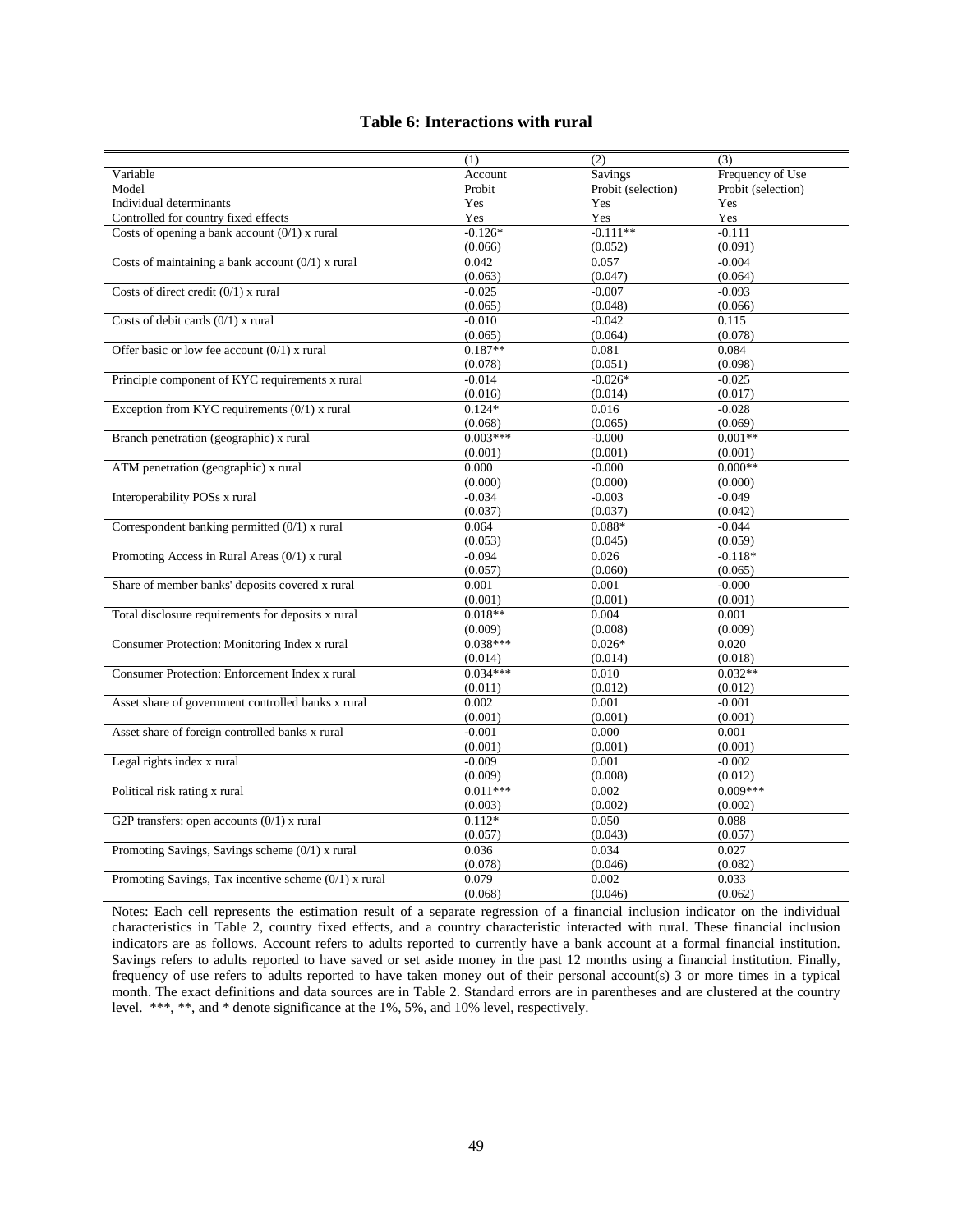|                                                               | (1)       | (2)                | (3)                |
|---------------------------------------------------------------|-----------|--------------------|--------------------|
| Variable                                                      | Account   | Savings            | Frequency of Use   |
| Model                                                         | Probit    | Probit (selection) | Probit (selection) |
|                                                               |           |                    |                    |
| Individual determinants                                       | Yes       | Yes                | Yes                |
| Controlled for country fixed effects                          | Yes       | Yes                | Yes                |
| Costs of opening a bank account $(0/1)$ x poorest 20%         | $-0.097$  | 0.025              | $-0.105$           |
|                                                               | (0.068)   | (0.062)            | (0.105)            |
| Costs of maintaining a bank account $(0/1)$ x poorest 20%     | $-0.016$  | 0.037              | $-0.019$           |
|                                                               | (0.061)   | (0.067)            | (0.060)            |
| Costs of direct credit $(0/1)$ x poorest 20%                  | 0.028     | 0.010              | $-0.027$           |
|                                                               | (0.066)   | (0.065)            | (0.065)            |
| Costs of debit cards $(0/1)$ x poorest 20%                    | $-0.055$  | 0.005              | $-0.013$           |
|                                                               | (0.070)   | (0.094)            | (0.098)            |
| Offer basic or low fee account $(0/1)$ x poorest 20%          | 0.002     | $-0.008$           | 0.043              |
|                                                               | (0.058)   | (0.092)            | (0.086)            |
| Principle component of KYC requirements x poorest 20%         | $-0.017$  | $-0.013$           | $-0.018$           |
|                                                               | (0.019)   | (0.018)            | (0.018)            |
| Exception from KYC requirements $(0/1)$ x poorest 20%         | $-0.054$  | 0.067              | $-0.193**$         |
|                                                               | (0.049)   | (0.094)            | (0.087)            |
| Branch penetration (geographic) x poorest 20%                 | $0.001**$ | 0.000              | 0.000              |
|                                                               | (0.001)   | (0.001)            | (0.001)            |
| ATM penetration (geographic) x poorest 20%                    | 0.000     | $-0.000$           | $-0.000$           |
|                                                               | (0.000)   | (0.000)            | (0.000)            |
| Interoperability POSs x poorest 20%                           | $-0.023$  | $0.073*$           | $-0.050$           |
|                                                               | (0.038)   | (0.043)            | (0.038)            |
| Correspondent banking permitted $(0/1)$ x poorest 20%         | 0.025     | $0.244***$         | 0.071              |
|                                                               | (0.062)   | (0.066)            | (0.056)            |
| Promoting Access in Rural Areas (0/1) x poorest 20%           | $-0.057$  | 0.079              | $-0.052$           |
|                                                               | (0.052)   | (0.089)            | (0.076)            |
| Share of member banks' deposits covered x poorest 20%         | $0.003**$ | 0.001              | 0.002              |
|                                                               | (0.001)   | (0.002)            | (0.001)            |
| Total disclosure requirements for deposits x poorest 20%      | $0.017*$  | $-0.012$           | 0.004              |
|                                                               | (0.009)   | (0.011)            | (0.008)            |
| Consumer Protection: Monitoring Index x poorest 20%           | 0.006     | $-0.001$           | 0.003              |
|                                                               | (0.018)   | (0.020)            | (0.019)            |
| Consumer Protection: Enforcement Index x poorest 20%          | 0.011     | 0.007              | 0.007              |
|                                                               | (0.015)   | (0.015)            | (0.015)            |
| Asset share of government controlled banks x poorest 20%      | $-0.001$  | $0.004**$          | $-0.001$           |
|                                                               | (0.001)   | (0.002)            | (0.001)            |
| Asset share of foreign controlled banks x poorest 20%         | 0.001     | $-0.000$           | 0.000              |
|                                                               | (0.001)   | (0.001)            | (0.001)            |
| Legal rights index x poorest 20%                              | $-0.006$  | $-0.009$           | $-0.020*$          |
|                                                               | (0.007)   | (0.015)            | (0.012)            |
| Political risk rating x poorest 20%                           | $0.006**$ | $-0.006**$         | 0.000              |
|                                                               | (0.002)   | (0.003)            | (0.003)            |
| G2P transfers: open accounts $(0/1)$ x poorest 20%            | 0.061     | $-0.040$           | 0.043              |
|                                                               | (0.057)   | (0.074)            | (0.059)            |
| Promoting Savings, Savings scheme (0/1) x poorest 20%         | 0.102     | $0.123**$          | 0.016              |
|                                                               | (0.068)   | (0.059)            | (0.058)            |
| Promoting Savings, Tax incentive scheme $(0/1)$ x poorest 20% | $-0.003$  | $-0.034$           | $-0.021$           |
|                                                               | (0.074)   | (0.068)            | (0.062)            |

#### **Table 7: Interactions with poorest income quintile**

Notes: Each cell represents the estimation result of a separate regression of a financial inclusion indicator on the individual characteristics in Table 2, country fixed effects, and a country characteristic interacted with the poorest income quintile. These financial inclusion indicators are as follows. Account refers to adults reported to currently have a bank account at a formal financial institution. Savings refers to adults reported to have saved or set aside money in the past 12 months using a financial institution. Finally, frequency of use refers to adults reported to have taken money out of their personal account(s) 3 or more times in a typical month. The exact definitions and data sources are in Table 2. Standard errors are in parentheses and are clustered at the country level. \*\*\*, \*\*, and \* denote significance at the 1%, 5%, and 10% level, respectively.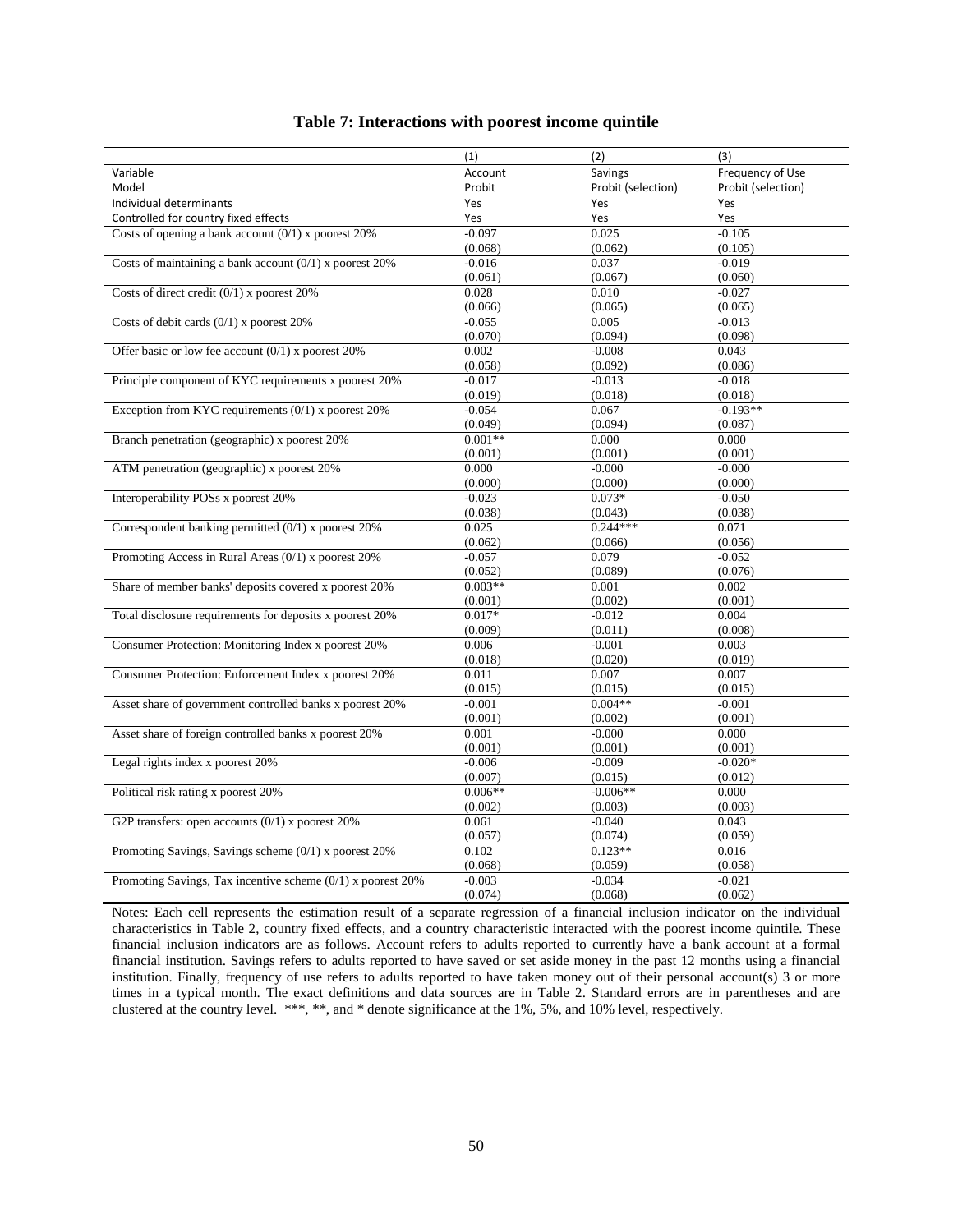|                                    | (1)           | $\overline{(2)}$ | (3)         | (4)         | $\overline{(5)}$ | (6)         |
|------------------------------------|---------------|------------------|-------------|-------------|------------------|-------------|
| Variable                           | Too expensive | Lack of          | Too far     | No trust    | Not enough       | Not enough  |
|                                    |               | necessary        | away        |             | money            | money       |
|                                    |               | documentation    |             |             |                  | only reason |
| Country fixed effects              | Yes           | Yes              | Yes         | Yes         | Yes              | Yes         |
| Female $(0/1)$                     | $-0.017$      | $-0.027$         | 0.002       | $-0.061***$ | $-0.010$         | 0.024       |
|                                    | (0.015)       | (0.019)          | (0.019)     | (0.016)     | (0.016)          | (0.016)     |
| Income: poorest $20\%$ (0/1)       | $0.254***$    | $-0.013$         | $0.115**$   | 0.009       | $0.342***$       | $0.152***$  |
|                                    | (0.049)       | (0.053)          | (0.055)     | (0.041)     | (0.053)          | (0.046)     |
| Income: second $20\%$ (0/1)        | $0.222***$    | $-0.002$         | $0.097**$   | 0.038       | $0.268***$       | $0.075*$    |
|                                    | (0.035)       | (0.048)          | (0.046)     | (0.040)     | (0.039)          | (0.040)     |
| Income: middle $20\%$ (0/1)        | $0.157***$    | 0.034            | $0.094**$   | 0.063       | $0.157***$       | 0.011       |
|                                    | (0.037)       | (0.042)          | (0.039)     | (0.039)     | (0.030)          | (0.030)     |
| Income: fourth $20\%$ (0/1)        | $0.145***$    | 0.015            | 0.043       | $0.082**$   | $0.088***$       | $-0.027$    |
|                                    | (0.029)       | (0.039)          | (0.035)     | (0.034)     | (0.025)          | (0.028)     |
| Age                                | 0.004         | $-0.017***$      | $-0.002$    | $0.006*$    | $0.009***$       | $0.010***$  |
|                                    | (0.003)       | (0.004)          | (0.003)     | (0.003)     | (0.003)          | (0.003)     |
| Age squared                        | $-0.000$      | $0.000***$       | 0.000       | $-0.000$    | $-0.000**$       | $-0.000**$  |
|                                    | (0.000)       | (0.000)          | (0.000)     | (0.000)     | (0.000)          | (0.000)     |
| Rural $(0/1)$                      | $0.074**$     | $0.072**$        | $0.560***$  | 0.017       | $-0.007$         | $-0.110***$ |
|                                    | (0.032)       | (0.033)          | (0.045)     | (0.028)     | (0.027)          | (0.027)     |
| $0 - 8$ years of education $(0/1)$ | $0.082***$    | $0.112***$       | $0.119***$  | 0.037       | 0.016            | $-0.051*$   |
|                                    | (0.030)       | (0.041)          | (0.030)     | (0.033)     | (0.029)          | (0.029)     |
| Log of household size              | $0.052***$    | 0.003            | 0.027       | 0.007       | $0.047**$        | $-0.007$    |
|                                    | (0.019)       | (0.021)          | (0.023)     | (0.021)     | (0.019)          | (0.015)     |
| Married $(0/1)$                    | $-0.009$      | $-0.079***$      | $0.046**$   | 0.025       | $-0.026$         | 0.001       |
|                                    | (0.022)       | (0.024)          | (0.022)     | (0.021)     | (0.018)          | (0.020)     |
| Divorced/Separated (0/1)           | $0.100***$    | $-0.050$         | 0.049       | $0.075*$    | 0.041            | 0.003       |
|                                    | (0.037)       | (0.044)          | (0.042)     | (0.039)     | (0.034)          | (0.036)     |
| Employed for employer $(0/1)$      | $-0.002$      | 0.031            | $-0.023$    | $-0.036$    | 0.039            | 0.059       |
|                                    | (0.036)       | (0.039)          | (0.031)     | (0.035)     | (0.048)          | (0.037)     |
| Unemployed $(0/1)$                 | $0.086**$     | 0.012            | $-0.151***$ | $0.067*$    | $0.077*$         | $0.092**$   |
|                                    | (0.041)       | (0.047)          | (0.042)     | (0.036)     | (0.040)          | (0.038)     |
| Out of workforce $(0/1)$           | $-0.069*$     | 0.011            | $-0.153***$ | $-0.076***$ | $-0.073***$      | 0.021       |
|                                    | (0.037)       | (0.043)          | (0.033)     | (0.028)     | (0.027)          | (0.030)     |
| Constant                           | $-0.858***$   | $-0.039$         | $-0.943***$ | $-0.578***$ | $-0.649***$      | $-2.356***$ |
|                                    | (0.086)       | (0.125)          | (0.113)     | (0.089)     | (0.091)          | (0.093)     |
| Observations                       | 65,262        | 64,573           | 65,178      | 65,251      | 65,387           | 65,185      |

### **Table 8: Relationship between perceived barriers to account ownership and individual characteristics**

Note: The sample includes only unbanked adults. Each column represents the estimation result of a regression of a perceived barrier to account ownership on country fixed effects and a set of individual characteristics. These account barriers are as follows. Too expensive refers to the respondents without an account that indicated "They are too expensive" as a reason. Lack of necessary documentation refers to the respondents without an account that indicated "You don't have the necessary documentation" as a reason. Too far away and no trust refers to the respondents without an account that indicated "Too far away" and "You don't trust them" as a reason, respectively. Finally, not enough money refers to the respondents without an account that indicated "Not enough money to use" as a reason. Note that respondent could give multiple reasons for not having an account. The exact definitions and data sources are in Table 2. Standard errors are in parentheses and are clustered at the country level. \*\*\*, \*\*, and \* denote significance at the 1%, 5%, and 10% level, respectively.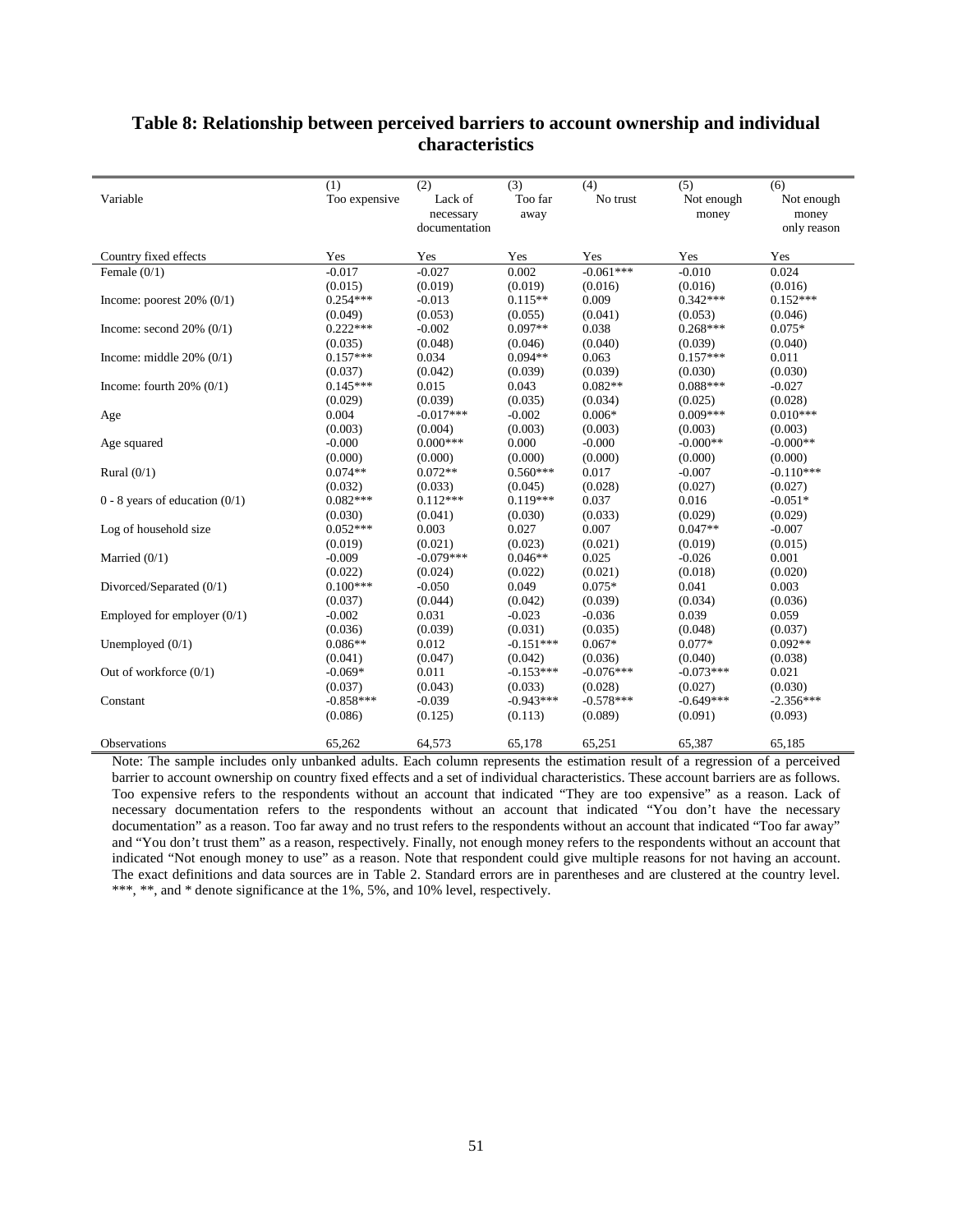| Table 9: Relationship between perceived barriers to account ownership and country characteristics |                         |                                              |                     |                     |                            |                                           |  |  |  |  |  |  |
|---------------------------------------------------------------------------------------------------|-------------------------|----------------------------------------------|---------------------|---------------------|----------------------------|-------------------------------------------|--|--|--|--|--|--|
| Variable                                                                                          | (1)<br>Too<br>expensive | (2)<br>Lack of<br>necessary<br>documentation | (3)<br>Too far away | (4)<br>No trust     | (5)<br>Not enough<br>money | (6)<br>Not enough<br>money<br>only reason |  |  |  |  |  |  |
| Controlled for log of GDP per capita                                                              | Yes                     | Yes                                          | Yes                 | Yes                 | Yes                        | Yes                                       |  |  |  |  |  |  |
| Costs of opening a bank account $(0/1)$                                                           | 0.224                   | $-0.053$                                     | $-0.020$            | 0.111               | $-0.072$                   | $-0.143$                                  |  |  |  |  |  |  |
|                                                                                                   | (0.141)                 | (0.127)                                      | (0.169)             | (0.111)             | (0.145)                    | (0.179)                                   |  |  |  |  |  |  |
| Costs of maintaining a bank account $(0/1)$                                                       | $0.347***$              | 0.096                                        | 0.164               | 0.088               | 0.179                      | $-0.147$                                  |  |  |  |  |  |  |
|                                                                                                   | (0.122)                 | (0.127)                                      | (0.109)             | (0.105)             | (0.124)                    | (0.106)                                   |  |  |  |  |  |  |
| Costs of direct credit $(0/1)$                                                                    | 0.165                   | $-0.021$                                     | $-0.113$            | 0.133               | $0.232*$                   | 0.052                                     |  |  |  |  |  |  |
|                                                                                                   | (0.140)                 | (0.119)                                      | (0.134)             | (0.108)             | (0.138)                    | (0.163)                                   |  |  |  |  |  |  |
| Costs of debit cards $(0/1)$                                                                      | 0.135                   | $-0.012$                                     | 0.087               | 0.082               | $-0.036$                   | $-0.207*$                                 |  |  |  |  |  |  |
|                                                                                                   | (0.129)                 | (0.127)                                      | (0.144)             | (0.113)             | (0.119)                    | (0.124)                                   |  |  |  |  |  |  |
| Offer basic or low fee account $(0/1)$                                                            | 0.124                   | $-0.029$                                     | $-0.038$            | $-0.038$            | $-0.167$                   | $-0.210*$                                 |  |  |  |  |  |  |
|                                                                                                   | (0.162)                 | (0.081)                                      | (0.082)             | (0.137)             | (0.102)                    | (0.110)                                   |  |  |  |  |  |  |
| Principle component of KYC requirements                                                           | 0.017                   | 0.014                                        | 0.034               | $-0.014$            | 0.029                      | 0.012                                     |  |  |  |  |  |  |
|                                                                                                   | (0.030)                 | (0.026)                                      | (0.028)             | (0.021)             | (0.026)                    | (0.025)                                   |  |  |  |  |  |  |
| Exception from KYC requirements $(0/1)$                                                           | 0.122                   | 0.121                                        | $-0.005$            | $-0.079$            | $-0.045$                   | $-0.130$                                  |  |  |  |  |  |  |
|                                                                                                   | (0.120)                 | (0.107)                                      | (0.097)             | (0.093)             | (0.101)                    | (0.098)                                   |  |  |  |  |  |  |
| Branch penetration (geographic)                                                                   | $-0.004**$              | $-0.004*$                                    | $-0.004*$           | $-0.007***$         | $-0.002$                   | 0.002                                     |  |  |  |  |  |  |
|                                                                                                   | (0.002)                 | (0.002)                                      | (0.002)             | (0.001)             | (0.003)                    | (0.002)                                   |  |  |  |  |  |  |
| ATM penetration (geographic)                                                                      | $-0.001$                | $-0.001$                                     | $-0.001$            | $-0.001$            | 0.000                      | $0.001*$                                  |  |  |  |  |  |  |
| <b>Interoperability POSs</b>                                                                      | (0.001)<br>$-0.012$     | (0.001)                                      | (0.001)<br>$-0.030$ | (0.001)<br>0.075    | (0.001)<br>0.071           | (0.000)<br>0.002                          |  |  |  |  |  |  |
|                                                                                                   | (0.067)                 | 0.014<br>(0.056)                             | (0.075)             | (0.064)             | (0.075)                    | (0.092)                                   |  |  |  |  |  |  |
| Correspondent banking permitted (0/1)                                                             | 0.152                   | 0.094                                        | $0.255***$          | 0.125               | $-0.093$                   | $-0.255***$                               |  |  |  |  |  |  |
|                                                                                                   | (0.095)                 | (0.090)                                      | (0.087)             | (0.084)             | (0.092)                    | (0.082)                                   |  |  |  |  |  |  |
| Promoting Access in Rural Areas (0/1)                                                             | 0.120                   | $0.265***$                                   | $0.300***$          | $-0.032$            | 0.022                      | $-0.166*$                                 |  |  |  |  |  |  |
|                                                                                                   | (0.110)                 | (0.098)                                      | (0.094)             | (0.100)             | (0.109)                    | (0.092)                                   |  |  |  |  |  |  |
| Share of member banks' deposits covered                                                           | $-0.005**$              | $-0.003$                                     | $-0.001$            | 0.001               | $-0.000$                   | 0.002                                     |  |  |  |  |  |  |
|                                                                                                   | (0.003)                 | (0.003)                                      | (0.002)             | (0.003)             | (0.003)                    | (0.003)                                   |  |  |  |  |  |  |
| Total disclosure requirements for deposits                                                        | $-0.003$                | 0.009                                        | $-0.009$            | 0.021               | $-0.004$                   | $-0.016$                                  |  |  |  |  |  |  |
|                                                                                                   | (0.017)                 | (0.016)                                      | (0.015)             | (0.014)             | (0.016)                    | (0.016)                                   |  |  |  |  |  |  |
| <b>Consumer Protection: Monitoring Index</b>                                                      | 0.056                   | 0.048                                        | $0.052**$           | 0.027               | $-0.018$                   | $-0.066***$                               |  |  |  |  |  |  |
|                                                                                                   | (0.034)                 | (0.029)                                      | (0.024)             | (0.035)             | (0.034)                    | (0.021)                                   |  |  |  |  |  |  |
| <b>Consumer Protection: Enforcement Index</b>                                                     | $-0.009$                | $-0.002$                                     | $-0.001$            | 0.004               | $-0.022$                   | $-0.014$                                  |  |  |  |  |  |  |
|                                                                                                   | (0.022)                 | (0.022)                                      | (0.021)             | (0.021)             | (0.023)                    | (0.022)                                   |  |  |  |  |  |  |
| Asset share of government controlled banks                                                        | $-0.003*$               | $-0.008***$                                  | $-0.005**$          | $-0.003$            | $-0.002$                   | 0.002                                     |  |  |  |  |  |  |
|                                                                                                   | (0.002)                 | (0.002)                                      | (0.002)             | (0.003)             | (0.003)                    | (0.002)                                   |  |  |  |  |  |  |
| Asset share of foreign controlled banks                                                           | 0.002                   | $0.005***$                                   | $0.004**$           | $0.003**$           | 0.002                      | $-0.001$                                  |  |  |  |  |  |  |
|                                                                                                   | (0.002)                 | (0.002)                                      | (0.002)             | (0.001)             | (0.002)                    | (0.002)                                   |  |  |  |  |  |  |
| Legal rights index                                                                                | $-0.005$                | $-0.004$                                     | 0.006               | $-0.023$            | 0.000                      | 0.000                                     |  |  |  |  |  |  |
|                                                                                                   | (0.018)                 | (0.021)                                      | (0.020)             | (0.017)             | (0.020)                    | (0.018)                                   |  |  |  |  |  |  |
| Political risk rating                                                                             | $-0.002$                | 0.003                                        | 0.001               | $-0.010$            | $-0.009$                   | $-0.000$                                  |  |  |  |  |  |  |
|                                                                                                   | (0.007)                 | (0.008)                                      | (0.007)             | (0.006)             | (0.008)                    | (0.008)                                   |  |  |  |  |  |  |
| G2P transfers: open accounts $(0/1)$                                                              | 0.116                   | 0.038                                        | 0.084               | 0.031               | $-0.292***$                | $-0.266***$                               |  |  |  |  |  |  |
|                                                                                                   | (0.111)                 | (0.091)                                      | (0.089)             | (0.097)             | (0.089)                    | (0.088)                                   |  |  |  |  |  |  |
| Promoting Savings, Savings scheme (0/1)                                                           | $0.287*$                | 0.057                                        | $0.208**$           | $0.265***$          | $-0.215**$                 | $-0.431***$                               |  |  |  |  |  |  |
| Promoting Savings, Tax incentive scheme (0/1)                                                     | (0.158)<br>$-0.094$     | (0.101)<br>$-0.099$                          | (0.080)<br>$-0.057$ | (0.096)<br>$-0.057$ | (0.106)<br>$-0.269***$     | (0.114)<br>$-0.082$                       |  |  |  |  |  |  |
|                                                                                                   | (0.139)                 | (0.113)                                      | (0.094)             | (0.132)             | (0.085)                    | (0.133)                                   |  |  |  |  |  |  |
|                                                                                                   |                         |                                              |                     |                     |                            |                                           |  |  |  |  |  |  |

Note: The sample includes only unbanked adults. Each cell represents the estimation result of a separate regression of a perceived barrier to account ownership on the set of individual characteristics in Table 2, the log of GDP per capita, and a country characteristic. These account barriers are as follows. Too expensive refers to the respondents without an account that indicated "They are too expensive" as a reason. Lack of necessary documentation refers to the respondents without an account that indicated "You don't have the necessary documentation" as a reason. Too far away and no trust refers to the respondents without an account that indicated "Too far away" and "You don't trust them" as a reason, respectively. Finally, not enough money refers to the respondents without an account that indicated "Not enough money to use" as a reason. Note that respondent could give multiple reasons for not having an account. The exact definitions and data sources are in Table 2. Standard errors are in parentheses and are clustered at the country level. \*\*\*, \*\*, and \* denote significance at the 1%, 5%, and 10% level, respectively.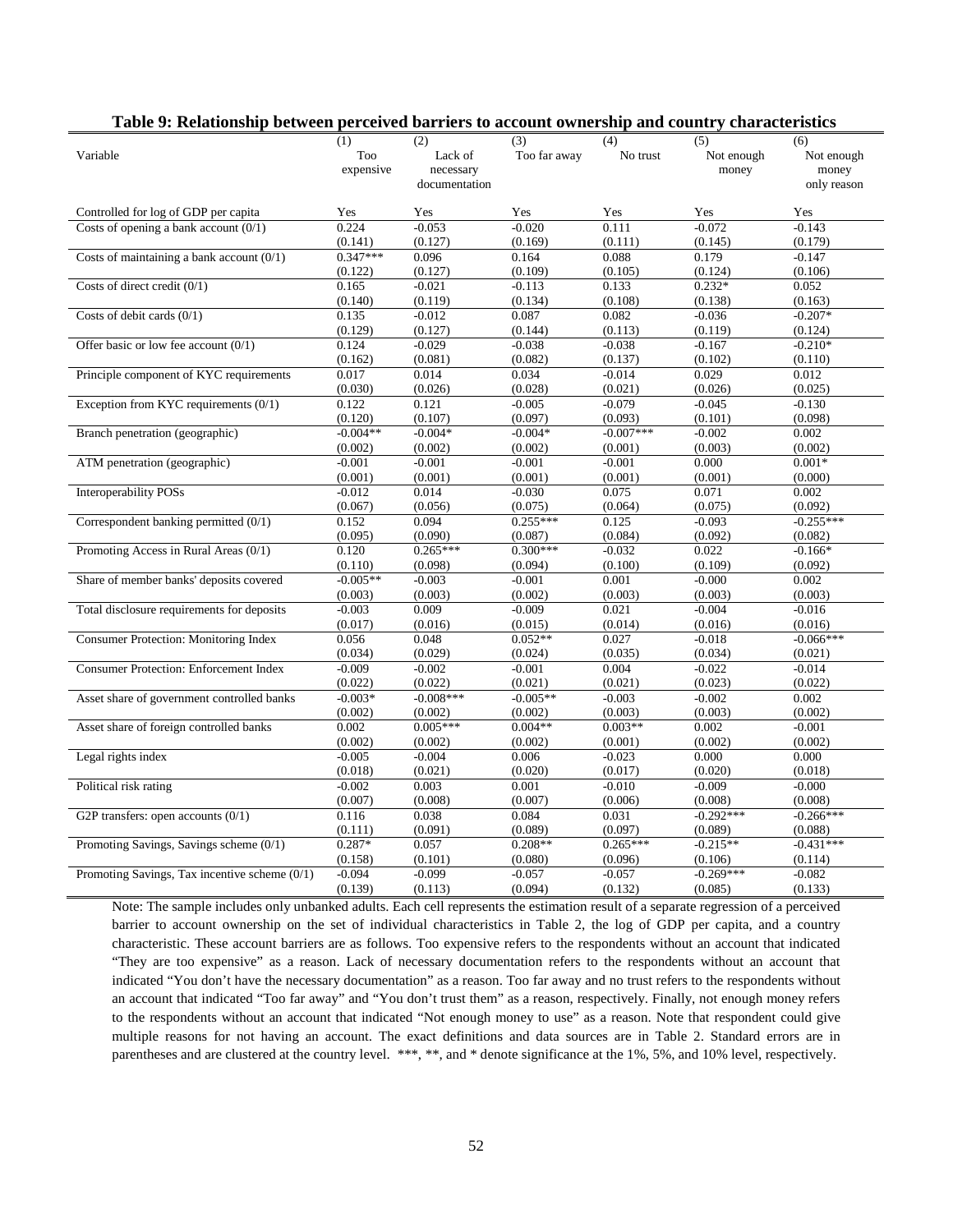# **Appendix 1: Summary statistics of dependent variables, by country**

|                      |      | Account  | Savings     | Frequency of use |      |          |
|----------------------|------|----------|-------------|------------------|------|----------|
| Country              | All  | Rural    | Poorest 20% | Richest 20%      | All  | All      |
| Afghanistan          | 0.09 | 0.06     | 0.01        | 0.21             | 0.31 | 0.25     |
| Angola               | 0.39 | 0.33     | 0.33        | 0.40             | 0.35 | 0.39     |
| Argentina            | 0.33 | 0.39     | 0.19        | 0.55             | 0.11 | 0.36     |
| Armenia              | 0.17 | 0.15     | 0.16        | 0.25             | 0.05 | 0.20     |
| Australia            | 0.99 | 1.00     | 0.98        | 1.00             | 0.63 | 0.88     |
| Austria              | 0.99 | 1.00     | 0.94        | 0.99             | 0.54 | 0.90     |
| Azerbaijan           | 0.15 | 0.12     | 0.14        | 0.25             | 0.05 | 0.12     |
| Bangladesh           | 0.32 | 0.30     | 0.19        | 0.52             | 0.40 | 0.14     |
| <b>Belarus</b>       | 0.59 | 0.47     | 0.38        | 0.76             | 0.10 | 0.52     |
| Belgium              | 0.98 | 0.98     | 1.00        | 0.98             | 0.45 | 0.80     |
| Benin                | 0.09 | 0.05     | 0.04        | 0.23             | 0.64 | 0.28     |
| Bolivia              | 0.27 | 0.20     | 0.10        | 0.50             | 0.57 | 0.24     |
| Botswana             | 0.30 | 0.26     | 0.12        | 0.48             | 0.44 | 0.36     |
| <b>Brazil</b>        | 0.56 | 0.54     | 0.33        | 0.72             | 0.17 | 0.33     |
| Bulgaria             | 0.53 | 0.46     | 0.29        | 0.77             | 0.09 | 0.25     |
| Burkina Faso         | 0.13 | 0.12     | 0.06        | 0.25             | 0.59 | 0.13     |
| Burundi              | 0.07 | 0.05     | $0.02\,$    | 0.21             | 0.44 | 0.15     |
| Cambodia             | 0.04 | 0.02     | 0.00        | 0.12             | 0.09 | 0.13     |
| Cameroon             | 0.13 | 0.13     | 0.12        | 0.22             | 0.64 | 0.04     |
| Canada               | 0.98 | 0.99     | 0.94        | 0.99             | 0.52 | 0.86     |
| Central African Rep. | 0.03 | 0.01     | $0.01\,$    | 0.10             | 0.77 | 0.13     |
| Chad                 | 0.08 | 0.05     | 0.06        | 0.24             | 0.69 | 0.18     |
| Chile                | 0.42 | 0.37     | 0.19        | 0.67             | 0.28 | 0.30     |
| China                | 0.64 | 0.58     | 0.39        | 0.85             | 0.49 | 0.21     |
| Colombia             |      |          |             |                  |      |          |
|                      | 0.30 | 0.26     | 0.09        | 0.61             | 0.29 | 0.27     |
| Comoros              | 0.20 | 0.20     | 0.06        | 0.41             | 0.50 | 0.16     |
| Congo, Dem. Rep.     | 0.03 | 0.02     | 0.00        | 0.17             | 0.45 | 0.06     |
| Congo, Rep.          | 0.09 | 0.04     | 0.01        | 0.20             | 0.58 | 0.08     |
| Costa Rica           | 0.50 | 0.52     | 0.31        | 0.69             | 0.38 | 0.38     |
| Cyprus               | 0.87 | 0.85     | 0.77        | 0.91             | 0.35 | 0.67     |
| Czech Republic       | 0.81 | 0.80     | 0.71        | 0.87             | 0.44 | 0.69     |
| Denmark              | 1.00 | 1.00     | 0.99        | 1.00             | 0.57 | 0.92     |
| Djibouti             | 0.12 | 0.08     | 0.04        | 0.34             | 0.27 | 0.16     |
| Dominican Republic   | 0.38 | 0.26     | 0.18        | 0.64             | 0.41 | 0.22     |
| Ecuador              | 0.32 | 0.28     | 0.15        | 0.58             | 0.38 | 0.25     |
| Egypt, Arab Rep.     | 0.10 | 0.06     | 0.05        | 0.26             | 0.04 | 0.06     |
| El Salvador          | 0.14 | 0.12     | 0.01        | 0.34             | 0.55 | 0.16     |
| Estonia              | 0.97 | 0.96     | 0.94        | 0.99             | 0.30 | 0.80     |
| Finland              | 1.00 | 1.00     | 1.00        | 1.00             | 0.57 | 0.95     |
| France               | 0.97 | 0.98     | 0.96        | 1.00             | 0.52 | 0.88     |
| Gabon                | 0.19 | 0.13     | 0.04        | 0.38             | 0.45 | 0.14     |
| Georgia              | 0.33 | 0.28     | 0.25        | 0.49             | 0.03 | 0.09     |
| Ghana                | 0.29 | 0.25     | 0.17        | 0.61             | 0.55 | 0.18     |
| Greece               | 0.78 | 0.76     | 0.75        | 0.86             | 0.26 | 0.26     |
| Guinea               | 0.04 | 0.02     | 0.02        | 0.09             | 0.56 | 0.14     |
| Haiti                | 0.22 | 0.16     | 0.04        | 0.52             | 0.79 | 0.34     |
| Honduras             | 0.20 | 0.15     | 0.15        | 0.46             | 0.44 | 0.27     |
| Hong Kong SAR, China | 0.89 | 0.78     | 0.78        | 0.98             | 0.49 | 0.67     |
| Hungary              | 0.73 | 0.70     | 0.58        | 0.86             | 0.23 | 0.48     |
| India                | 0.35 | 0.33     | 0.21        | 0.55             | 0.31 | 0.15     |
| Indonesia            | 0.19 | 0.16     | 0.09        | 0.47             | 0.76 | 0.15     |
| Iraq                 | 0.11 | 0.08     | 0.05        | 0.14             | 0.37 | 0.26     |
| Ireland              | 0.95 | 0.96     | 0.91        | 0.99             | 0.55 | $0.80\,$ |
| Israel               | 0.91 | 0.84     | 0.88        | 0.91             | 0.27 | 0.71     |
| Italy                | 0.78 | $0.80\,$ | 0.70        | 0.86             | 0.22 | 0.56     |
| Jamaica              | 0.74 | 0.73     | 0.76        | 0.69             | 0.42 | 0.35     |
| Japan                | 0.98 | 0.98     | 0.96        | 0.98             | 0.53 | 0.50     |
| Kazakhstan           | 0.42 | 0.35     | 0.30        | 0.54             | 0.16 | 0.15     |
| Korea, Rep.          | 0.94 | 0.87     | 0.86        | 0.94             | 0.50 | 0.66     |
| Kyrgyz Republic      | 0.04 | 0.02     | 0.01        | 0.11             | 0.18 | 0.38     |
| Lao PDR              | 0.27 | 0.20     | 0.16        | 0.27             | 0.66 | 0.05     |
| Latvia               | 0.90 | 0.87     | 0.83        | 0.97             | 0.15 | 0.53     |
| Lebanon              | 0.37 | 0.30     | 0.19        | 0.54             | 0.45 | 0.33     |
| Lesotho              | 0.18 | 0.16     | $0.08\,$    | 0.29             | 0.40 | 0.27     |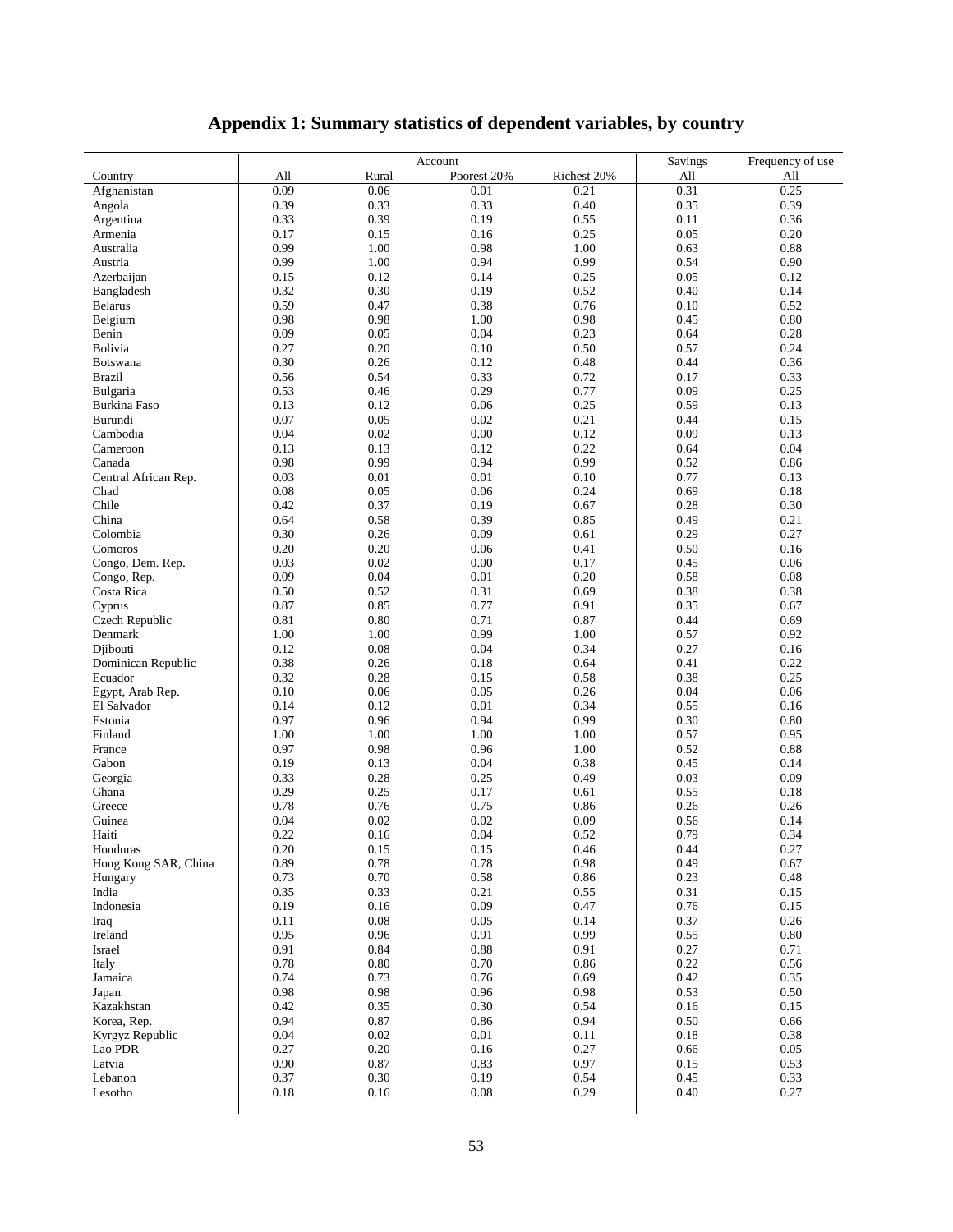|                           |          | Account | Savings     | Frequency of use |      |      |
|---------------------------|----------|---------|-------------|------------------|------|------|
| Country                   | All      | Rural   | Poorest 20% | Richest 20%      | All  | All  |
| Liberia                   | 0.18     | 0.17    | 0.03        | 0.42             | 0.63 | 0.07 |
| Lithuania                 | 0.74     | 0.73    | 0.68        | 0.87             | 0.28 | 0.48 |
| Luxembourg                | 0.96     | 0.98    | 0.97        | 0.94             | 0.55 | 0.76 |
| Malawi                    | 0.16     | 0.15    | 0.09        | 0.36             | 0.43 | 0.26 |
| Malaysia                  | 0.67     | 0.52    | 0.47        | 0.83             | 0.48 | 0.39 |
| Mali                      | 0.07     | 0.05    | 0.03        | 0.14             | 0.46 | 0.25 |
| Malta                     | 0.96     | 0.96    | 0.95        | 0.95             | 0.47 | 0.62 |
| Mauritania                | 0.15     | 0.14    | 0.06        | 0.34             | 0.37 | 0.27 |
| Mauritius                 | 0.80     | 0.81    | 0.67        | 0.95             | 0.39 | 0.41 |
| Mexico                    | 0.28     | 0.15    | 0.12        | 0.57             | 0.21 | 0.44 |
| Moldova                   | 0.18     | 0.15    | 0.06        | 0.36             | 0.17 | 0.26 |
| Mongolia                  | 0.77     | 0.76    | 0.68        | 0.89             | 0.29 | 0.42 |
| Mozambique                | 0.40     | 0.40    | 0.20        | 0.56             | 0.43 | 0.54 |
| Nepal                     | 0.24     | 0.21    | 0.14        | 0.36             | 0.38 | 0.10 |
| Netherlands               | 1.00     | 1.00    | 0.99        | 1.00             | 0.59 | 0.87 |
| New Zealand               | 1.00     | 0.99    | 1.00        | 1.00             | 0.61 | 0.90 |
| Nicaragua                 | 0.12     | 0.08    | 0.03        | 0.27             | 0.42 | 0.13 |
| Niger                     | 0.01     | 0.01    | 0.00        | 0.06             | 0.71 | 0.12 |
| Nigeria                   | 0.29     | 0.22    | 0.12        | 0.62             | 0.78 | 0.28 |
| Pakistan                  | 0.10     | 0.08    | 0.05        | 0.19             | 0.13 | 0.26 |
| Panama                    | 0.24     | 0.20    | 0.15        | 0.44             | 0.38 | 0.28 |
|                           | 0.21     | 0.13    | 0.04        | 0.53             | 0.42 | 0.18 |
| Paraguay<br>Peru          | 0.20     | 0.14    | 0.06        | 0.46             | 0.41 | 0.29 |
|                           | 0.24     | 0.17    | 0.04        | 0.51             | 0.53 | 0.20 |
| Philippines               | 0.70     | 0.69    | 0.60        | 0.82             | 0.26 | 0.53 |
| Poland                    |          |         |             |                  |      |      |
| Portugal                  | 0.86     | 0.89    | 0.74        | 0.90             | 0.31 | 0.81 |
| Romania                   | 0.44     | 0.37    | 0.26        | 0.72             | 0.18 | 0.29 |
| <b>Russian Federation</b> | 0.50     | 0.44    | 0.36        | 0.62             | 0.20 | 0.26 |
| Senegal                   | 0.06     | 0.04    | 0.04        | 0.13             | 0.62 | 0.08 |
| Sierra Leone              | 0.15     | 0.13    | 0.04        | 0.30             | 0.75 | 0.20 |
| Singapore                 | 0.98     |         | 0.98        | 0.98             | 0.59 | 0.82 |
| Slovak Republic           | 0.80     | 0.79    | 0.66        | 0.86             | 0.46 | 0.68 |
| Slovenia                  | 0.97     | 0.97    | 0.92        | 1.00             | 0.30 | 0.78 |
| Somalia                   | 0.31     | 0.17    | 0.12        | 0.58             | 0.42 | 0.66 |
| South Africa              | 0.54     | 0.44    | 0.35        | 0.78             | 0.41 | 0.30 |
| Spain                     | 0.94     | 0.93    | 0.92        | 0.92             | 0.37 | 0.69 |
| Sri Lanka                 | 0.68     | 0.67    | 0.50        | 0.87             | 0.38 | 0.11 |
| Swaziland                 | 0.29     | 0.29    | 0.13        | 0.44             | 0.59 | 0.41 |
| Sweden                    | 0.99     | 0.99    | 1.00        | 1.00             | 0.64 | 0.92 |
| Syrian Arab Republic      | 0.26     | 0.24    | 0.22        | 0.30             | 0.22 | 0.47 |
| Taiwan, China             | 0.88     | 0.86    | 0.78        | 0.91             | 0.52 | 0.49 |
| Tajikistan                | 0.03     | 0.02    | 0.01        | 0.07             | 0.11 | 0.02 |
| Tanzania                  | 0.17     | 0.13    | 0.02        | 0.44             | 0.62 | 0.26 |
| Thailand                  | 0.73     | 0.70    | 0.64        | 0.87             | 0.57 | 0.25 |
| Togo                      | 0.09     | 0.06    | 0.01        | 0.18             | 0.34 | 0.12 |
| Trinidad and Tobago       | 0.79     | 0.79    | 0.71        | 0.88             | 0.54 | 0.27 |
| Tunisia                   | 0.32     | 0.26    | 0.14        | 0.63             | 0.14 | 0.39 |
| Turkey                    | 0.58     | 0.60    | 0.46        | 0.72             | 0.07 | 0.22 |
| Turkmenistan              | 0.00     | 0.00    | 0.00        | 0.01             | 0.29 | 0.12 |
| Uganda                    | $0.20\,$ | 0.19    | 0.07        | 0.36             | 0.78 | 0.15 |
| Ukraine                   | 0.41     | 0.33    | 0.19        | 0.61             | 0.13 | 0.27 |
| <b>United States</b>      | 0.89     | 0.87    | 0.79        | 0.91             | 0.57 | 0.87 |
| Uruguay                   | 0.23     | 0.21    | 0.08        | 0.47             | 0.24 | 0.35 |
| Uzbekistan                | 0.23     | 0.23    | 0.15        | 0.27             | 0.03 | 0.58 |
| Venezuela, RB             | 0.45     | 0.41    | 0.28        | 0.55             | 0.31 | 0.38 |
| Vietnam                   | 0.21     | 0.16    | 0.06        | 0.36             | 0.35 | 0.32 |
| West Bank and Gaza        | 0.19     | 0.22    | 0.08        | 0.34             | 0.27 | 0.21 |
| Yemen, Rep.               | 0.04     | 0.03    | 0.00        | 0.09             | 0.28 | 0.21 |
| Zambia                    | 0.20     | 0.22    | 0.08        | 0.49             | 0.54 | 0.27 |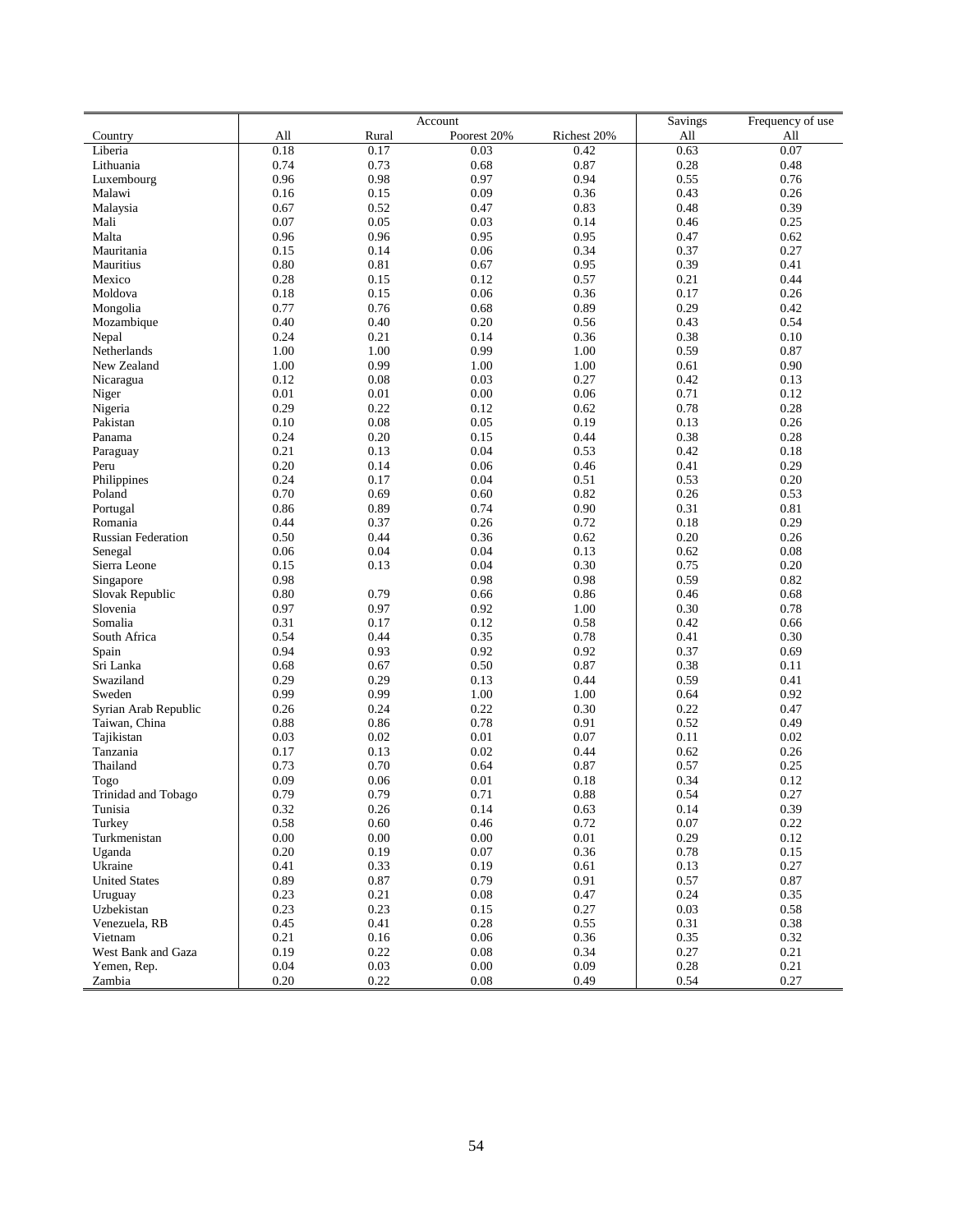|                                    |    | A        | В        |          |          |          |          |          |          | 6        |          |          |          | 10       |          | 12       | 13.      | 14       |
|------------------------------------|----|----------|----------|----------|----------|----------|----------|----------|----------|----------|----------|----------|----------|----------|----------|----------|----------|----------|
| Female $(0/1)$                     |    | $-0.01*$ | $-0.03*$ | 0.01     |          |          |          |          |          |          |          |          |          |          |          |          |          |          |
| Age                                |    | $0.18*$  | $-0.04*$ | $0.05*$  | $0.03*$  |          |          |          |          |          |          |          |          |          |          |          |          |          |
| Age squared                        |    | $0.15*$  | $-0.05*$ | $0.03*$  | $0.03*$  | $0.98*$  |          |          |          |          |          |          |          |          |          |          |          |          |
| Rural $(0/1)$                      |    | $-0.18*$ | $-0.00$  | $-0.09*$ | $-0.03*$ | $-0.04*$ | $-0.04*$ |          |          |          |          |          |          |          |          |          |          |          |
| Income: poorest $20\%$ (0/1)       |    | $-0.13*$ | $-0.12*$ | $-0.05*$ | $0.05*$  | $0.12*$  | $0.14*$  | $0.10*$  |          |          |          |          |          |          |          |          |          |          |
| Income: second $20\%$ (0/1)        | 6. | $-0.07*$ | $-0.06*$ | $-0.02*$ | $0.01*$  | $0.03*$  | $0.03*$  | $0.05*$  | $-0.26*$ |          |          |          |          |          |          |          |          |          |
| Income: middle $20\%$ (0/1)        |    | $-0.00$  | $-0.01$  | 0.01     | $-0.00$  | $-0.02*$ | $-0.03*$ | $-0.00$  | $-0.26*$ | $-0.25*$ |          |          |          |          |          |          |          |          |
| Income: fourth $20\%$ (0/1)        | 8. | $0.05*$  | $0.04*$  | 0.00     | $-0.02*$ | $-0.06*$ | $-0.07*$ | $-0.04*$ | $-0.26*$ | $-0.24*$ | $-0.24*$ |          |          |          |          |          |          |          |
| $0 - 8$ years of education $(0/1)$ |    | $0.15*$  | $0.11*$  | $0.04*$  | $-0.04*$ | $-0.07*$ | $-0.08*$ | $-0.12*$ | $-0.26*$ | $-0.24*$ | $-0.24*$ | $-0.24*$ |          |          |          |          |          |          |
| Employed $(0/1)$                   | 10 | $-0.34*$ | $-0.08*$ | $-0.22*$ | $0.03*$  | $0.10*$  | $0.12*$  | $0.21*$  | $0.18*$  | $0.07*$  | $-0.01*$ | $-0.08*$ | $-0.16*$ |          |          |          |          |          |
| Unemployed $(0/1)$                 |    | $0.14*$  | $-0.02*$ | $0.04*$  | $-0.03*$ | $-0.13*$ | $-0.13*$ | $-0.09*$ | $-0.10*$ | $-0.02*$ | $0.03*$  | $0.05*$  | $0.03*$  | $-0.75*$ |          |          |          |          |
| Out of workforce $(0/1)$           | 12 | $0.27*$  | $0.10*$  | $0.15*$  | $-0.00$  | $0.04*$  | $0.02*$  | $-0.16*$ | $-0.12*$ | $-0.07*$ | $-0.02*$ | $0.04*$  | $0.18*$  | $-0.30*$ | $-0.40*$ |          |          |          |
| Married $(0/1)$                    | 13 | $0.30*$  | $0.09*$  | $0.14*$  | $-0.12*$ | $-0.08*$ | $-0.13*$ | $-0.10*$ | $-0.14*$ | $-0.05*$ | $0.02*$  | $0.07*$  | $0.12*$  | $-0.24*$ | $0.07*$  | $0.22*$  |          |          |
| Divorced/Separated $(0/1)$         | 14 | $-0.09*$ | $-0.06*$ | $-0.04*$ | $-0.01$  | $-0.13*$ | $-0.13*$ | $-0.00$  | $0.04*$  | $0.01*$  | $-0.00$  | $-0.02*$ | $-0.03*$ | $-0.03*$ | $0.05*$  | $-0.03*$ | $-0.20*$ |          |
| Log of household size              | 15 | $-0.12*$ | $-0.10*$ | $-0.05*$ | $0.20*$  | $0.16*$  | $0.22*$  | $-0.03*$ | $0.10*$  | $0.04*$  | $-0.01*$ | $-0.05*$ | $-0.08*$ | $0.10*$  | $-0.01$  | $-0.12*$ | $-0.55*$ | $-0.23*$ |

**Appendix 2.A: Correlation matrix of individual-level variables**

Note: \* denotes significance at the 1%. A represents account (0/1), *B* represents savings (0/1) conditional on having a formal account, and *C* represents frequency of use (0/1) conditional on having an account.